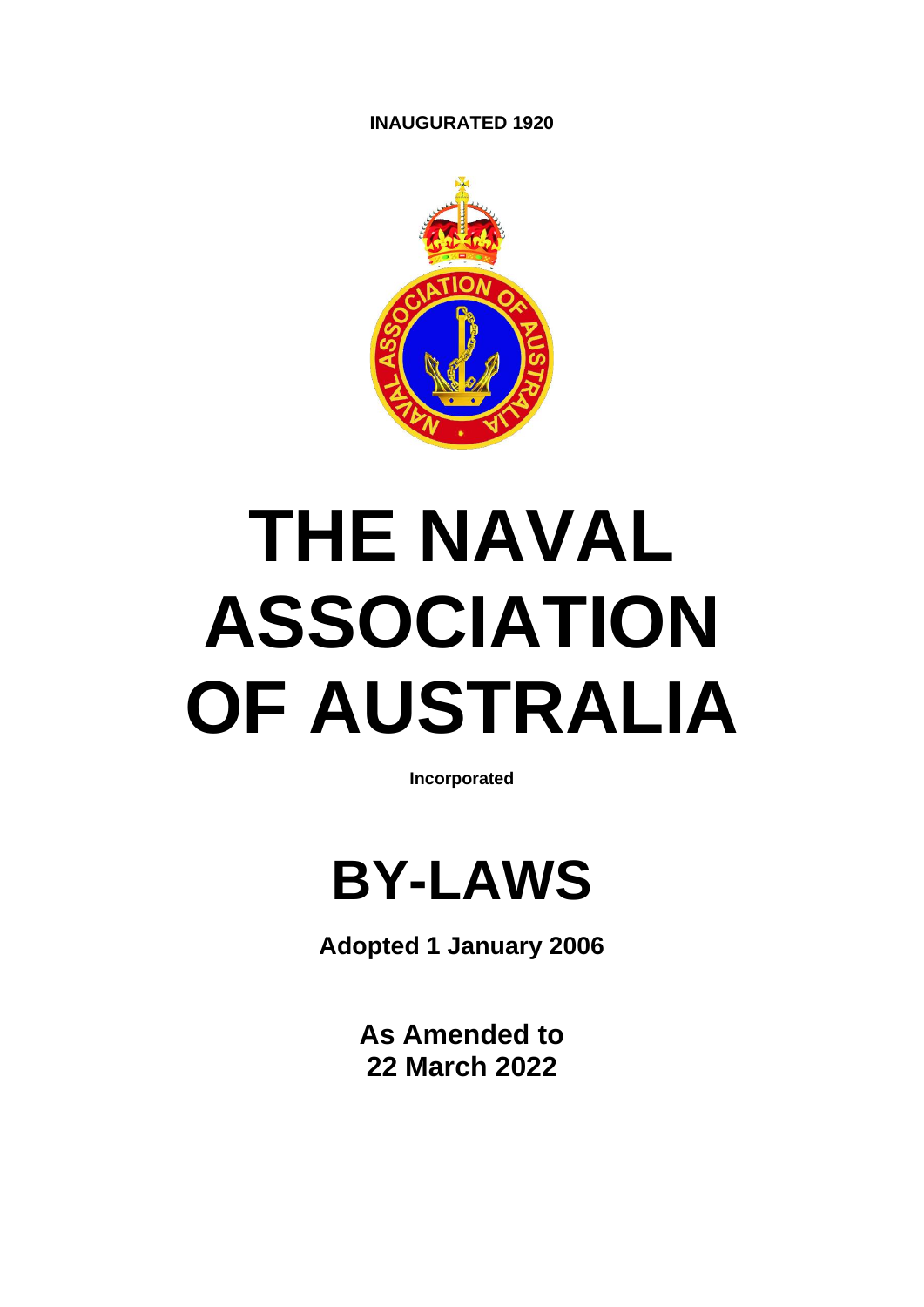#### **Record of Changes**

| <b>Change No</b> | <b>Change Date</b> | <b>Date Entered</b> | <b>Entered By</b> | <b>Date</b>     |
|------------------|--------------------|---------------------|-------------------|-----------------|
| Change 1         | 1 January 2007     | 1 January 2007      | P. Cooke-Russell  | 1 January 2007  |
| Change 2         | 1 August 2008      | 12 August 2008      | P. Cooke-Russell  | 12 August 2008  |
| Change 3         | 11 October 2008    | 13 October 2008     | P. Cooke-Russell  | 13 October 2008 |
| Change 4         | 04 April 2009      | 27 May 2009         | R. F. Tozer       | 27 May 2009     |
| Change 5         | 31 October 2009    | 12 Dec 2009         | R. F. Tozer       | 12 Dec 2009     |
| Change 6         | 09 October 2010    | 18 Dec 2010         | R. F. Tozer       | 18 Dec 2010     |
| Change 7         | 29 July 2011       | 16 Sep 2011         | P. Cooke-Russell  | 16 Sep 2011     |
| Change 8         | 8 October 2011     | 10 October 2011     | P. Cooke-Russell  | 10 October 2011 |
| Change 9         | 20 April 2013      | 13 July 2013        | P. Cooke-Russell  | 13 July 2013    |
| Change 10        | 12 April 2014      | 5 May 2014          | P. Cooke-Russell  | 5 May 2014      |
| Change 11        | 11 October 2014    | 4 January 2015      | P. Cooke-Russell  | 4 January 2014  |
| Change 12        | 16 Apr 2016        | 1 May 2016          | P. Cooke-Russell  | 1 May 2016      |
| Change 13        | 14 Oct 2016        | 22 Nov 16           | P.Cooke-Russell   | 22 Nov 2016     |
| Change 14        | 8 April 2017       | 15 April 2017       | P. Cooke-Russel   | 15 April 2017   |
| Change 15        | 23 Oct 2017        | 27 Jan 18           | P.Cooke-Russell   | 27 Jan 18       |
| Change 16        | 14 April 18, 6 Oct | 21 August 2019      | P. Cooke-Russell  | 21 August 2019  |
|                  | 18, 30 Mar 19      |                     |                   |                 |
| Change 17        | 1 October 2019     | 1 May 2020          | R. Pettis         | 1 May 2020      |
| Change 18        | 9 March 2022       | 22 March 2022       | P. McKay          | 22 March 2022   |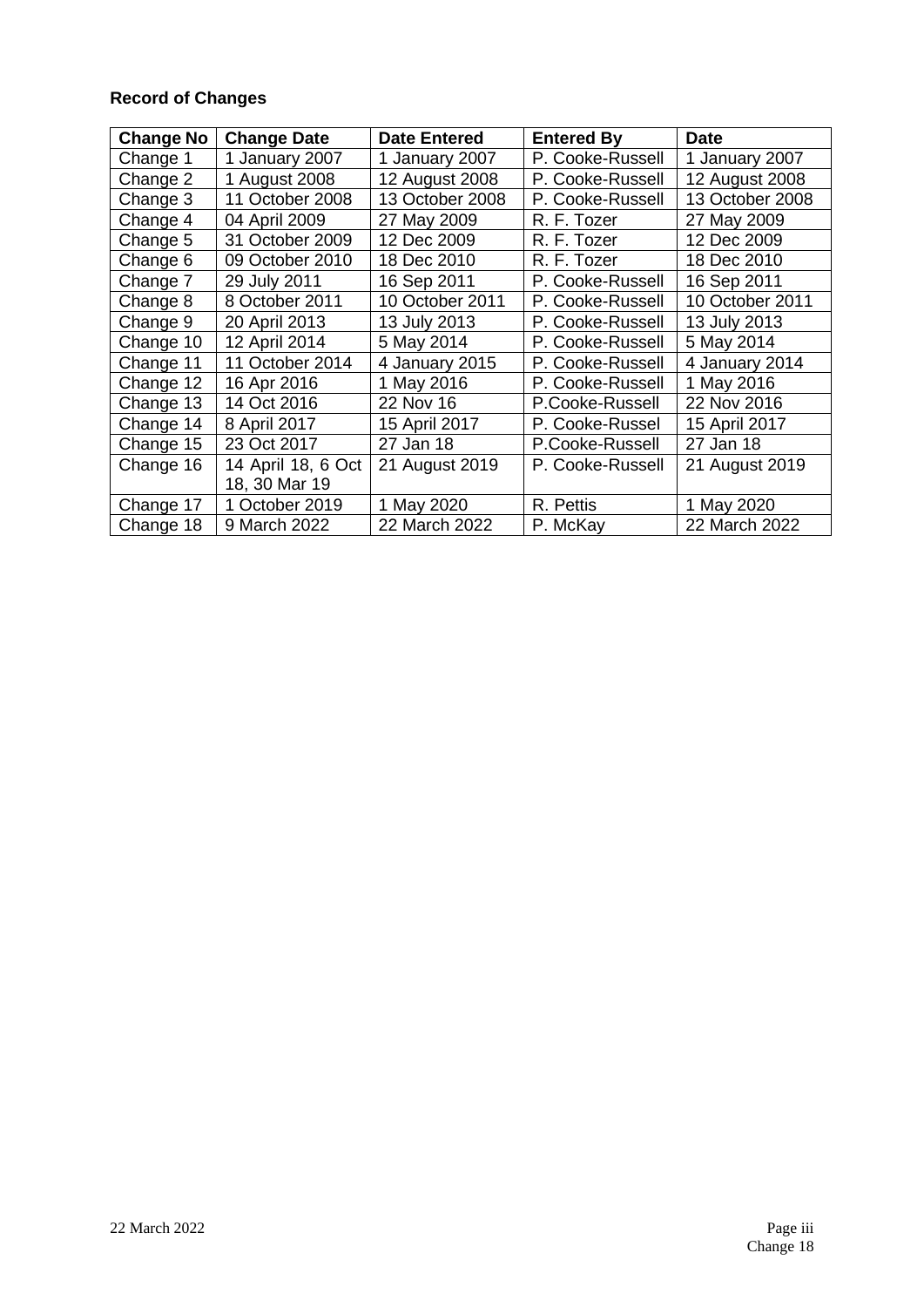### List of Effective Pages

| Page                | Change No           |
|---------------------|---------------------|
| i to x              | CHANGE 16           |
| xi to xii           | <b>ORIGINAL</b>     |
| xiii to xiv         | <b>CHANGE 12</b>    |
| 1-1 to $1-10$       | <b>CHANGE 16</b>    |
| $2 - 1$ to $2 - 12$ | <b>CHANGE 15,18</b> |
| $3-1$ to $3-2$      | <b>CHANGE 7</b>     |
| 3-3 to 3.14         | CHANGE 12           |
| 4-1 to 4-2          | <b>ORIGINAL</b>     |
| 4.3 to $4-4$        | <b>CHANGE 16</b>    |
| $A-1$ to $A-3$      | <b>ORIGINAL</b>     |
| A-4 to A-20         | CHANGE 16           |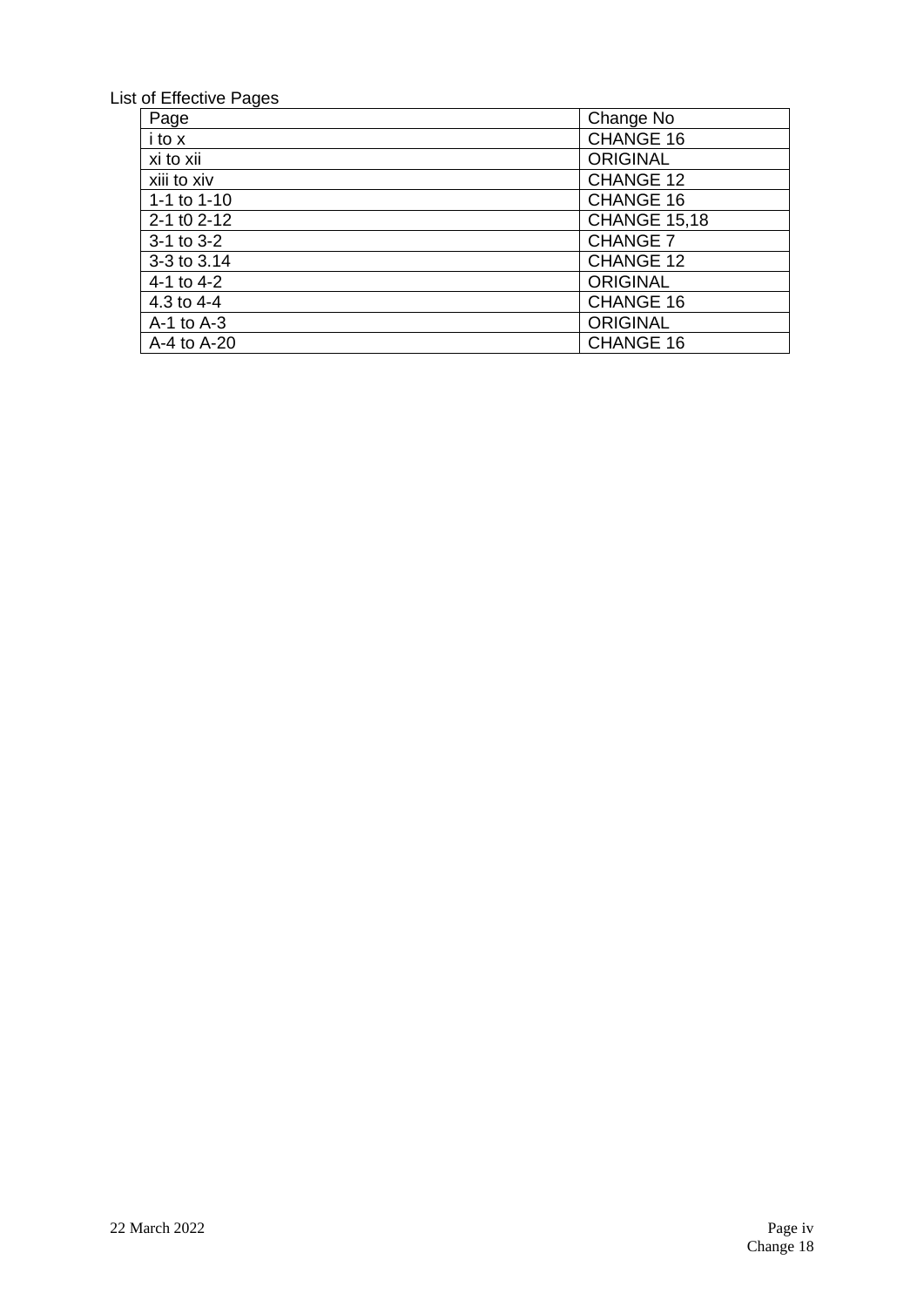**Contents** 

| Contents                              |                                                                   | Page<br>vii |
|---------------------------------------|-------------------------------------------------------------------|-------------|
| Introduction                          |                                                                   | xi          |
| <b>Definitions</b>                    |                                                                   | xiii        |
|                                       |                                                                   |             |
| Section 1<br>Organisation<br>1.1 Name |                                                                   | 1-1 to 1-10 |
|                                       | By-law not yet issued                                             |             |
| 1.2 Motto                             | By-law not yet issued                                             |             |
| 1.3 Objectives                        | By-law not yet issued                                             |             |
| 1.4 Structure                         |                                                                   |             |
| 1.4.4                                 | <b>Affiliated Organisations</b><br><b>Kindred Affiliates</b>      |             |
| 1.4.5                                 |                                                                   |             |
| 1.5 The Rules                         |                                                                   |             |
| 1.5.1                                 | Procedures for Amending the Constitution                          |             |
| 1.5.2                                 | Procedures for Amending the By-laws                               |             |
| 1.5.3                                 | <b>Procedures for Amending Section Regulations</b>                |             |
| 1.5.4                                 | Procedures for Amending Sub-section Guidelines                    |             |
| 1.5.5<br>1.5.6                        | By law not yet issued                                             |             |
|                                       | Procedure to be followed when forming a new sub-section           |             |
| 1.6 Ceremonial<br>1.6.1               |                                                                   |             |
| 1.6.2                                 | <b>Badges and Medals</b><br>Certificates                          |             |
| 1.6.3                                 |                                                                   |             |
| 1.6.4                                 | Flag<br>Ode                                                       |             |
| 1.6.5                                 |                                                                   |             |
| 1.6.6                                 | Grace                                                             |             |
|                                       | Remembrance Ritual for use at the Funeral of a Deceased<br>Member |             |
| 1.6.7                                 | Naval Prayer                                                      |             |
| 1.7 Patrons                           | By-law not yet issued                                             |             |
|                                       | 1.8 Political Activities and Public Statements                    |             |
| 1.8.1                                 | By law not yet issued                                             |             |
| 1.8.2                                 | Authority to make Statements or Submissions                       |             |
| 1.9 Plebiscite                        | By-law not yet issued                                             |             |
| 1.10 Winding Up                       |                                                                   |             |
| 1.10.1                                | The Association. By-law not yet issued                            |             |
| 1.10.2                                | Section. By-law not yet issued                                    |             |
| 1.10.3                                | A Sub-section                                                     |             |
| 1.10.4                                | Funds and Property. By-law not yet issued                         |             |
| 1.10.5                                | Liability. By-law not yet issued                                  |             |
| Membership<br>Section 2               |                                                                   | 2-1 to 2-10 |
| 2.1 Types of Membership               |                                                                   |             |
| 2.1.1                                 | <b>Full Membership</b>                                            |             |

- 2.1.2 Restricted Membership
- 
- 2.1.3 Honorary Membership<br>2.1.4 Restricted Members Ho 2.1.4 Restricted Members Holding Office<br>2.1.5 Initial Complimentary Membership
- Initial Complimentary Membership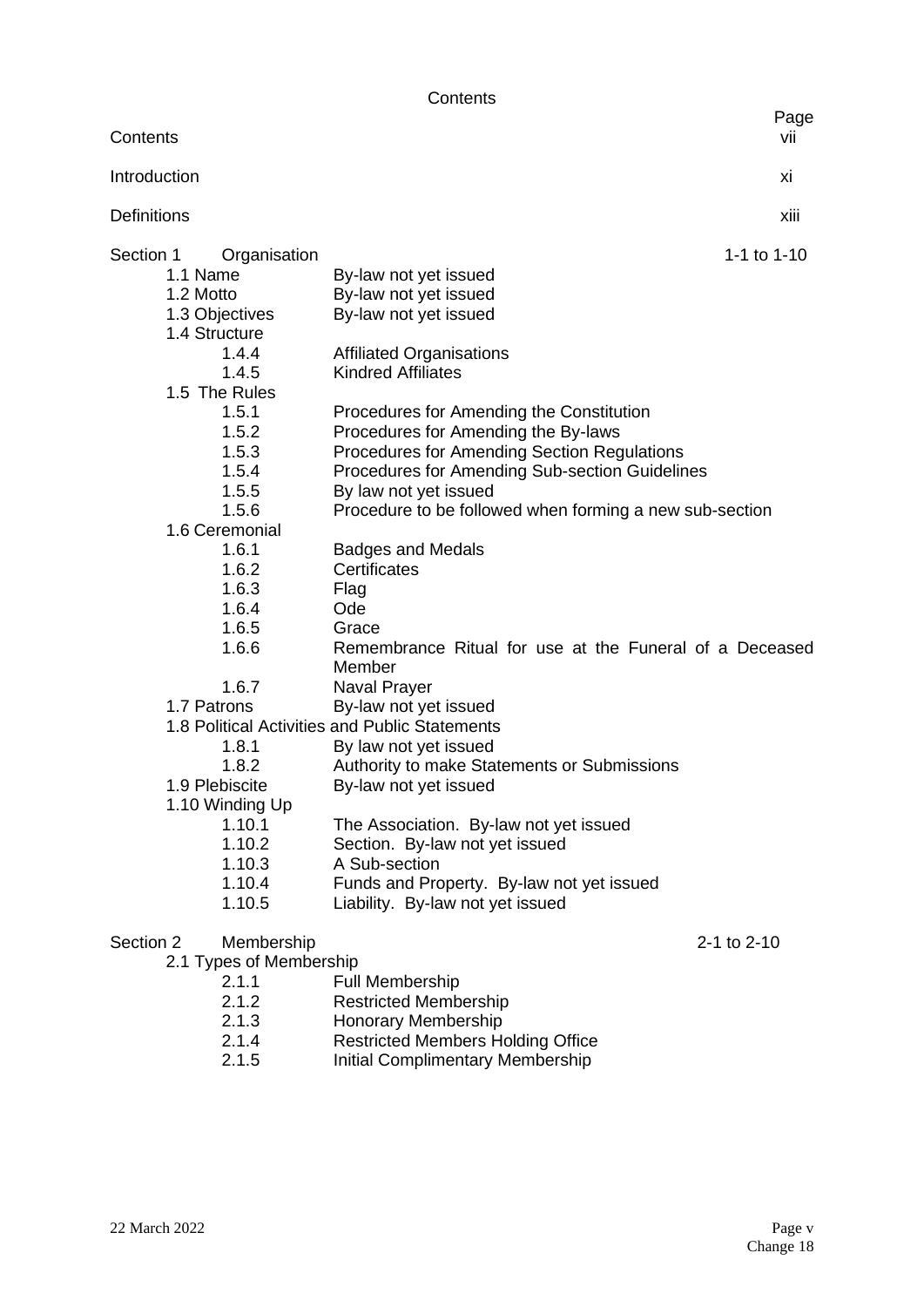**Contents** 

Page

- 2.2 General 2.1. to 2.10
	- 2.2.1 By law not yet issued<br>2.2.2 By law not yet issued
	- 2.2.2 By law not yet issued<br>2.2.3 By law not yet issued
	- 2.2.3 By law not yet issued<br>2.2.4 By law not yet issued
	- By law not yet issued
	- 2.2.5 Transfers Between Sub-sections
	- 2.2.6 Resignations
	- 2.2.7 Obligations of Members
- 2.3 Obligations of Members<br>2.3.1 Fees
	- **Fees and Subscriptions**
	- 2.3.2 Payment of Membership Fees
	- 2.3.3 Date of Joining
	-
	- *2.3.4 Life Subscriber 2.3.5 Payment of Life Subscriber Subscriptions*
	- *2.3.6* Responsibility for paying Annual Subscriptions
	- *2.3.7* Removal from the membership Register
- 2.4 Awards
- 
- 2.5 Disciplining of Members By-law not yet issued.<br>2.6 Right of Appeal by Disciplined Members. By-law no Right of Appeal by Disciplined Members. By-law not yet issued.
- 2.7 Disputes and Mediation. By-law not yet issued.

Section 3 Governance *3-1 to 3-12*

3.1 National

- *3.1.1 National Annual General Meeting* 3.1.2 National Council *3.1.3 Payment of Capitation.*  3.1.4 National Executive *3.1.5 Standing Orders for Meetings 3.1.6 Email Meeting Procedure* 3.2 Section 3.2.1 Section 3.2.2 Section Annual General meeting By-law not yet issued. Section Council 3.2.4 Section Executive 3.3 Sub-section 3.3.1 Sub-section Annual General Meetings By-law not yet issued. 3.3.2 Sub-section General meetings 3.3.3 Sub-section Committee 3.3.4 Sub-section Executive 3.4 Decisions By-law not yet issued
- 3.5 Procedures By Law not yet issued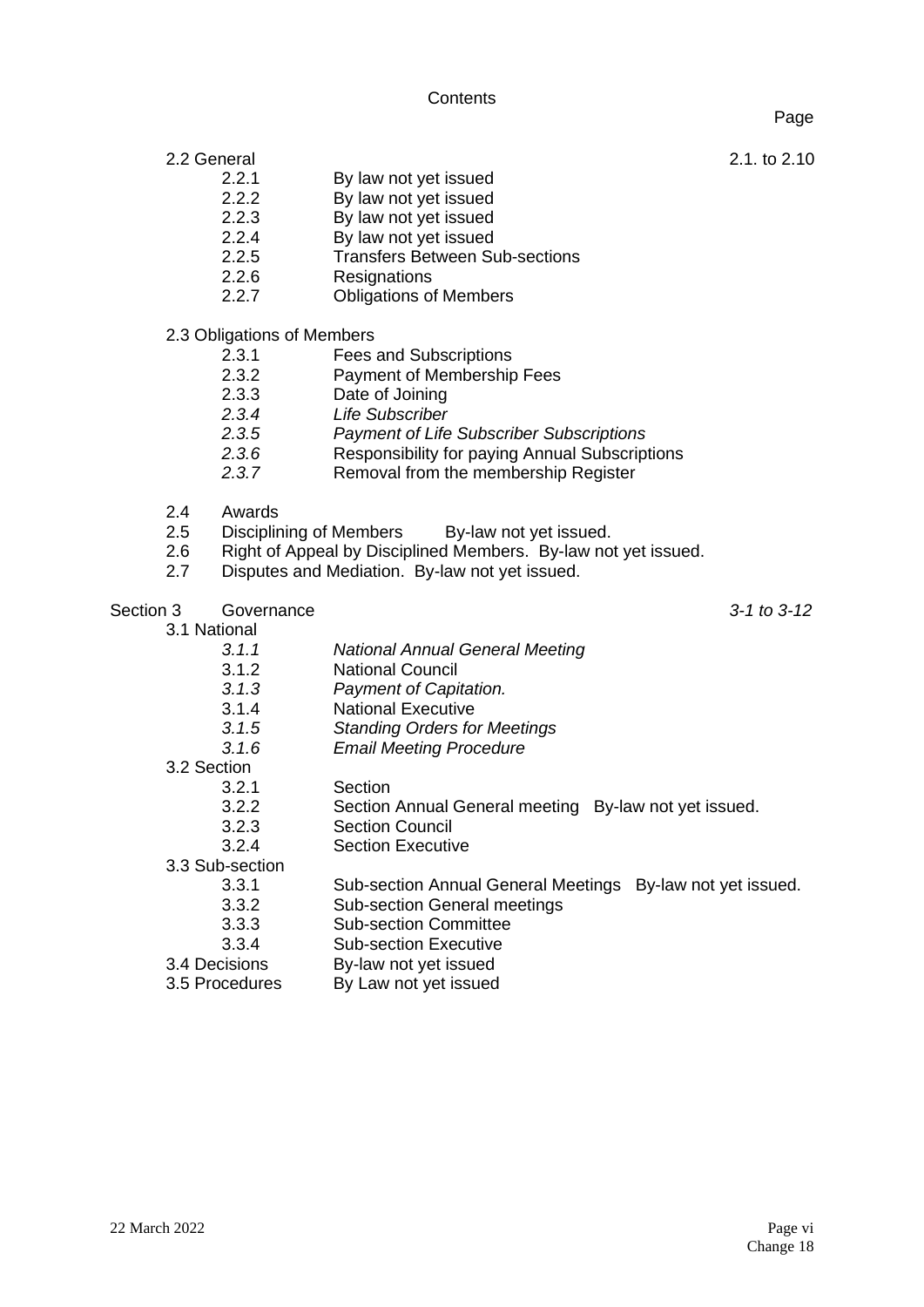## Section 4 Administration 4 Administration 4.1 Finances

- **Finances**
- 4.2 Contents
	- 4.2.1 Responsibilities 4.2.1 Responsibilities 4-1 to 4-4 contract 4-1 to 4-4 contract 4-1 to 4-4
	- 4.2.2 Management of Funds<br>4.2.3 Availability of Accounts
		- Availability of Accounts By-law not yet issued
- 4.2 Assets<br>4.3 Records
- By-law not yet issued
- 4.4 Common Seal By-law not yet issued
- 4.5 Indemnity<br>4.6 NAA Logo
- NAA Logo and Motto use

- Annexes Annexes A-1 to A-16 A Badges and Medals<br>B Flag
	- B Flag<br>C White
	- C White Ensign Magazine Committee<br>D Life Membership Approval Process
	- D Life Membership Approval Process Flow Diagram<br>E. Meritorious Service Medal Approval Process Flow
	- Meritorious Service Medal Approval Process Flow Diagram
	- F. Reimbursement of Travel and Accommodation Expenses Policy and Rules of Operation.
	- G. Mechanism for Reviewing Joining Fee and Subscriptions.<br>H. Schedule of Fees and Subscriptions.
	- Schedule of Fees and Subscriptions.
	- I. Scale for Awards in the NAA system.<br>J. Military Compensation & Welfare Sup
	- J. Military Compensation & Welfare Support Services- Privacy Policy<br>K. Policy for the Authorisation of Pension/Welfare Officers and Advoca
	- Policy for the Authorisation of Pension/Welfare Officers and Advocates
	- L. Use of Naval Association of Australia Logo and Motto

Page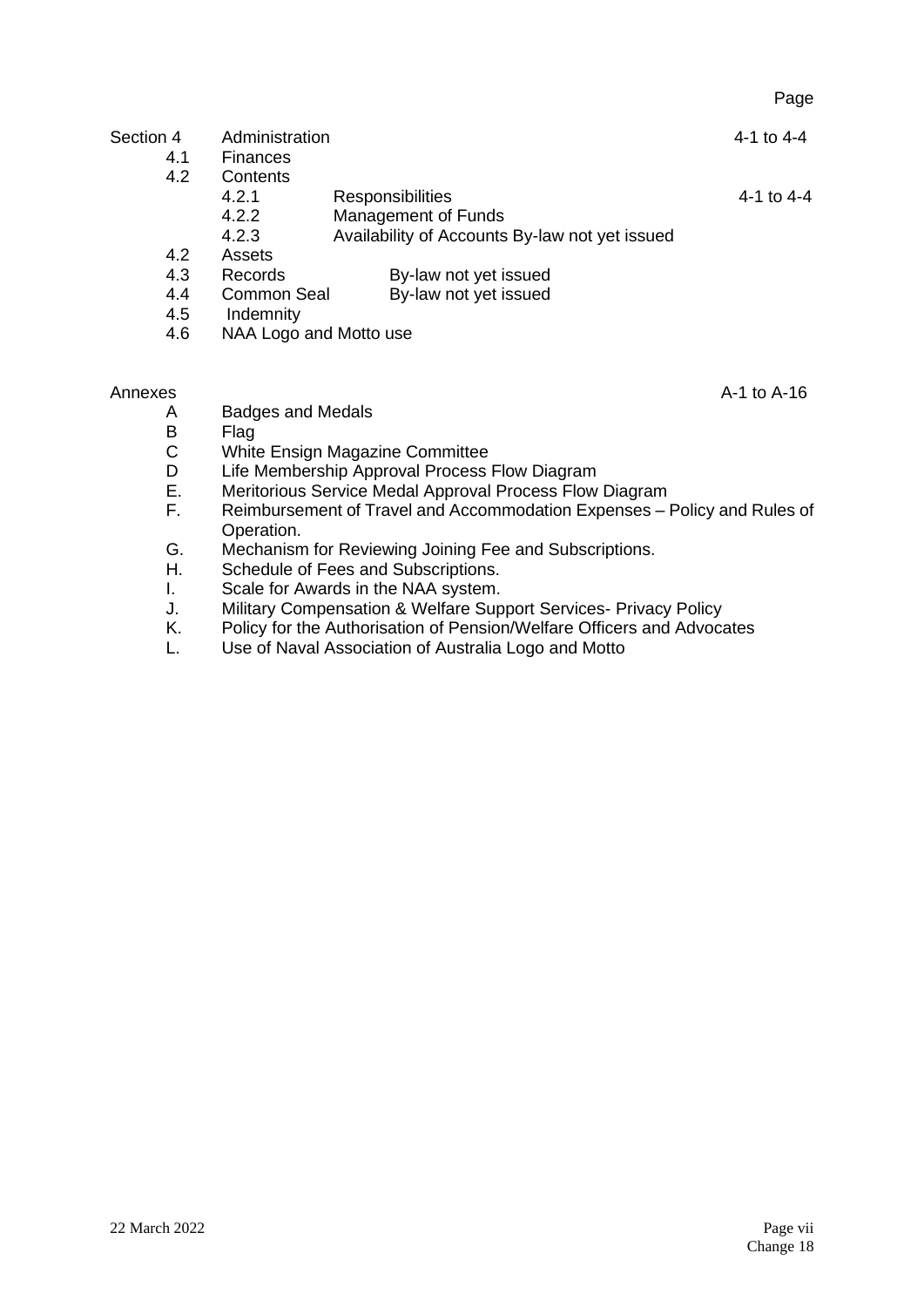#### **INTRODUCTION**

- 1. These By-laws are one part of the Rules of the Naval Association of Australia. The other parts are the Constitution, Regulations for each Section and Guidelines for each Sub-section.
- 2. The purpose of the By-laws is to expand on the Constitution wherever required.
- 3. Each Full Member of the Association is entitled to have access to the Constitution, Bylaws, Regulations for the member's Section and Guidelines for the member's Subsection. Amendments to the Rules must be promulgated so that holders may amend their own copies.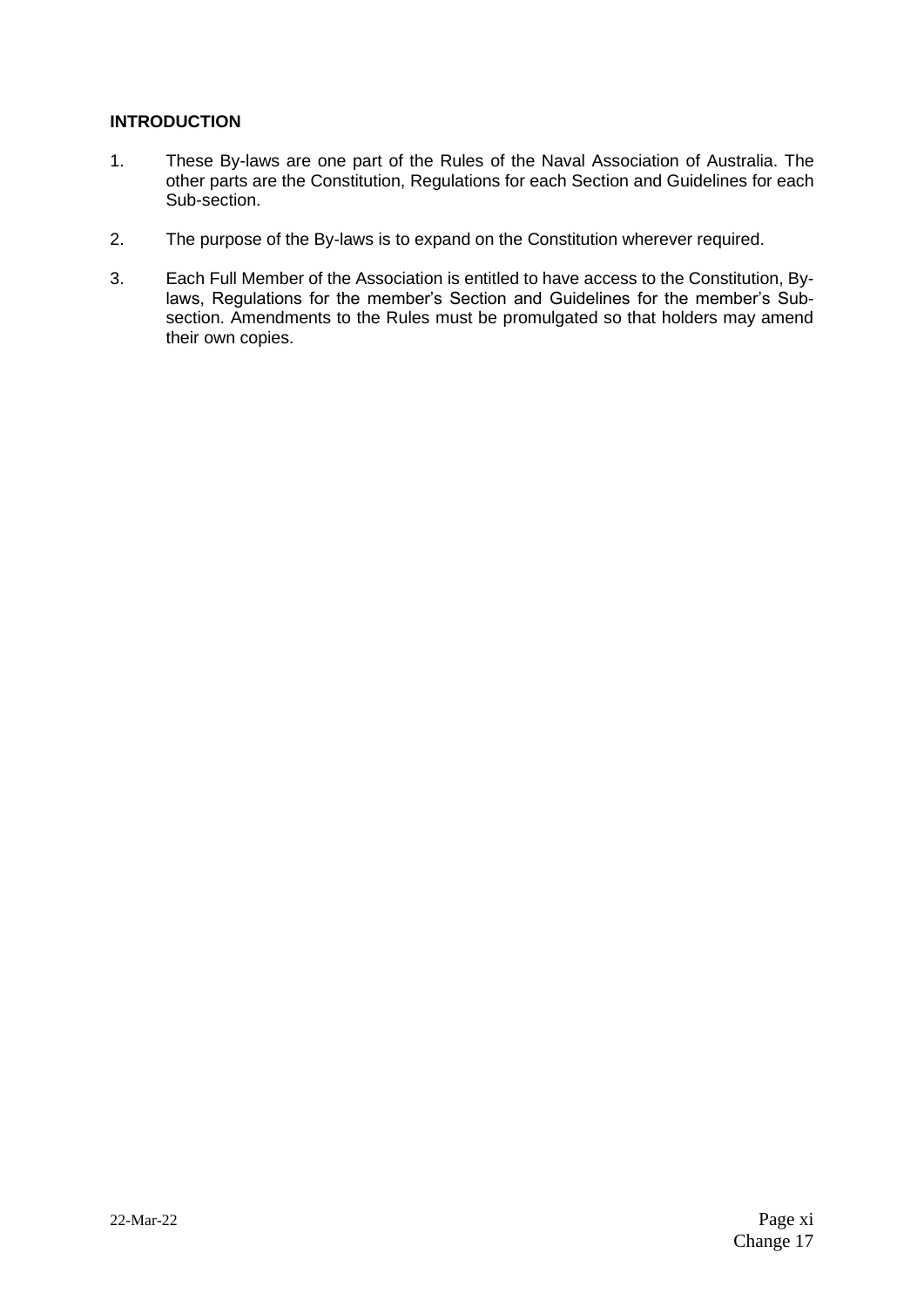#### **DEFINITIONS**

- **A.** The following meanings apply throughout these By-laws:
	- **Affiliate.** An association or body that has been accepted as an affiliated organisation in accordance with By-law1.4.4
	- **Article.** An Article of the Constitution.
	- **Association.** The Naval Association of Australia Incorporated
	- **Declared Partner:** Partnership by marriage or de facto relationship."
	- **Delegate.** A representative who has the authority to vote on behalf of the body which that delegate represents
	- **Deputy Delegate.** A representative of a Section, Sub-section or Affiliated Organisation who does not have the authority to vote but may participate on behalf of the body which that person represents
	- **Financial Member.** A member of the Association who has paid all fees owing in accordance with the Rules
	- **Full Members**. A financial member in a class of membership referred to in Article 2.1.1.
	- **General Meeting**. A meeting, notice of which must be sent to all members of the relevant body and at which all Full Members of that body may vote.
	- **Kindred Affiliate**. An association or body, membership of which does not necessarily qualify for Naval Association membership but which has been affiliated in accordance with the Rules.
	- *Life Subscriber. A member who has paid a fee that will cover payment of his annual subscription for the remainder of his/her natural life.*
	- **Office Bearer**. President, Vice Presidents, Immediate Past President, Secretary, Treasurer and such other officers provided for in the Rules at National, Section or Sub-section level.
	- **Ordinary Resolution.** A motion which has been passed by a simple majority of valid votes.
	- **Property.** Assets to which depreciation can be applied, plus memorabilia of financial value.
	- **Rules.** The Constitution, these By-laws, the Regulations and Guidelines
	- **Special Resolution.** A motion which has been passed by not less than 75% of valid votes.
	- *working capital. The amount of funds in a bank account which is used as a part of the financial management of the NAA*
- **B.** Where a word or phrase used in these By-laws has not been defined in Clause A above, but has been defined in the Constitution, it shall have in these By-laws the meaning defined in the Constitution.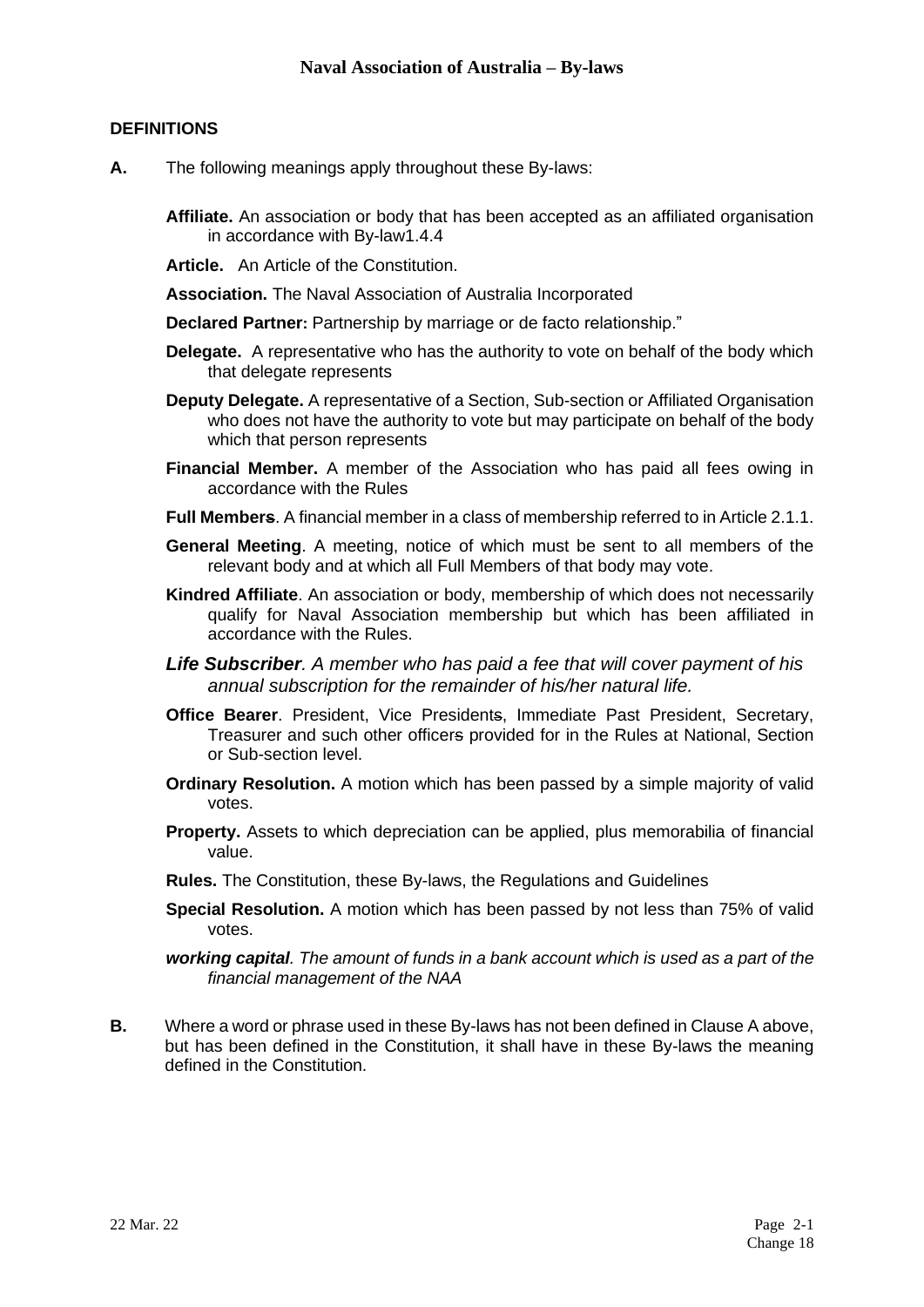#### **SECTION 1 – ORGANISATION**

- **1.1. Name.** By-law not yet issued.
- **1.2 Motto**. By-law not yet issued.
- **1.3 Objectives.** By-law not yet issued.

#### **1.4 Structure.**

- **1.4.1** By-law not yet issued.
- 1.4.2 By-law not yet issued.
- 1.4.3 By-law not yet issued.

#### 1.4.4 **Affiliated Organisation.**

- a. An organisation, the objects of which are similar to those of the Association and whose members may qualify for Full Membership may, on agreement to acknowledge the Objectives of the Association, apply to be affiliated either at National or Section level. An Affiliate will be issued with an Affiliate's Charter.
- b. Affiliated Organisation delegates shall be permitted to vote on any matter which promotes or implements the Objects of the Association but shall not be permitted to vote on any matter related to the funds and property of the Association or on any matter related to the general management of the Association or on any proposal to enact, amend, repeal or suspend any of the Rules.

#### c. **National Level:**

- (1) An organisation which is a properly constituted national body with sections in a number of states, may request affiliation at National level by submitting a letter to the National Secretary, including a copy of the organisation's constitution or articles of association.
- (2) The request will be considered at the next National Council meeting following receipt of the request. Approval may be granted by Ordinary Resolution.
- (3) When affiliation is approved, the National Secretary will inform the organisation, which must pay the affiliation fee within 30 days from the date of the National Secretary's letter.
- d. Section Level: Procedures for affiliating an organisation at Section or Sub-section level must be prescribed in the relevant Section's Regulations.

#### e. **Affiliation Fees:**

- (1) The National *Annual General Meeting* must set the level of affiliation fees for the following *year*.
- (2) Affiliation fees will be payable as for membership subscriptions (see By-law 2.2.6).
- (3) Members of National and Kindred Affiliated organisations, who are not members of the Naval Association of Australia, may apply to receive the White Ensign Magazine. The cost of which to the member will be the same as that amount paid by a sub-section to the National Council as capitation for a Full member. The amount set for payment of WEM Postage and packaging will be paid from that amount to the WEM Committee. See Annex H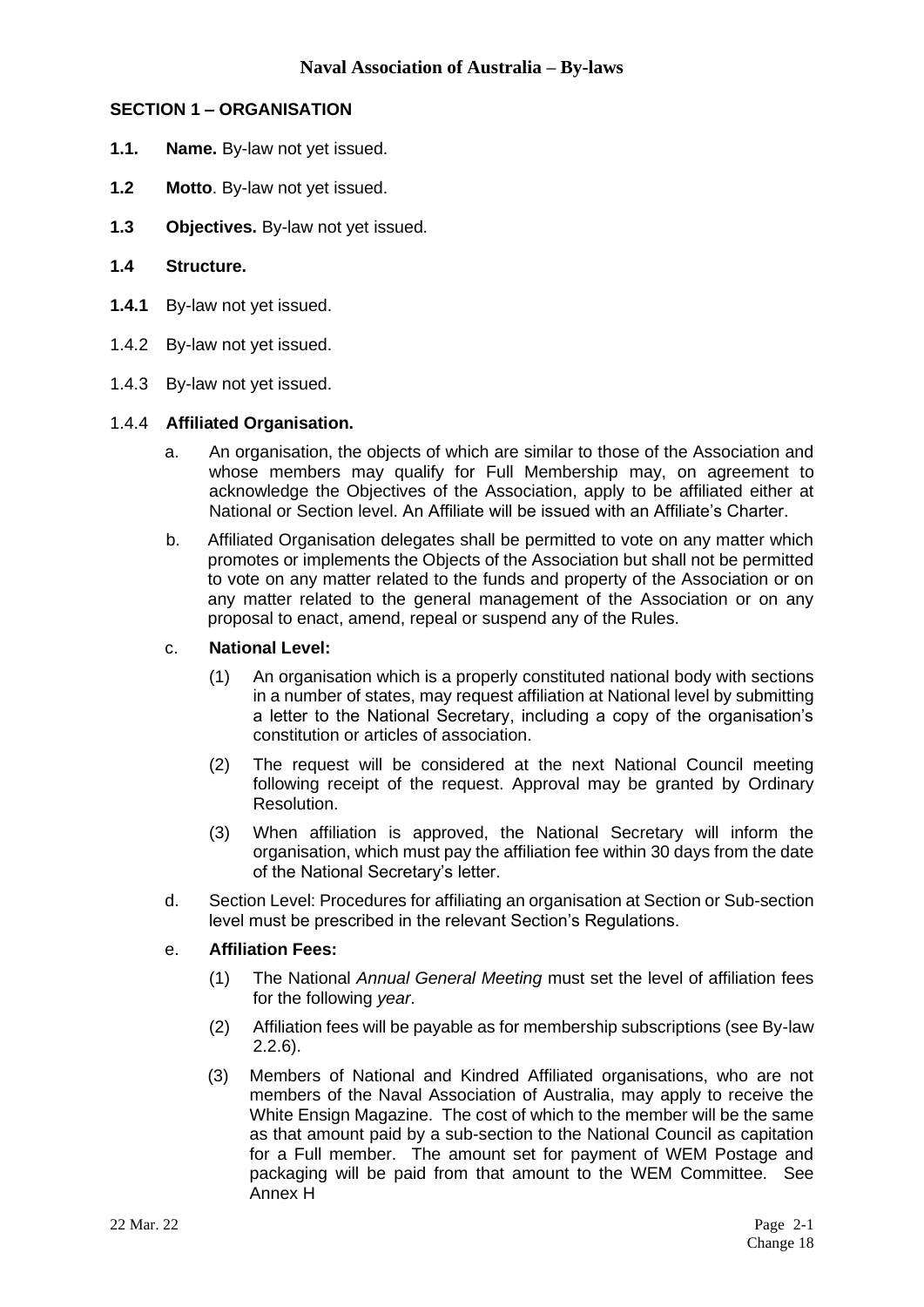#### 1.4.5 **Kindred Affiliates**

- a. An organisation the members of which have an interest in Naval matters but who do not necessarily qualify for Full Membership may apply to be affiliated at the national level as a Kindred Affiliate.
- b. The application should be by letter to the National Secretary and should be accompanied by a copy of the organisation's constitution.
- c. The application will be considered at the next National Council meeting. Approval may be granted by ordinary resolution.
- d. When affiliation is approved, the National Secretary will inform the organisation, which must pay the affiliation fee as decided by the National Council within 30 days from date of the National Secretary's letter.
- e. The National Council must appoint a Full Member to be the Kindred Affiliate Secretary.

#### **1.5 The Rules.**

- *1.5.1* Procedures for Amending the Constitution*:*
	- *a.* The Constitution may only be amended by a special resolution of the National *Annual General Meeting.*
	- *b. The National Council, National Executive or any Section Council may propose an amendment to the Constitution. The proposed amendments are to be presented in at least two parts. The first, an explanation of the reason for the amendment, the second, the exact wording of the proposed amendment.*
	- *c. Any proposal to amend the Constitution must be placed in the format at b. above, in the agenda of a National Council to be held no less than 4 months prior to the commencement of the National Annual General Meeting to enable discussion and amendment if considered necessary by the Council before being placed in the National Annual General Meeting Agenda as a motion in accordance with the procedures for the National Annual General Meeting (see Constitution Article 3.1.1f).*
	- *d. Any Section Council may then submit a proposed amendment to the motion.*
	- *e. The initial motion to amend the Constitution may be altered only by further amendment determined by special resolution of the National Council.*
	- *f. The National Annual General Meeting will consider only those motions processed in accordance with 1.5.1 b. to e. above. Motions or amendments to motions on the agenda from the floor of the National Annual General Meeting proposing amendments the Constitution will not be accepted.*

#### 1.5.2 **Procedures for Amending the By-laws.**

- a. The By-laws may only be amended by Ordinary Resolution of National Council. Such resolution must include the date when the amendment will come into force.
- b. The National Executive or any Section Council may propose an amendment to the By-laws.
- c. Any proposal to amend the By-laws must be made in accordance with procedures for National Council (see By-law 3.1.2).
- d. The National Secretary will promulgate any proposed amendment to the By-laws with the next National Council agenda papers.

#### 1.5.3 **Procedures for Amending Section Regulations.**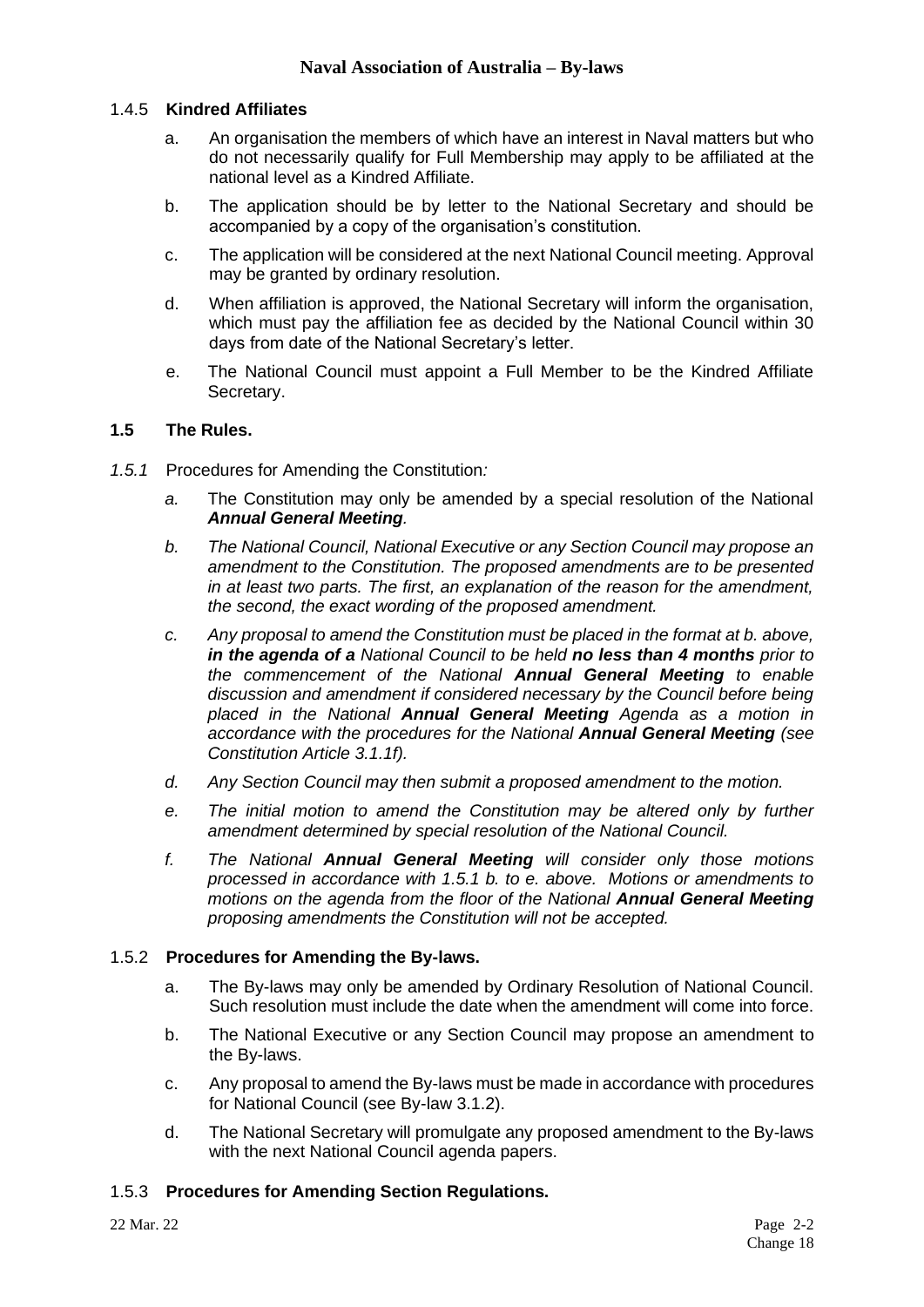- a. Regulations may only be amended by an Ordinary Resolution of the relevant Section Annual General Meeting. Such resolution must contain the date when the amendment will come into force.
- b. A Section Council or any Sub-section may propose an amendment to that Section's Regulations.
- c. Any proposal to amend a Section's Regulations must be made in accordance with procedures for Section Annual General Meeting, as laid down in Section Regulations.
- d. The Secretary of a Section must ensure that the National Secretary receives a copy of the Section's Regulations and any amendments thereto.
- e. The National Council may overrule a Regulation if that Regulation contravenes the Constitution or these By-laws.

#### 1.5.4. **Procedures for Amending Sub-section Guidelines.**

- a. Guidelines may only be amended by Ordinary Resolution at a General Meeting of the relevant Sub-section. Such resolution must contain the date when the amendment will come into force.
- b. Any proposal to amend a Sub-section's Guidelines must be made in accordance with procedures for Sub-section General Meetings, as laid down in Sub-section Guidelines.
- c. The Secretary of a Sub-section must ensure that the Section Secretary receives a copy of the Sub-section's Guidelines and any amendments thereto.
- d. The Section Council may overrule a Guideline if that guideline contravenes a Section Regulation, these By-laws or the Constitution.
- 1.5.5 By-law not yet issued.

#### **1.5.6 - Procedure to be followed when forming a Sub-section.**

- a. A written application is to be forwarded to the Secretary of the relevant Section Council for a group of at least eight people who are qualified to be Full Members of the Naval Association of Australia (NAA) to form a Sub-section of the NAA. The application must include;
	- (1) the area in which the Sub-section intends to function
	- (2) the characteristics of the people it intends to recruit;
	- (3) the proposed name of the Sub-section; and
	- (4) a nominal list of the people putting the proposal forward.
- b. The proposal is to be put to the Section Council to determine by ordinary resolution whether or not the proposal is acceptable. If acceptable the Proposed Sub-section is to be informed and a Liaison Officer appointed by the Council to assist the proposed Sub-section in being formally established. Should the proposal not be approved, the Section Council should provide a summary of the reasons for that decision and suggest a way ahead for the group should it wish to continue with the process.
- c. On approval to form a Sub-section and its name, the group will be termed a Provisional Sub-section. The group must elect provisional office bearers and a committee to proceed with the development of the proposed Sub-section in conjunction with the Section Liaison Officer. This includes:
	- ( 1 ) Completion of Membership Application forms by foundation members and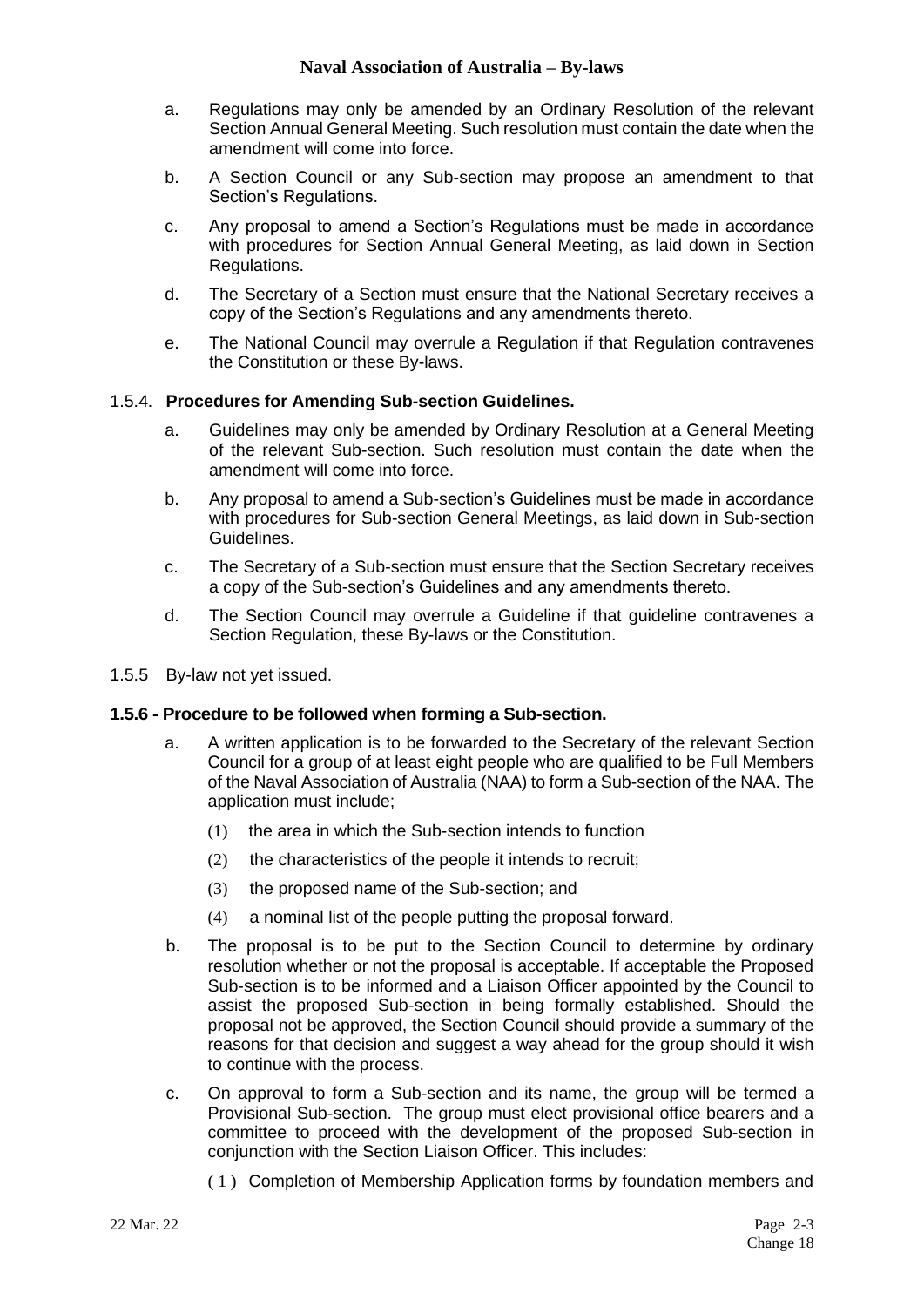transfer applications from those NAA members who wish to transfer to the new Sub-section. ( People who wish to join the Sub-section but are already members of another Sub-section of the NAA and who do not wish to transfer from their current Sub-section, must be treated as new members completing Application Forms and paying a Joining Fee and a subscription for the current year.)

- (2) Payment of Joining Fee and Subscriptions for the current year by Foundation Members.
- (3) The forwarding of capitation payments to both Section and National Councils.
- (4) Determination of a date for the Inaugural Meeting which is to be set for a date which is after the completion of actions *1.5.6 c (1), (2) and (3).*
- (5) Future meeting venue.
- (6) Frequency of General meetings.
- (7) Determine signatories for the banking accounts
- (8) Determine fees for Restricted Members.
- (9) Determine the date for the first Annual General meeting.
- d. On completion of the above the Sub-section is to inform the Section Council of the results. Should they be satisfactory, The Section Council is to inform the National Council of the formation of the Provisional Sub-section and request the issue of a NAA Charter which is to take effect from the date set for the inaugural meeting.
- e. The agenda for the inaugural meeting is to include
	- (1) the election of a Committee which includes the office bearers of President, Vice President, Secretary and Treasurer, and at least three additional members.
	- (2) a statement of the Provisional Sub-section's financial situation;
	- (3) approval to provide funding to be included in the NAA Public Liability Insurance coverage and
	- (4) finally should the previous items in the agenda be successfully completed, the presentation of a Naval Association Charter establishing the group as a Sub-section of the Naval Association of Australia within the appropriate Section.

#### 1.6 **Ceremonial**

#### 1.6.1 **Badges and Medals** (see also Annex A).

- a. All badges issued by the Association must be returned when a member resigns, allows membership to lapse or is expelled from the Association. Where a member dies, that member's badge may be retained by the member's estate.
- b. The Association Badge is circular and surmounted by the Imperial State Crown as approved by King George V in 1929. It depicts a gold fouled anchor on a blue background, surrounded by the words `Naval Association of Australia' in gold on a red background. It is the badge worn by Full Members.
- c. The Life Member Badge is the Full Member Badge surrounded by a gold wreath of laurel, with the words `Life Member' appended beneath. A Life Member Badge is to be presented by the National President or a person delegated by the National President.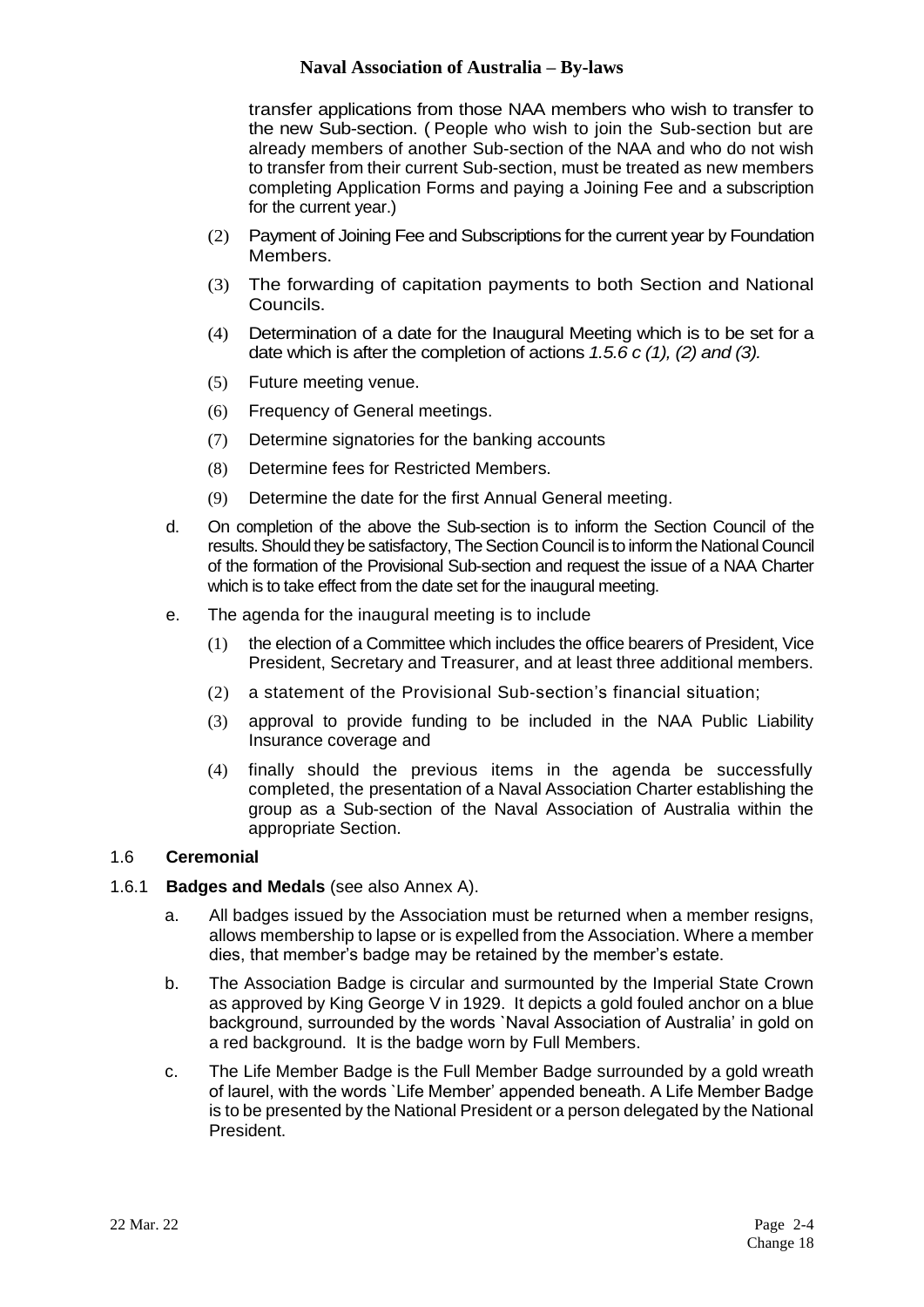- d. The Honorary Member or Associate Member Badge is the Association Badge, surmounted with a Naval Crown in lieu of the Imperial State Crown. The following are to receive the appropriate Honorary or Associate Member Badge on election:
	- (1) Honorary Members,
	- (2) a Patron who is not eligible for Full Membership, and
	- (3) Associate Members.
- e. The Honorary Member for Life Badge is the Association Badge surmounted by the Naval Crown in lieu of the Imperial State Crown, with the words `Hon Member for Life' appended beneath.
- f. The Club Member Badge is the Association Badge without a crown with the words `Club Member' added to the words `Naval Association of Australia'. A person elected as a Club Member may purchase a Club Member Badge.
- g. The Chaplain Badge is to be of a design approved by the National Council.
- h. The Meritorious Service Medal has on the obverse the Association Badge and the words `For Meritorious Service' and on the reverse the name of the recipient and the date of its award.
- i. Costs of Badges. Section Councils must provide Full Member badges for issue to elected members, paid for from joining fees received. All other badges and medals are to be at the cost of the nominating Council or Sub-section.
- j. Replacements. A member who loses the issued badge may purchase a replacement badge from Section Council. The original badge must be returned to Section Council if it is subsequently found.
- k. Presentation. Whenever possible, badges and medals will be provided for presentation on award.
- 1.6.2 **Certificates.** The following, with designs approved by the National Council, are to be issued at an appropriate time:
	- a. Certificate of Merit;
	- b. Life Member Certificate;
	- c. Meritorious Service Medal Certificate;
	- d. Honorary Member for Life Certificate;
	- e. Certificate of Appreciation;
	- f. Naval Association of Australia Commendation, and
	- g. 15 Year, 30 Year 45 Year and 60 Year Long Service Certificates.
- 1.6.3 **Flag** (see Annex B).
	- a. The Association Flag is blue with the Australian White Ensign occupying the upper canton and the Association Badge in the fly.
	- b. The flag may be flown at any appropriate institution, organised march, sporting or other function, meeting or place at which one or more Association members are assembled or abide.
	- c. Proper respect and decorum must always be shown to the Association Flag, and the daylight hours rule must be observed.
- 1.6.4 **Ode.** The ode to be recited at Association functions is as follows: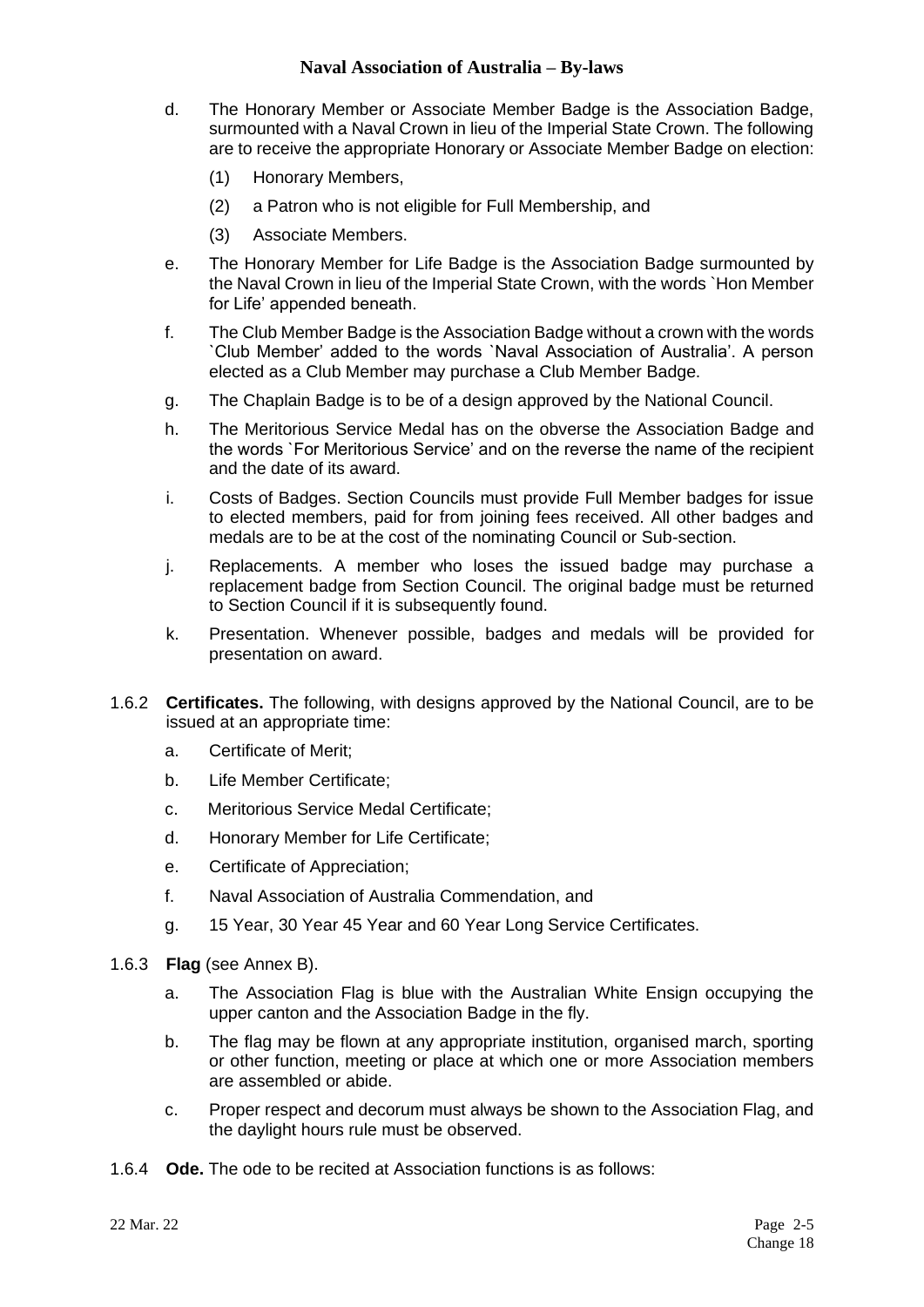They have no grave but the cruel sea No flowers lay at their head A rusting hulk is their tombstone A'fast on the ocean bed They shall grow not old as we who are left grow old Age shall not weary them, nor the years condemn At the going down of the sun, and in the morning, WE WILL REMEMBER THEM *(repeated by others present)*

> Lest we forget *(repeated by others present)*

#### 1.6.5 **Grace.** The Association's Grace is:

`Almighty God, bless the food we are about to receive and, in recognition of the motto "Once Navvy, Always Navy" to which we all subscribe, keep us ever mindful of the needs of others. Amen.'

#### 1.6.6 **Remembrance Ritual for use at the Funeral of a Deceased Member.**

`The call has come for our shipmate ….. and we meet to pay our last tribute to him/her.

`We know that the time comes to each of us when the Supreme Commander calls us from our earthly service but, however we may be prepared for this, we feel sorrow when there is another gap in our ranks.

`…..was one of that long line of those who have served their Sovereign and their country in the Naval Service, and have made their personal contribution to the great traditions of that Service.

`There is no fear now as he/she embarks on the unknown sea, for he/she is in the care of the Great pilot, and we who remain wish him/her a safe voyage and firm anchorage in that final harbour where storms and tempest are no more.

`I ask you to join me, reverently, in a silent tribute to …..and his/her departed shipmates.'

Bugler (if in attendance) sounds the Alert.

Ode to be recited.

Bugler sounds `Last Post'.

One minute's Silence.

Lest we Forget.

`Reveille'.

The Ode (which may be varied to reflect circumstances of the occasion and the wishes of the bereaved).

#### 1.6.7 **The Naval Prayer**:

`O Eternal Lord God, who alone spreads out the heavens, and rules the raging of the sea, who has compassed the waters with bounds until day and night come to an end; be pleased to receive into your Almighty and most gracious protection us your servants, and the Fleet in which we serve or have served. Preserve us from the dangers of the sea, and from the violence of the enemy; that we may be a safeguard to our gracious Sovereign Lady, Queen Elizabeth, and a security for those who pass on the seas upon their lawful occasions, that the inhabitants of our land may in peace and quietness serve our God, and that we may return in safety and enjoy the blessings of the land, with the fruits of our labours; and with thankful remembrance of your mercies to praise and glorify your Holy Name.' Amen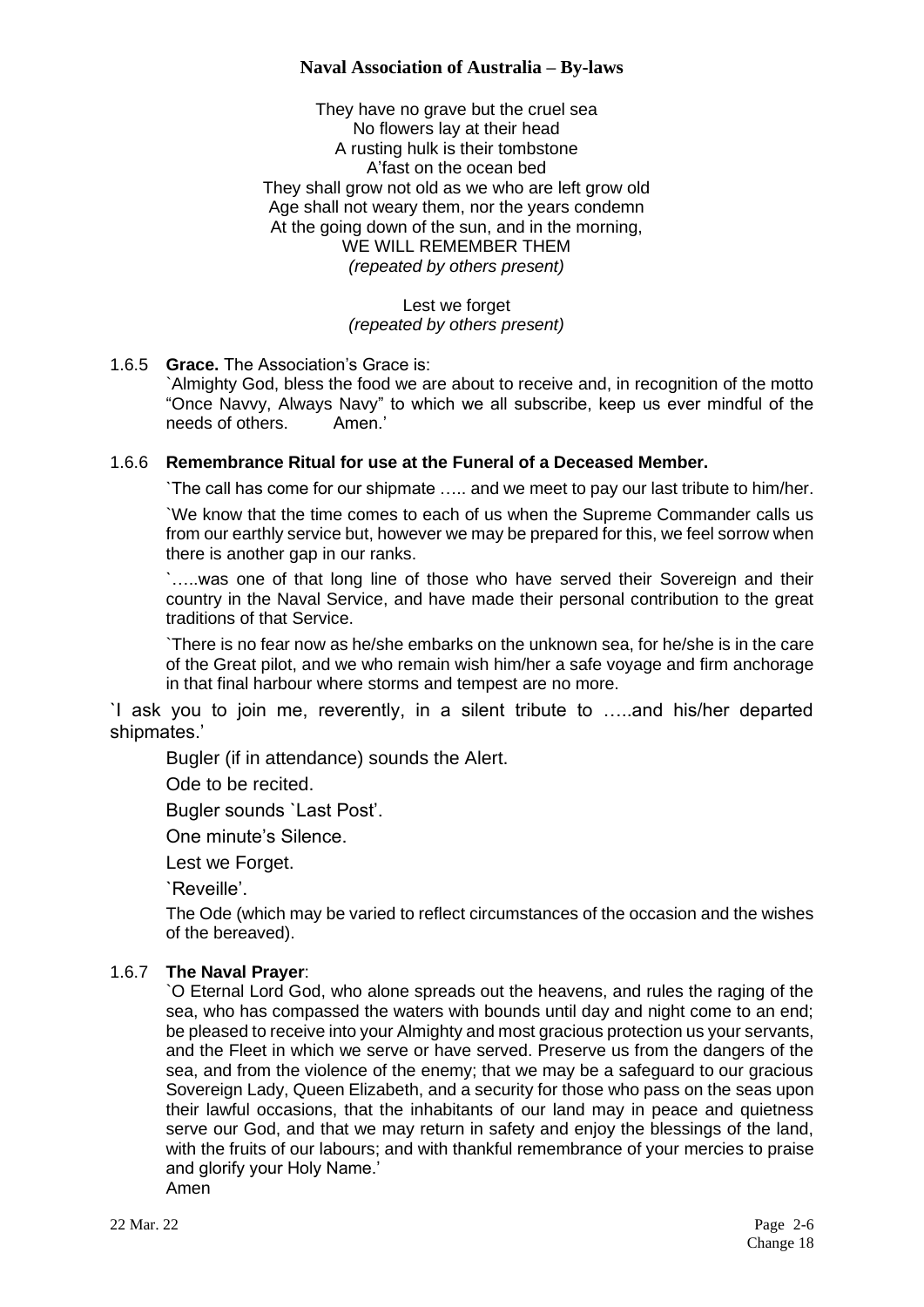1.7 **Patrons.** By-law not yet issued.

#### 1.8 **Political Activities and Public Statements.**

1.8.1 By-law not yet issued.

#### 1.8.2 **Authority to Make Statements or Submissions.**

- a. Any comment on the Association's position on any national or international matter may only be made by the National President or a person specifically delegated by the National Executive. Comments concerning the Royal Australian Navy in an Administrative or Operational capacity may only be made by the National President.
- b. Any media release at national, state or local level must be approved by the National President or a person delegated by the National Executive.
- c. Section Presidents and Sub section Presidents may make public verbal statements on local matters only. Matters which will result in press coverage must be cleared by the National Executive.
- 1.9 **Plebiscite.** By-law not yet issued.
- 1.10 **Winding Up.** By-law not yet issued.
- 1.10.1 **The Association**. By-law not yet issued.
- 1.10.2 **Section.** By-law not yet issued.

#### **1.10.3 Dissolution of a Sub-section.**

A Sub-section may be wound up and dissolved by Special Resolution of the Subsection or by the Section Council.

#### a. **Dissolution initiated by the Sub-section**;

- (1) all full members must be given not less than one months notice of a motion to dissolve the Sub-section to be determined by Special Resolution at a General Meeting;
- (2) the Section Secretary must be given not less than one months notice of the date of the meeting at which the motion for dissolution is to be determined;
- (3) no funds or property shall be expended or disposed of after notice of the motion to dissolve is given other than that required to satisfy debts incurred prior to the date of notice;
- (4) if the motion to dissolve the Sub-section is passed the Sub-section Executive must forward to the State Secretary all minute books and financial and other records, and effects the transfer of all funds and property to the State Council.

#### b. **Dissolution initiated by Section Council;**

- (1) Where a Sub-section:
	- (a) has failed to elect a Committee in accordance with Article 3.3.2;
	- (b) has not held a Committee or General Meeting for more than six months;
	- (c) has a number of financial members which is less than the number prescribed by the Rules as being the number required to establish a Sub-section or, if no such number is prescribed, the number of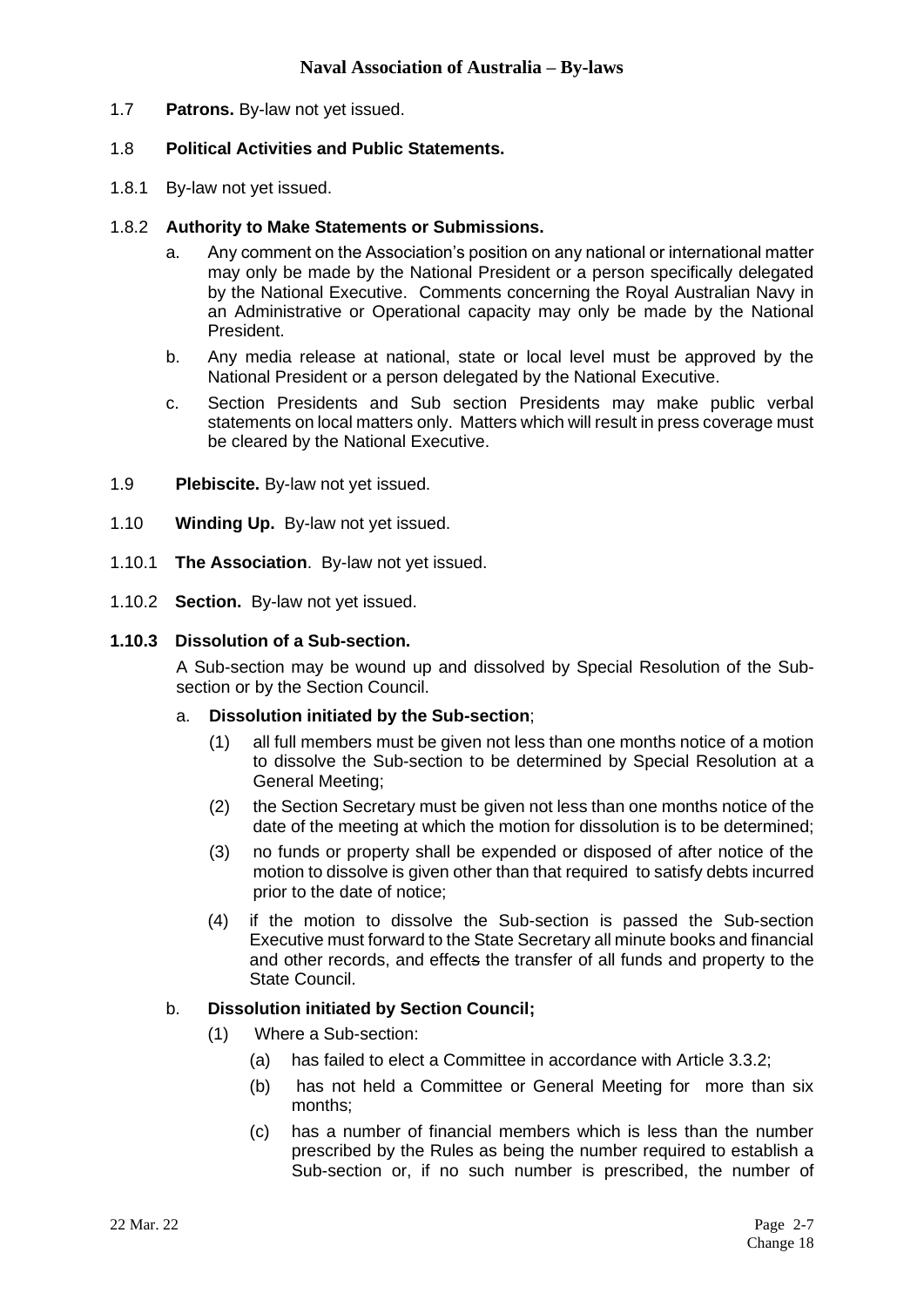members required to form a quorum at a General Meeting of the Subsection; or

(d) has consistently failed to comply with the Rules,

the Section Council must issue to the Sub-section a notice ("the initial notice") advising the Sub-section of the relevant ground or grounds of default referred to in sub-paragraphs (a), (b), (c) and (d) above.

- (2) The Section Council must notify the National Secretary that it has issued the initial notice.
- (3) Where the ground(s) of default alleged is or includes the ground(s) referred to in sub-paragraphs (1)(a) and (1)(b) above, the initial notice must require the Sub-section to rectify the default within three months of the date of the notice.
- (4) Where the ground(s) of default alleged is or includes the ground referred to in sub-paragraph (1)(c) above, the Section Executive must take all reasonable steps to contact all financial members of the Sub-section to encourage and stimulate interest in the revival of the Sub-section and its proper management, and report to the Section Council within three months of the date of the initial notice that it has done so.
- (5) If, after three months from the date of the initial notice, the Sub-section has not given written notice to the Section Council that the ground(s) specified in the initial notice has/have been rectified the Section Council must give to the Sub-section a further notice ("the dissolution notice"):
	- (a) advising the Sub-section that because of its failure to rectify the ground(s) of default specified in the initial notice, the Sub-section will be dissolved;
	- (b) specifying the date on which the dissolution will take effect ("the dissolution date"); and
	- (c) requiring the Sub-section to close all Sub-section bank accounts and deliver or transfer to the Section Treasurer or other appropriate Section officer all Sub-section funds, property, minute books and financial records to the dissolution date.
- (6) The Section Council must notify the National Secretary of the issue of the dissolution notice.
- (7) On the dissolution date or so soon thereafter as possible, the Section Council shall take all necessary steps to dissolve the Sub-section and to finalise the transfer to itself of the funds and property of the Sub-section. When all action required by this sub-paragraph has been completed the Section Council must notify the National Secretary accordingly.

#### c. **Dissolution by National Council.**

If a Sub-section is in breach of its obligations as detailed in sub-paragraphs b(1)(a), (b), (c) or (d) above and the Section Council fails or refuses to take action as required in sub-paragraph b above, the National Council may assume the powers of the Section Council and Section Executive and take that action in accordance with the terms of sub-paragraph b above.

#### d. **Transfer of Members from dissolved Sub-section**.

The Section Council shall take all reasonable steps to ascertain from each financial member of the dissolved Sub-section to which other Sub-section the member wishes to transfer and shall have the power to waive the requirements of any Rule as may be necessary to expedite and effect the transfer or, if the member indicates no preference, to transfer him/her to such Sub-section as the Section Council considers appropriate.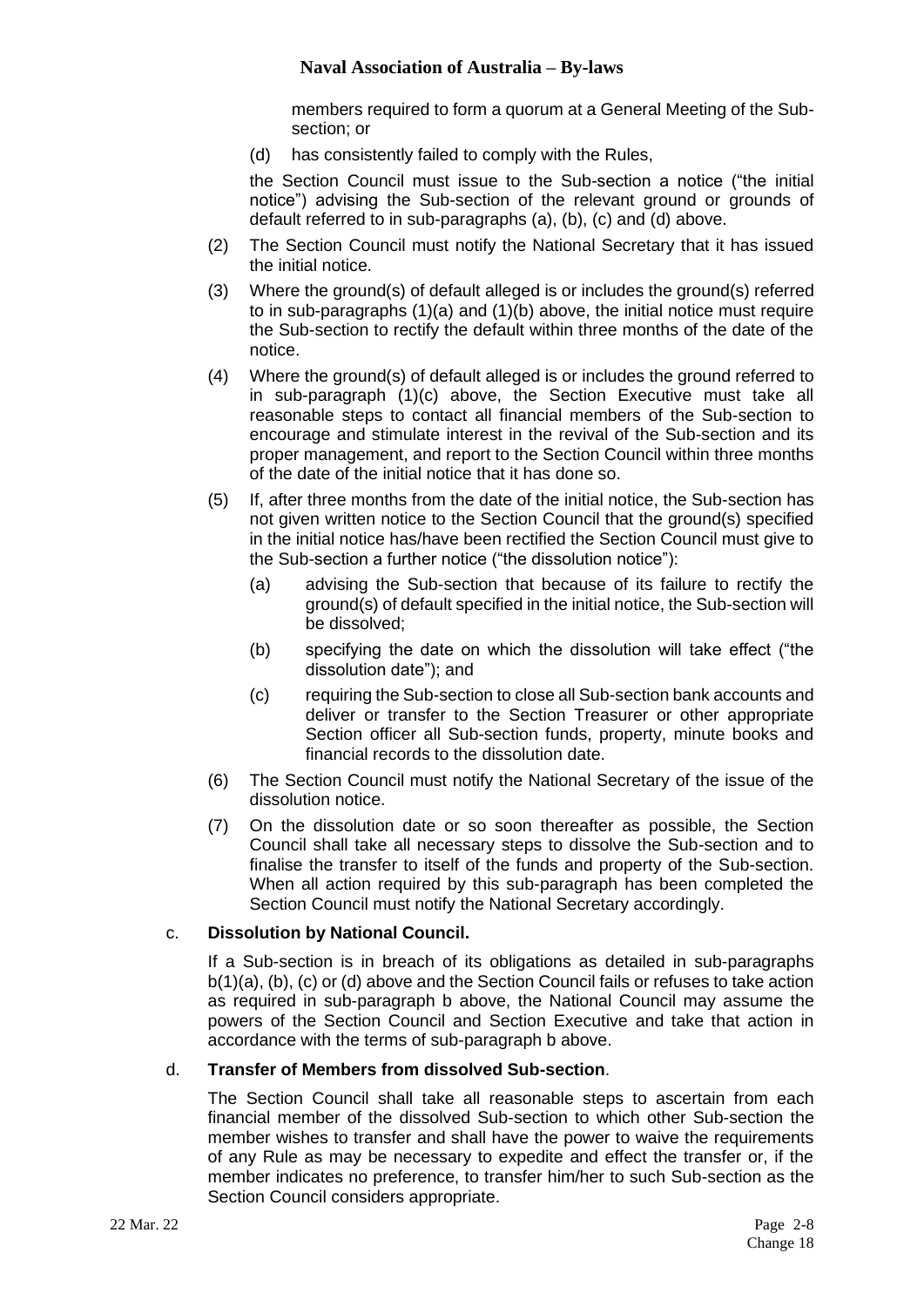- 1.10.4 **Funds and Property**. By-law not yet issued.
- 1.10.5 **Liability**. By-law not yet issued.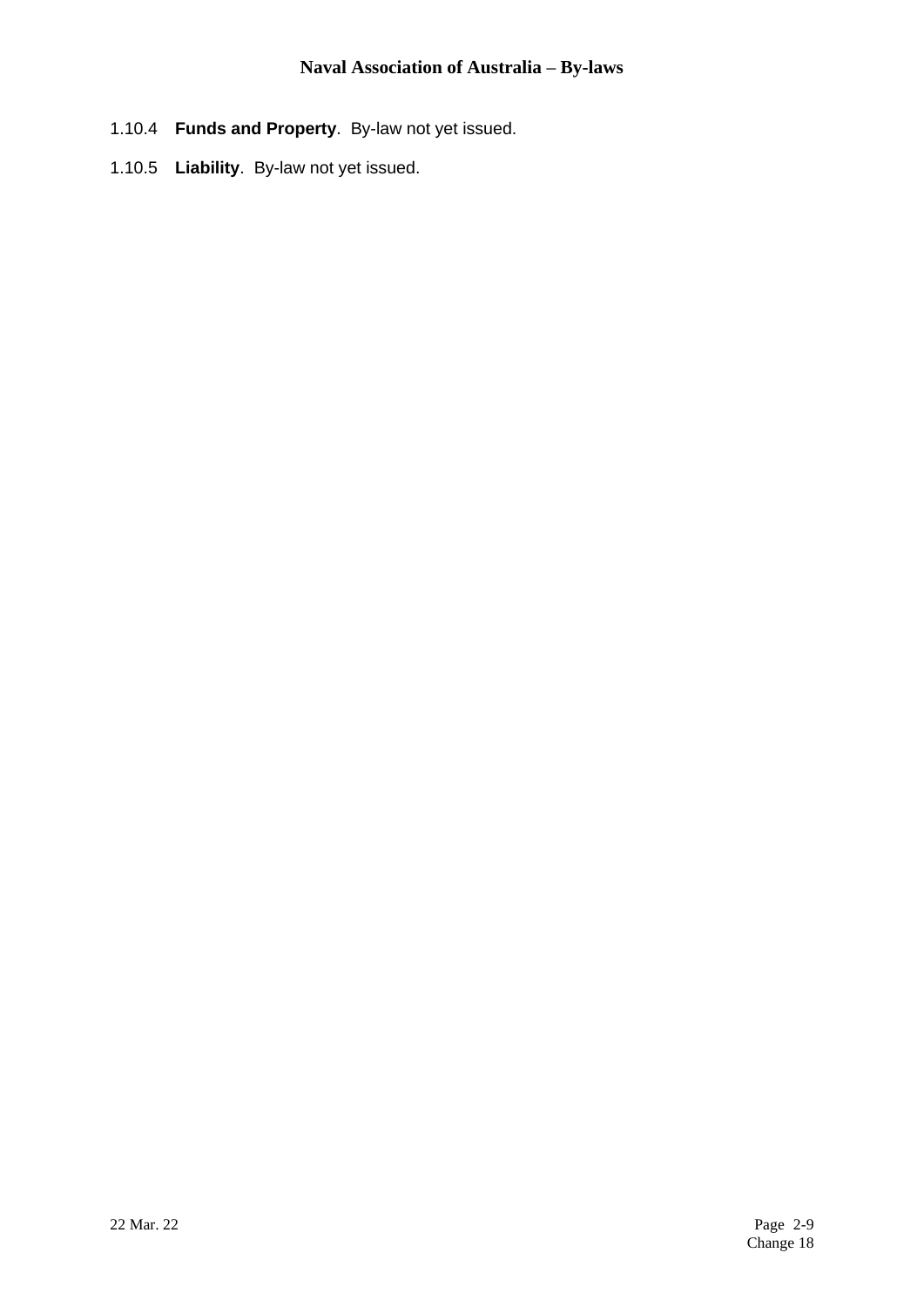#### **SECTION 2 – MEMBERSHIP**

#### **2.1. Types of Membership**

#### 2.1.1 **Full Membership:**

#### **a. Member**:

- 1. The following are eligible to be a Full Member:
	- (a) Former or serving personnel of Commonwealth Navies and Australia's Allies *and declared partners thereof*, provided that any separation from such service was not the result of an assessment of unsuitability or a breach of discipline.
	- (b) Former or serving Australian Naval Cadet (ANC) officers and instructors *and declared partners thereof,*and who have served as such for not less than two years, provided that any separation from the ANC was not the result of an assessment of unsuitability or a breach of discipline.
	- (c) Former or serving members of the ANC who have reached the age of 18 years and completed at least three years service in the ANC, *and declared partners thereof*, provided that any separation from the ANC was not the result of an assessment of unsuitability or a breach of discipline.
	- (d) Former or serving personnel of any Commonwealth of Nations merchant naval service *and declared partners thereof*, who, in the performance of their merchant naval duties, have served in a war zone or other theatre of military operations.
	- (e) former or serving Australian Army and RAAF personnel who have been posted to HMA Ships and Establishments for at least six months.
- 2. An application for election as a Full Member must be on the prescribed form and must be accompanied by evidence of eligibility and any required fees.
- 3. A person may be accepted as a member by completion of the expression of interest proforma on the Association's website and acceptance by two members of the National Council/Executive on presentation of evidence of Service.
- 4. *Widows/widowers extant at the time of death of a Full member in a declared partnership may retain full Membership at By-law 2.1.1 a (1) but remain subject to Constitution Article 2.1.1 a (3).*
- 5. The declared partner of a person who was a full member *at the time of his/her death* may apply to become a full member but remain subject to Constitution Article 2.1.1 a (3).
- 6**.** Life Member: Criteria for the award of Life Membership are in By-law 2.4.
- 2.1.2 **Restricted Membership**. A person who holds Restricted Membership of the Association may not be an office bearer at National or Section levels but may be elected at sub-section level to hold office as Sub-Section Secretary with the restrictions at 2.1.4 to be strictly observed.

#### a. **Associate Member:**

- (1) A person who is not qualified for Full Membership but has served at sea or in a Naval establishment, in any capacity, is eligible to be an Associate Member.
- (2) A person who meets the requirements of (1) may be elected as an Associate Member by Ordinary Resolution of a Sub-section General Meeting or, where a Section contains no Sub-sections, a Section General Meeting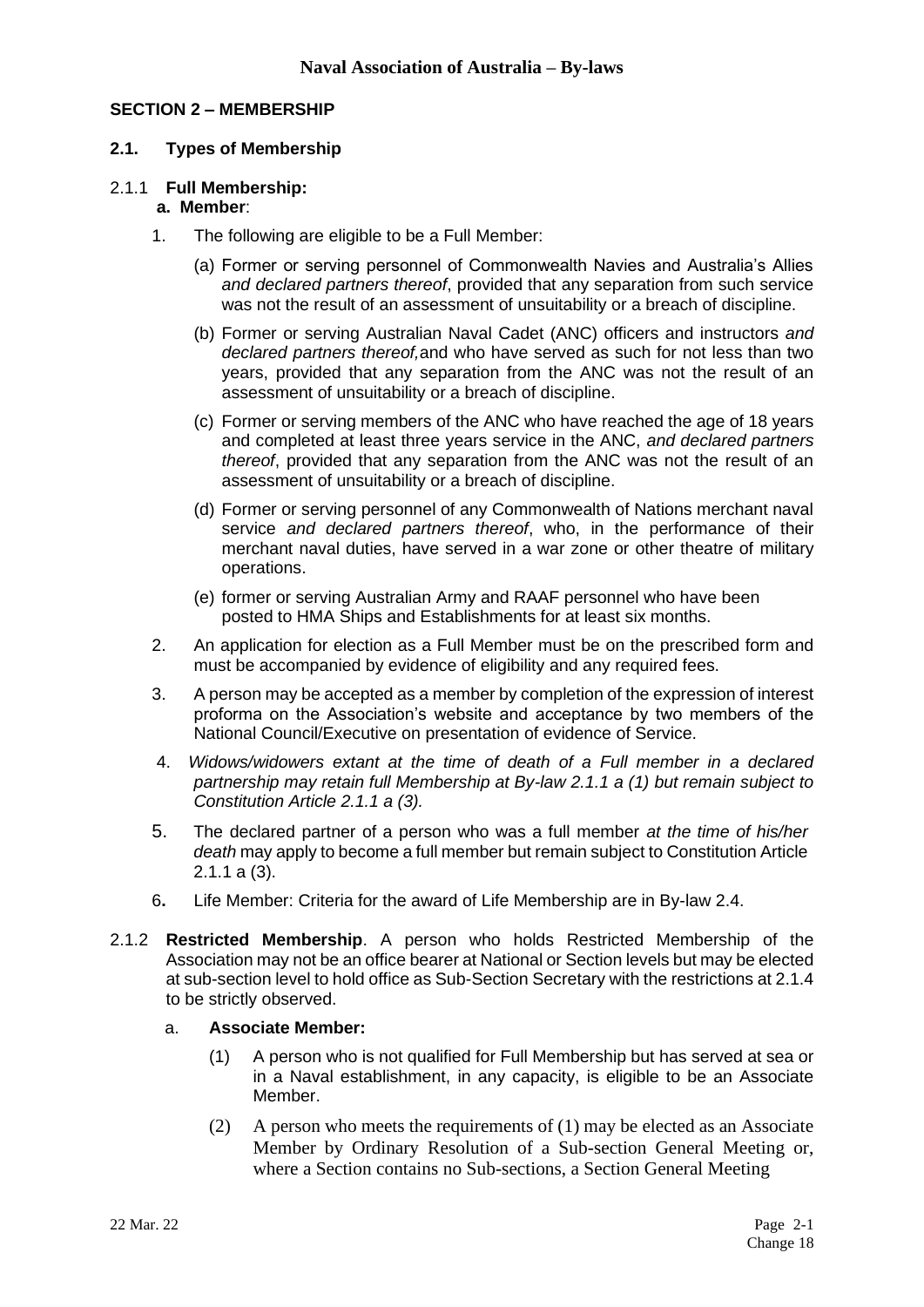#### b. **Social Member:**

- (1) A full financial member of one Sub-section or Section may be elected as a Social Member of another Sub-section or Section by Ordinary Resolution at a General Meeting of the second Sub-section or Section.
- (2) Social membership of another Sub-Section or Section is dependent upon continued financial membership of that members substantive Section or Sub-Section.
- (3) Social Membership of another Sub-section or Section does not affect any obligations and privileges the member has in relation to that member's substantive Section or Sub-section.
- (4) A Social Member may be elected to hold office in the Second Sub-Section or Section but may only hold office in one Sub-Section or Section. By-Law 2.1.4 does not apply to Social Members who are full members of the Association.

#### c. **Club Member:**

- (1) The eligibility requirements for admitting persons to Club Membership of a Sub-section or Section must be prescribed in that Sub-section's Guidelines or Section's Regulations.
- (2) A person may be elected as a Club Member by Ordinary Resolution at a Sub-section General Meeting or, where a Section contains no Subsections, a Section General Meeting.

#### 2.1.3 **Honorary Membership.**

- a. A person who is not eligible for Full Membership and who has rendered special service to the Association or who holds sufficient status in the community is eligible to be elected as an Honorary Member. An Honorary Member shall be elected as follows;
	- (1) National Council, a Section Council or Sub-Section General Meeting may elect, by Ordinary Resolution, a person as an Honorary Member.
	- (2) Such election will be for a period of twelve months from the date of election.
	- (3) A person may be re-elected as an Honorary Member for successive twelve month periods at the discretion of the electing body.
- b. A person who holds Honorary Membership of the Association is not required to pay any membership fees, and is not entitled to vote at any Sub-Section or Section Meetings or hold office at a National or Section levels.
- 2.1.4 **Restricted Members Holding Offic**e. A person who holds restricted membership of the Association and is elected to hold office as Sub-Section Secretary;
	- (a) Cannot vote at any Sub-Section meeting at any level.
	- (b) Shall sign correspondence as directed by either the Sub-Section Executive meeting, Sub-Section Annual General Meeting or Sub-Section General meeting in accordance with decisions contained in the minutes of those meetings.
	- (c) Shall not sign cheques, drafts, bills of exchange, promissory notes and any other negotiable instrument for or on behalf of the Sub-Section.
- 2.1.5 Initial Complimentary Membership
	- (a) A subsection may grant complimentary membership on an individual basis, to a new Full Member of the Naval Association of Australia for their first year of The membership or part thereof.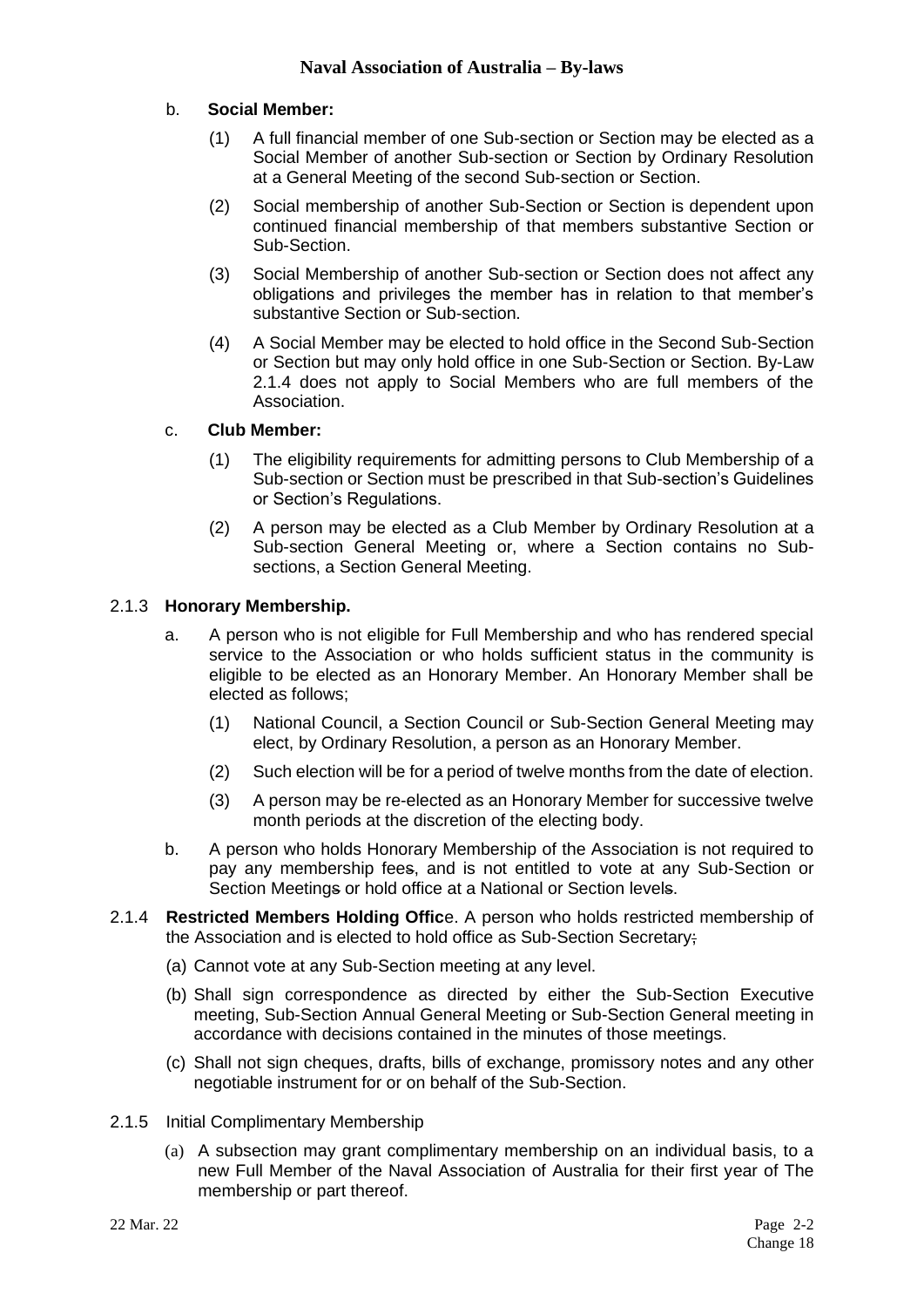- (b) The change is to apply to both serving or ex-serving personnel who conform to the Full Member eligibility criteria described in Section 2.1.1.a Full Member
- (c) Those personnel who are advantage of the complimentary subscription offer must purchase their personal member badge.
- (d) Section and National fees must be paid by the Sub-Section which offers the new member the Complimentary Member offer.

#### 2.2 **General**

- 2.2.1 By-law not yet issued.
- 2.2.2 By-law not yet issued.
- 2.2.3 By-law not yet issued.
- 2.2.4 By-law not yet issued.

#### **2.2.5 Transfers between Sub-sections or Sections without Sub-sections.**

A member may apply to transfer from his current Sub-section to a different Sub-section by a request to transfer, in writing to the President of the preferred Sub-section. The receiving Sub-section shall accept the application unless the member is unfinancial or subject to a process of misconduct. The member is accepted by the preferred Subsection on written advice from the President who will also advise the previous Subsection of the change.

2.2.6 **Obligations of Members.** By-law not yet issued.

#### **2.3 Membership Fees**

#### **2.3.1 Fees and Subscription:**

- a. Each Member and Associate Member must pay an entrance fee on applying to join the Association.
- b. Details of the entrance fee and subscriptions to be applied by Sub-sections or Sections without Sub-sections on 01 January, following the National Annual General Meeting will be set by Ordinary Resolution of the National Annual General Meeting. (Annex H refers).
- c. The details are to include:
	- (1) the amount is dollars; and
	- (2) how the amount is to be dispersed between a Sub-section, Section and National Council.
- d. The National Secretary is responsible for promulgating details of the entrance fee to Sections and Sub-sections.

#### **2.3.2 Payment of Membership Fees**

- a. Each member, as defined in the Constitution Section 2 Membership, must pay the annual subscription in accordance with the Rules
- b. Details of the annual subscription to be applied on 01 January following the National Annual General Meeting will be set by Ordinary Resolution of the National Annual General Meeting. (Annex H refers). The details are to include:
	- (1) the total amount in dollars, and
	- (2) how the amount is to be dispersed between a Sub-section, Section and National Council.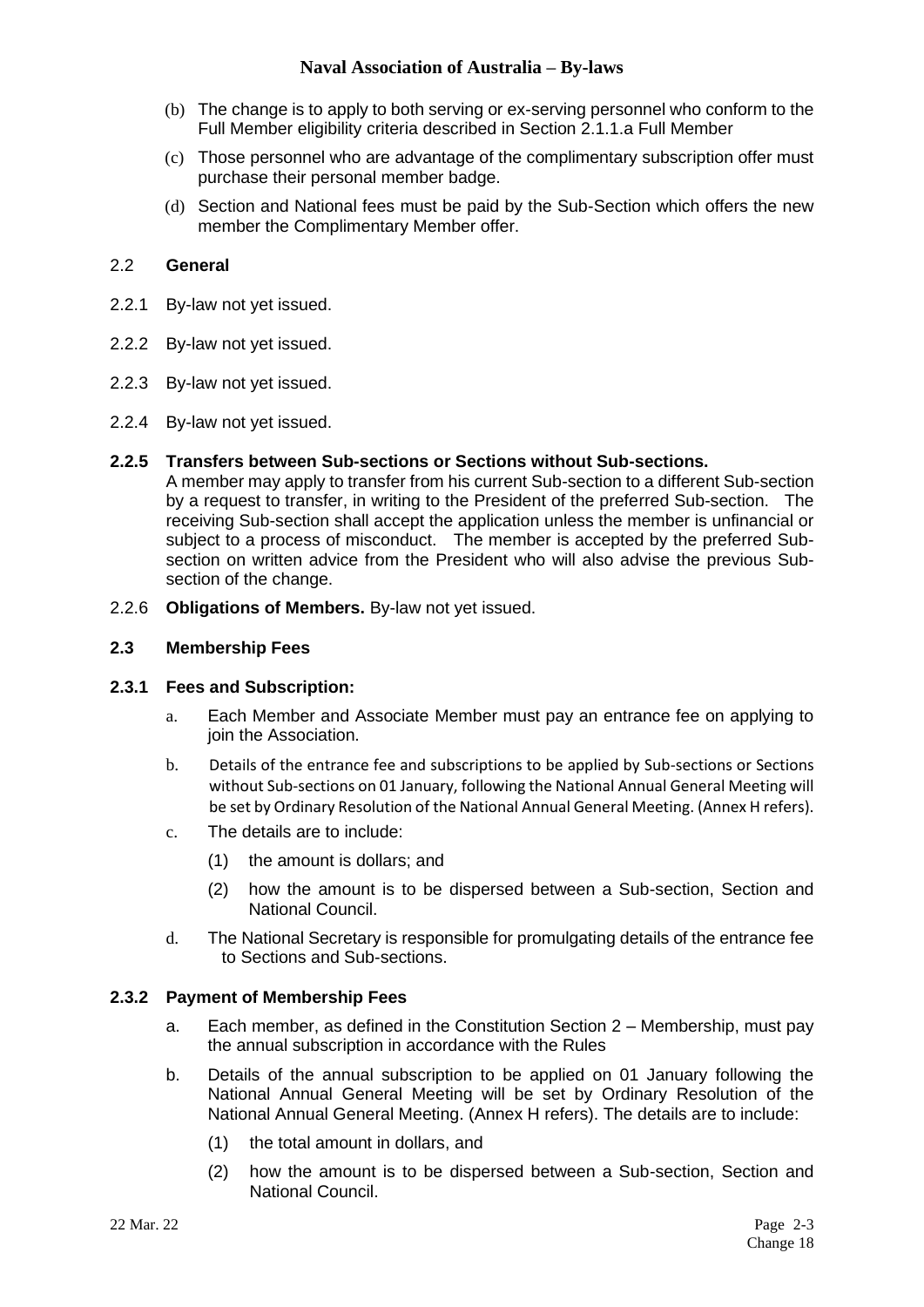- c. The National Secretary is responsible for promulgating the details of the annual subscription to Sections and Sub-sections.
- d. The annual subscription is payable on 1 January each year.
- e. An unfinancial Full member or unfinancial Restricted Member or unfinancial Affiliated member will receive the first WE Magazine issued in the year in which they become unfinancial.
- f. On 31 December of the current financial year the National Membership Registrar archives all members that have been un-financial for one-year. The archived membership can be restored when the member pays the subscription fee for the current year.
- g. A Member or Associate Member who joins between 1 July and 31 October will be required to pay only 50% of the annual subscription for that year.
- h. A Member or Associate Member who joins between 1 November and 31 December will be required to pay the full annual subscription payable as from the following 1 January and will be deemed financial for the following year.
- i. The Sub-section Secretary or, where a Section contains no Sub-sections, the Section Secretary, must ensure that a record of each annual subscription payment is recorded in the local membership register, that the member receives an annual membership card and the money is dispersed to Section Council and National Council as required.
- j. Responsibility for payment of annual subscription rests with the member, who should not rely on receipt of any notice or invoice.
- k. A member who has been archived for non-payment of subscription(s) may apply to rejoin in accordance with By-law 2.1.1 (but see also By-law 2.3.2 l).
- l. The Sub-section Committee or Section Executive must reinstate a person to the person's former membership without break of service if all arrears are paid within one year of being struck off the membership register.
- m. Where the option to pay membership subscription arrears in accordance with Bylaw *2.3.2 l* is exercised, membership years, previously in arrears, are not permitted to be counted towards time qualification for the Award of Certificate of Merit and Life Membership."
- n. See By-law *2.4.1c (13)* regarding the payment of annual subscription for Life Members.
- o. Registration of an Expression of Interest (EoI) via the NAA Website

A person contemplating membership of the NAA can forward an Expression Of Interest (EoI) to the National Membership Registrar (NMR) through the NAA Website. An EoI is not an application to join the NAA.

On receipt of an EoI the NMR is the record the EoI into EoI register. The EoI must then be forwarded, preferably via email, to the relevant Section, Sub-section or Section without Sub-section(s) Secretaries indicated or inferred in the EoI. On receipt of the EoI the appropriate Section without Sub-section(s) and Sub-section Secretaries are to establish contact with the person and initiate the joining process.

On receipt of a completed Application Form, the due Subscription and Joining Fee payments by the Section/Sub-section, the NMR is to be informed and the EoI person is to:

Be entered into the National Membership Register as a Provisional Member effective from the date of receipt of the Subscription and Joining Fee payment in accordance with By-law 2.3.3.

Have their application put to the relevant Section without Sub-section(s) or Sub-section membership for confirmation as a member, the results of which are to be advised to the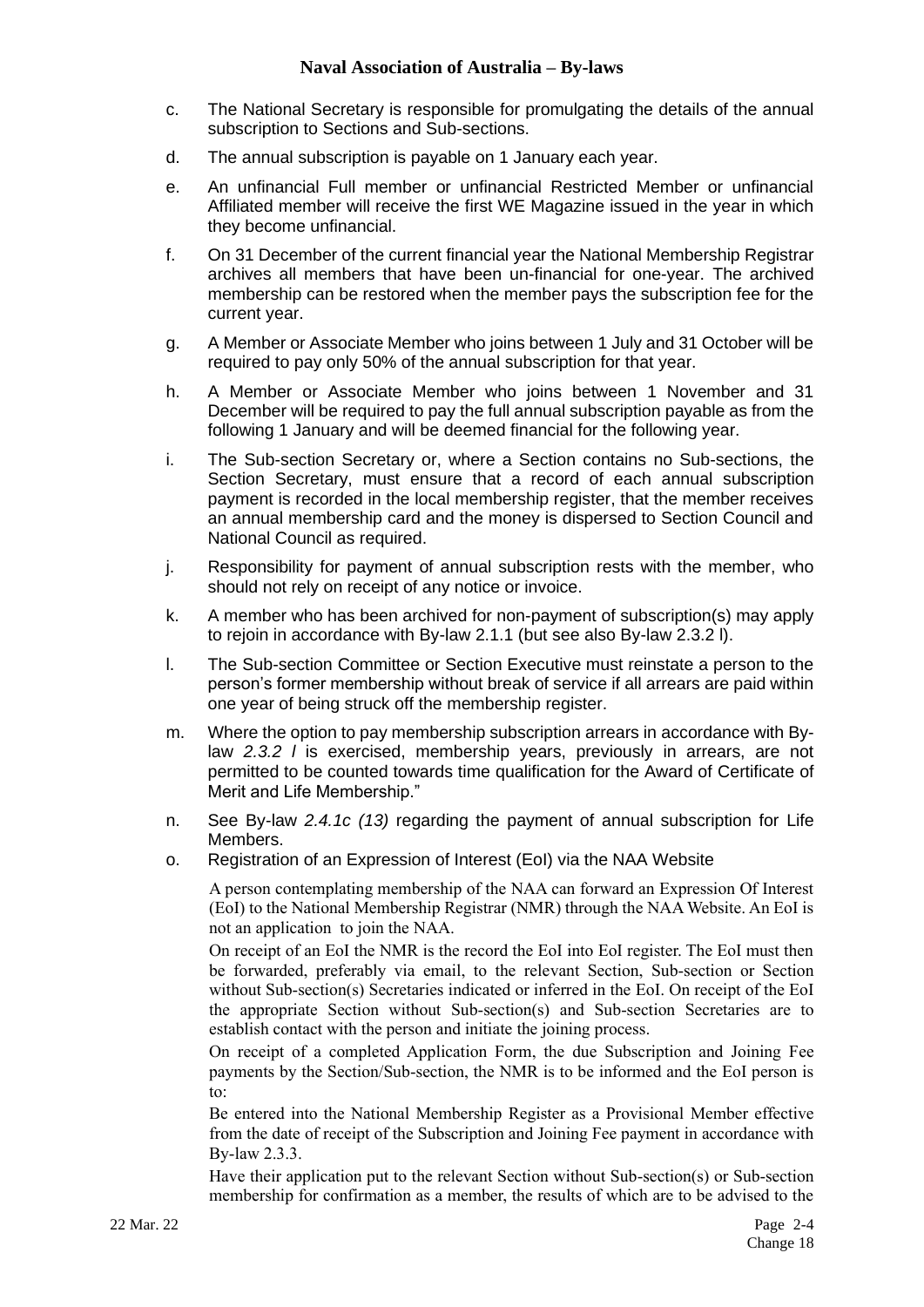NMR and action taken in accordance with By-law 2.3.3.

Should the Sub-section not notify its progress with the EoI, within fourteen days of EoI receipt, the Section is responsible to follow-up with the EoI person and the Sub-section.

#### **2.3.3 Date of Joining**

- a. The date on which a person applying for membership pays his/her Membership Subscription and Joining Fee is the date on which an applicant's financial status as a member is established. The new member will be considered from that date as a Provisional Member of the membership class that he/she has applied to join.
- b. The Provisional Member status shall be removed on the date that the relevant Section/Sub-section confirms that the Provisional Member is accepted as a member of the Section/Sub-section.
- c. On confirmation of a Provisional Member's membership, date of joining is the date that financial status was established at By-law 2.3.3 a.
- d. Should a Provisional Member not be confirmed by a Section/Sub-section,
	- (1) the Membership Subscription paid by the Provisional Member is to be returned to the Provisional Member; and
	- (2) the Joining Fee is to be retained by the Section/Sub-section.

#### *2.3.4 Life Subscriber.*

- *a. The Life Subscriber's subscription is to be paid in full by the collecting Section or Sub-section to the National Council and is to be deposited by the National Council in a bank account dedicated to Life Subscriber transactions only.*
- *b. In setting the subscription structure to be paid by Life Subscriber applicants, the National Annual General Meeting is to take into account the current NAA Annual Subscription, the mortality factor, the cash interest rate and the inflation rate applicable at the time of setting the Life Subscriber Subscription table.*
- *c. The age and gender of the applicant are to be taken into account at the time of making application to be a Life Subscriber.*
- *d. A separate internal account of payments to and from, and interest received by*  each Life Subscriber must be maintained in the Life Subscriber's National *Membership Register record.*
- *e. The interest accumulated on the Life Subscriber bank account is to be apportioned to each individual Life Subscriber in proportion to the balance in each Life Subscriber's individual internal account at the time the interest is paid into the bank account.*

#### *2.3.5 Payment of Life Subscriber's Capitation*

*The National Council is responsible for paying the Annual Subscription/capitation as set by the National Annual General Meeting that is due to a Life Subscriber's Subsection and/or Section from the working capital of the dedicated bank account within the set time frame for Full Members.*

- *2.3.6 Responsibility to pay Annual subscription. By-law not yet issued.*
- *2.3.7 Removal from the Membership Register. By-law not yet issued.*

#### 2.4 **Awards**

**2.4.1** Where a time criterion is a mandatory part of any of the awards listed below to a Full member, only time served as a Full Member may be counted as a part of the time criterion.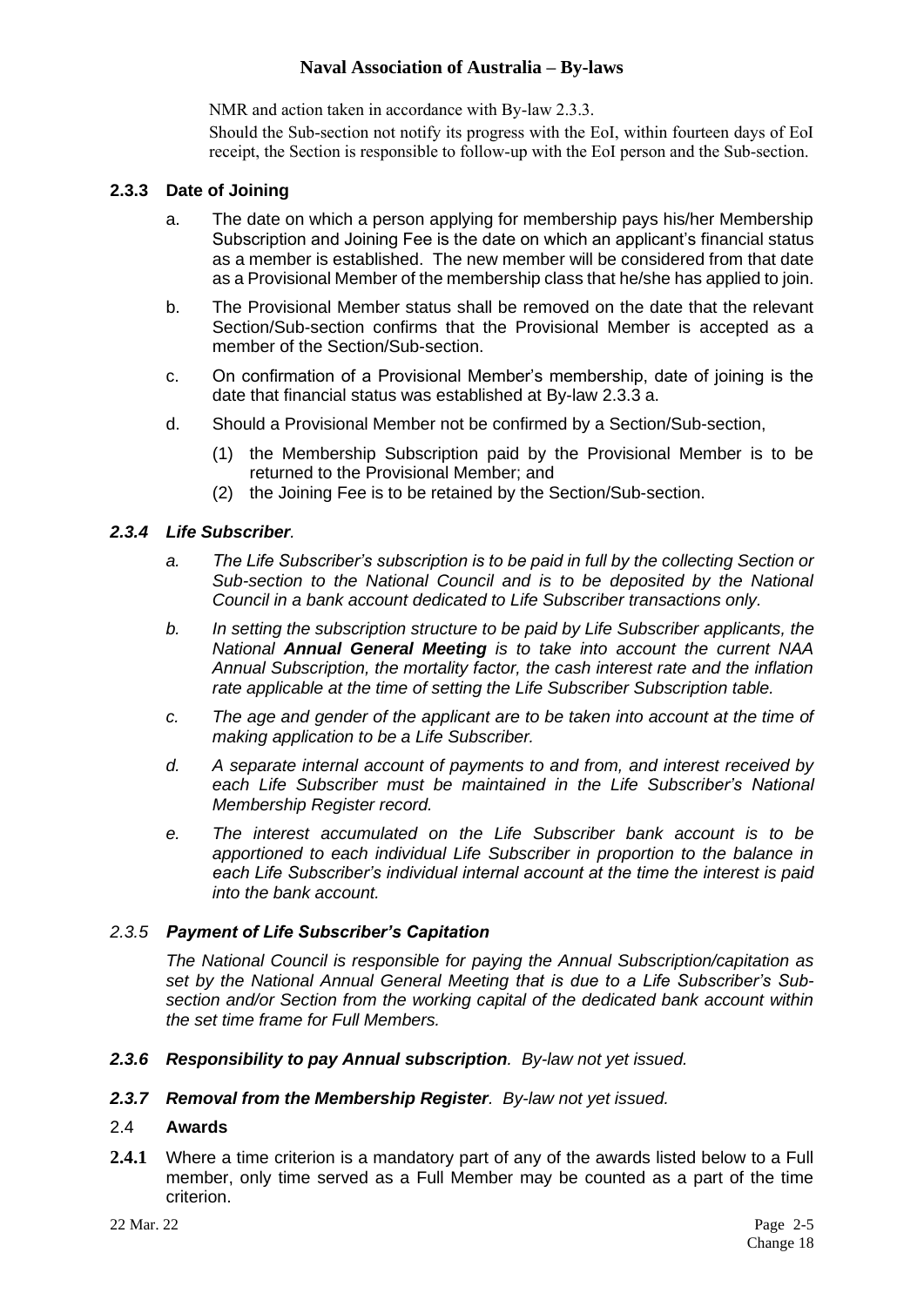#### a. *Certificate* **of Merit:**

Certificates of Merit shall be signed by electronic means.

- (1) A *Certificate* of Merit may be awarded to a Full Member who has given at least five years of exceptional service to the Association. (For the purposes of this By-law, 'exceptional service' is defined as "individual acts and/or performance of duties above and beyond that which would normally be expected from a member of the Association".)
- (2) The Section Executive may approve a Certificate of Merit which has been submitted by a Sub-section Committee or from a Motion in Section Council.
- (3) Any recommendation for a *Certificate* of Merit must be accompanied by a citation which explains how the member has met the requirement of (1).
- (4) A Section Council may not nominate more than two members for the *Certificate* of Merit in any calendar year.
- (5) A Sub-section Committee or a Section without sub-sections, may nominate a number of members for the *Certificate* of Merit as determined by the scale at Annex I in any calendar year.

#### b. **Honorary Member for Life.**

Honorary membership for Life may be awarded to a person who is not eligible for Full Membership, who has rendered service of sufficient magnitude to warrant such special consideration. A motion proposing the award of Honorary Member for Life may be originated by the National Executive, a Section Council, a Section General meeting in the case of a Section without Sub-sections, or a Sub-section General Meeting. The following process must be followed:

- (1) A nomination originating from the National Executive, a Section Council or a Section General meeting in the case of a Section without Sub-sections, must be forwarded to the National Council where it will be determined by Special Resolution.
- (2) A nomination originating from a Sub-section General Meeting must be forwarded to the relevant Section Council for determination by Special Resolution.
- (3) Motions for award of Honorary Member for Life must be supported by a citation describing the service rendered by the nominee.
- (4) The motion originating a nomination must be determined by a Special Resolution.
- c. **Life Membership**: (See Annex D)
	- (1) Life Membership may be awarded to a Member who:
		- (a) holds a *Certificate* of Merit, and
		- (b) has been a valued and worthy member, and
		- (c) has rendered exceptional service (For the purposes of this By-law, 'exceptional service' is defined as "individual acts and/or performance of duties above and beyond that which would normally be expected from a member of the Association".) resulting in benefit to the Association, for periods totalling not less than10 years.
	- (2) A nomination for Life Member may be originated by a Section Council or Sub-section Committee,
	- (3) A Section Council may make only one nomination per calendar year.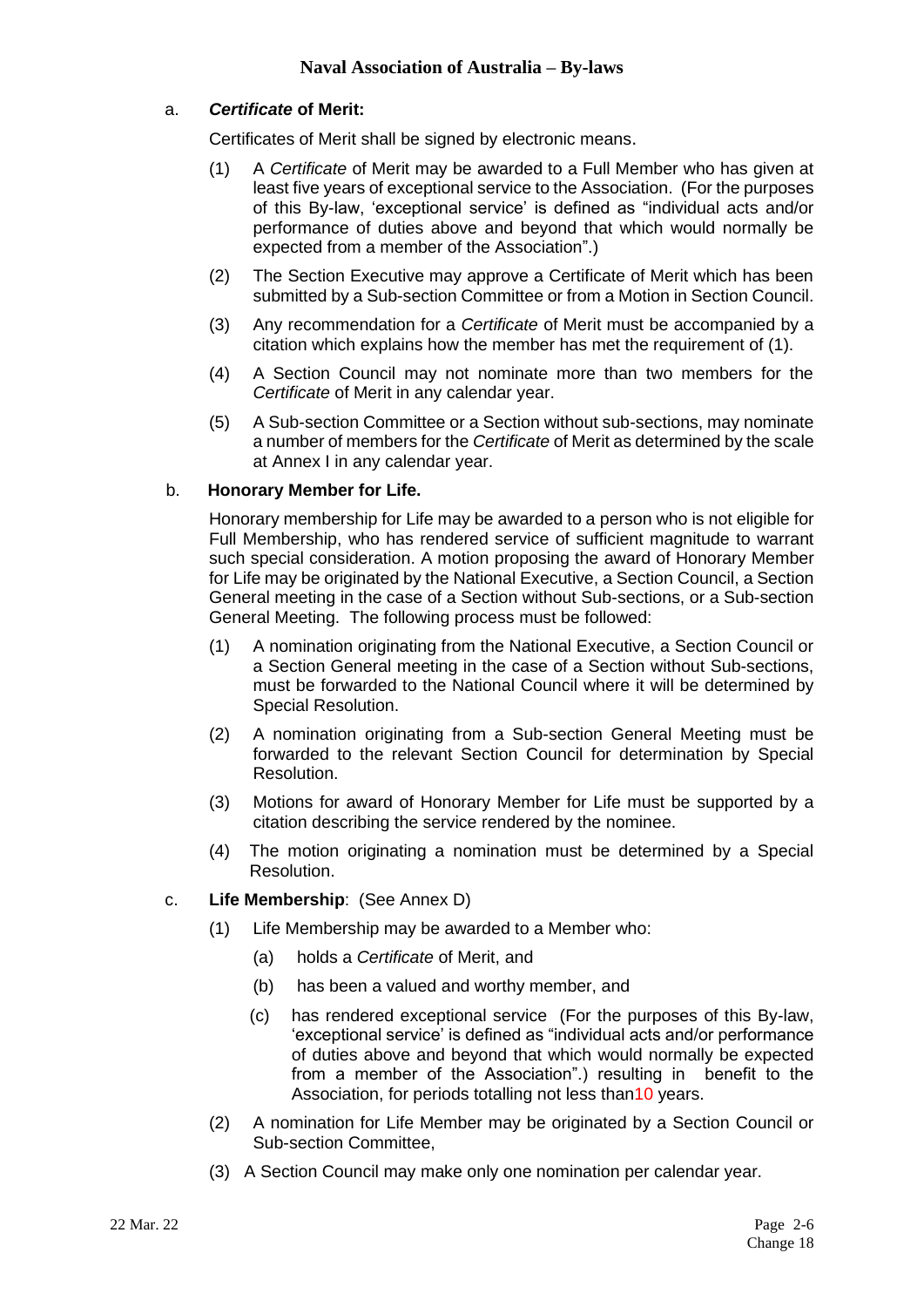- (4) A Sub-section Committee or a Section without sub-sections may nominate a number of members for award of Life Membership as determined by the scale at Annex I in any calendar year.
- *(5)* Such nomination must be accompanied by a citation which:
	- (a) includes a record of offices held by the nominee, and
	- (b) details the benefits which flowed to the Association from the nominee's exceptional service.
- (6) (a) Nominations need to be prepared so that they are specific, relevant and succinct.
	- (b) State Section Executives need to review nominations received and provide guidance where required to ensure that nominations meet the criteria.
	- (c) The time frame for originating and processing Life Membership nominations needs to be such that the dual objectives of rigor of review and timeliness of processing are addressed.
- (7) When the nomination originates within a Sub-section:
	- (a) Acceptance of the nomination must be by Special Resolution from a secret ballot at a General Meeting of that Sub-section;
	- (b) If the nomination is not accepted, it will lapse.
	- (c) The Sub-section Secretary must then forward the nomination to the Section Secretary for consideration by the Section Executive;
	- (d) if the Section Executive is satisfied that the nomination complies with the criteria at By-law 2.4 d (1), to (6) the Section Secretary must then, immediately, forward the nomination to the National Secretary; or
	- (e) if the Section Executive is not satisfied with the citation, the nomination must be returned to the originating Sub-section.
- (8) When the nomination originates from a Section Council:
	- (a) The nomination will be considered by the Section Executive and if the Section Executive is satisfied that the nomination complies with the criteria at By–law 2.4 c (1), to (6)*,* it must forward the nomination on to the National Secretary.
	- (b) If the Section Executive is not satisfied with the nomination it will lapse.
- (9) On receipt of a nomination originating from either a Sub Section or Section:
	- (a) The National Secretary promulgates it to members of the National Executive for consideration;
	- (b) if the National Executive is not satisfied that the nomination complies with the criteria at By-law 2.4 c (1) to (6) the National Secretary will return the nomination to the Section Council, which may revise and resubmit the citation to the National Executive. This process may continue until the nomination is endorsed, withdrawn or lapses.
	- (c) If the National Executive is satisfied that the nomination complies with the criteria at By-law 2.4 c (1) to (6), the National Secretary will endorse and return the nomination to the Section Secretary for consideration by the Section Council.
- (10) Once the National Executive has endorsed the nomination: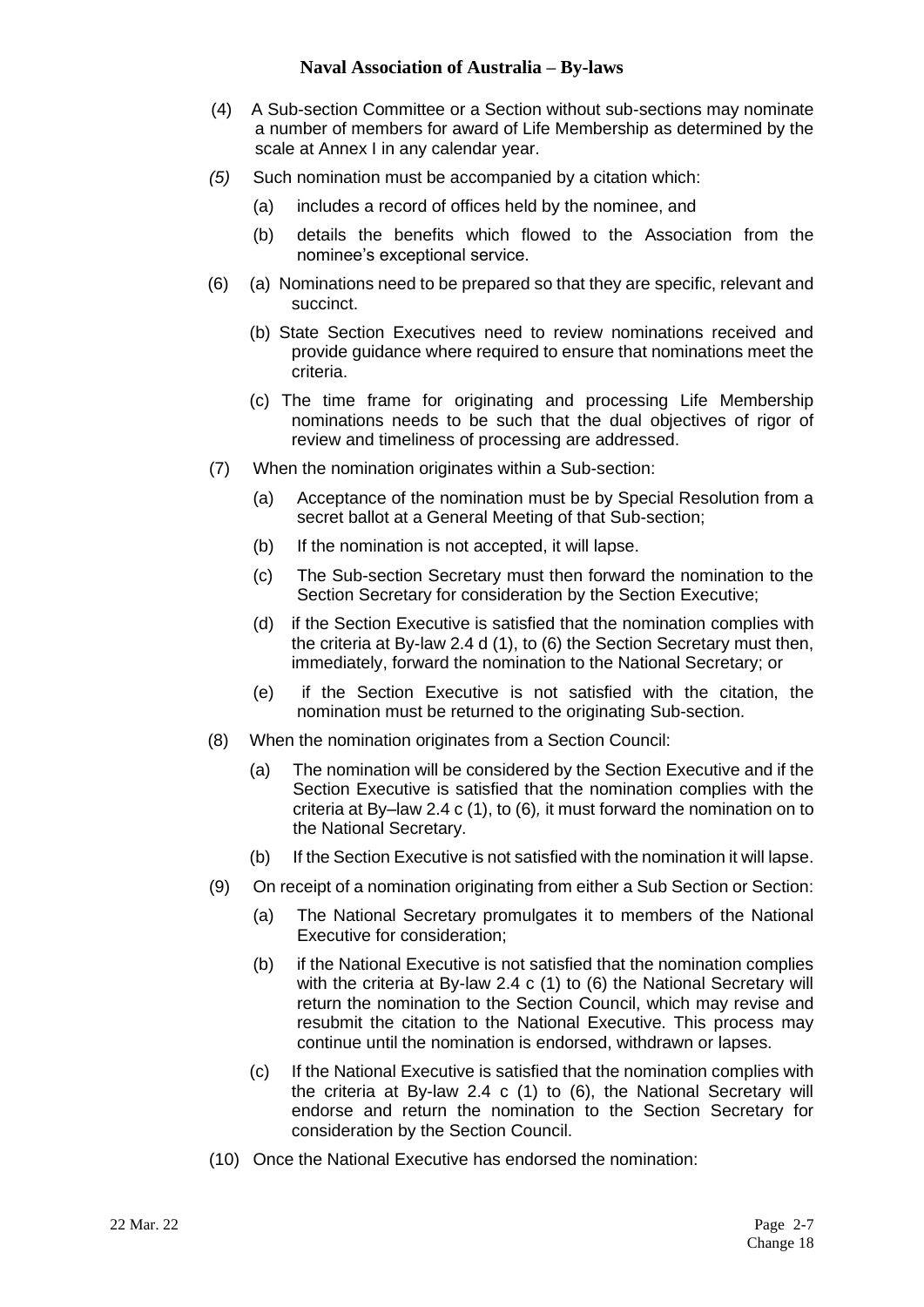- (a) Life Membership may only be awarded by special resolution of the Section Council;
- (b) Should the nomination fail to be approved the nomination will lapse.
- (c) The Section Secretary will provide advice of the award to the National Membership Registrar, who will issue the Life Members badge, card and certificate, and enter the recipient's name in the Life Members Register.
- (11) If a Section Council decides that there are grounds for varying the requirements of this By-law:
	- (a) The nomination may be forwarded to the National Executive for endorsement, together with details of the circumstances and a recommendation on how the matter should be handled;
	- (b) if satisfied that extreme urgency or extenuating circumstances has been established, the National Executive may authorise the award of Life Membership.
- (12) If a nominee predeceases the award of Life Membership, the nomination will lapse.
- (13) A Life Member is exempt the payment of any membership fees, is regarded as financial at all times and is entitled to all rights available to Full Members.
- (14) A Sub-section or Section which nominates a member who is subsequently awarded Life Membership, must pay the capitation fees to the Section Council and National Council in accordance with Annex H.

#### d. **Meritorious Service Medal**: (See Annex E)

- (1) A Meritorious Service Medal may be awarded to a Life Member who has served not less than 20 years of exceptional and meritorious service to the Association. (For the purposes of this By-law, "meritorious service' is defined as "performance of duties that deserve praise".)
- (2) A nomination for a Meritorious Service Medal may be made by a Section Council or Sub-section General Meeting,
- (3) A Section Council may make only one nomination per calendar year.
- (4) A Sub-section General Meeting or a Section without sub-sections may nominate a number of members for award of a Meritorious Service Medal as determined by the scale at Annex I in any calendar year.
- (5) Such nomination must be accompanied by a citation which:
- (a) includes a record of offices held by the nominee, and
- (b) details results which flowed from the nominee's exceptional and meritorious service
- (6) When the nomination originates from a Sub-section:
	- (a) the nomination must be decided by Special Resolution at a General Meeting of the Sub-section; and
	- (b) if the nomination is accepted, the Sub-section Secretary must forward the nomination to the Section Secretary immediately
- (7) When the nomination originates from a Section Council, the proposer must forward the nomination and citation to the Section Secretary for consideration by the Section Council.
- (8) On receipt of a nomination from a Sub-section or Section Council: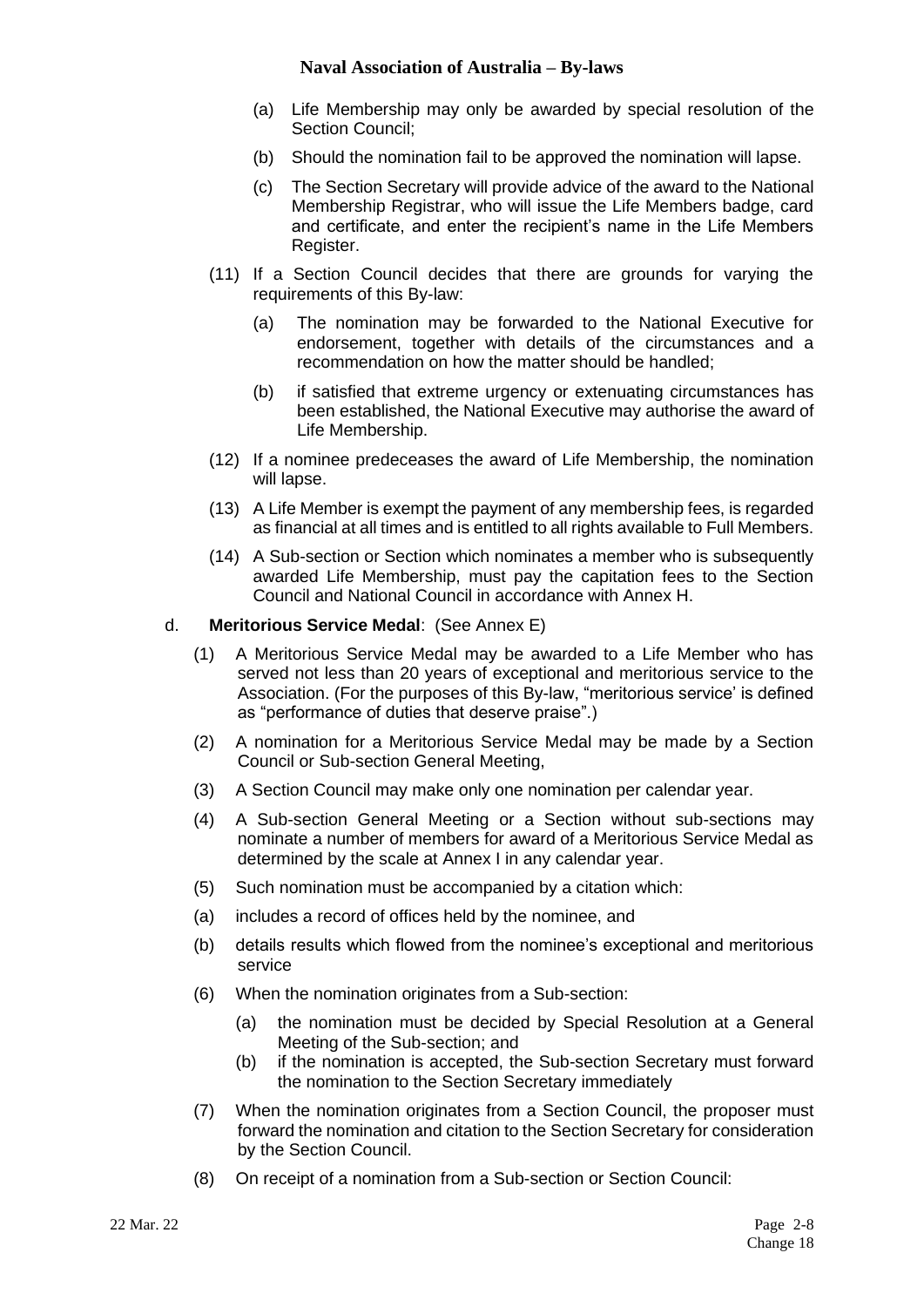- (a) The nomination is decided by special resolution from a secret ballot by the Section Council; or in the case where a Section does not have any Sub-section, at the next Section General Meeting.
- (b) If the nomination is accepted the Section Secretary must forward that nomination to the National Secretary.
- (9) On receipt of a nomination from a Section Council or Annual General Meeting:
	- (a) the National Secretary must promulgate the nomination to National Executive members for consideration without delay;
	- (b) if the National Executive is not satisfied with the compliance of the nomination and citation, the National Secretary must return the nomination to the Section Council, which may revise and resubmit the citation to the National Executive.
	- (c) If the National Executive is satisfied that the nomination and citation meet the criteria in By-law 2.4 c (1) to (8) the nomination will be an agenda item at the next National Council meeting;
	- (d) When the nomination reaches a National Council meeting, it will be decided by Special Resolution from a secret ballot.
- (10) In the event of the National Council not awarding the Meritorious Service Medal, the nomination lapses.
- (11) When a Meritorious Service Medal has been awarded, the National Membership Registrar must issue to the Section Secretary the medal, with miniature, ribbon and a Meritorious Service Medal Certificate of Award, and enter the recipient's name in the Meritorious Service Medal Register.
- (12) If a nominee for the Meritorious Service Medal dies after the nomination has been submitted to a Section Council, the above procedure may continue and the National Council may award the medal posthumously to the nominee's next of kin.

#### e. **Certificate of Appreciation:**

- (1) A Certificate of Appreciation may be awarded to any person who has given special service to the Association.
- (2) National Council may award a Certificate of Appreciation by Ordinary Resolution of National Council.
- (3) A Section Council may award a Certificate of Appreciation by ordinary resolution of Section Council.
- (4) A Sub-section Committee may award a Certificate of Appreciation by ordinary resolution of Sub-section Committee.

#### **f. Naval Association of Australia Commendation**:

- (1) The purpose of Naval Association of Australia Commendation is to formally recognise specific meritorious acts of service to the Association by members, non-members or groups. Such commendations are separate from the Association's system of awards as described in By-law 2.4.
- (2) A Committee or Executive of a Sub-section or Section may recommend the award of a Naval Association of Australia Commendation.
- (3) Such recommendation must include details of the meritorious acts which warrant the award, and must be submitted to the National Secretary.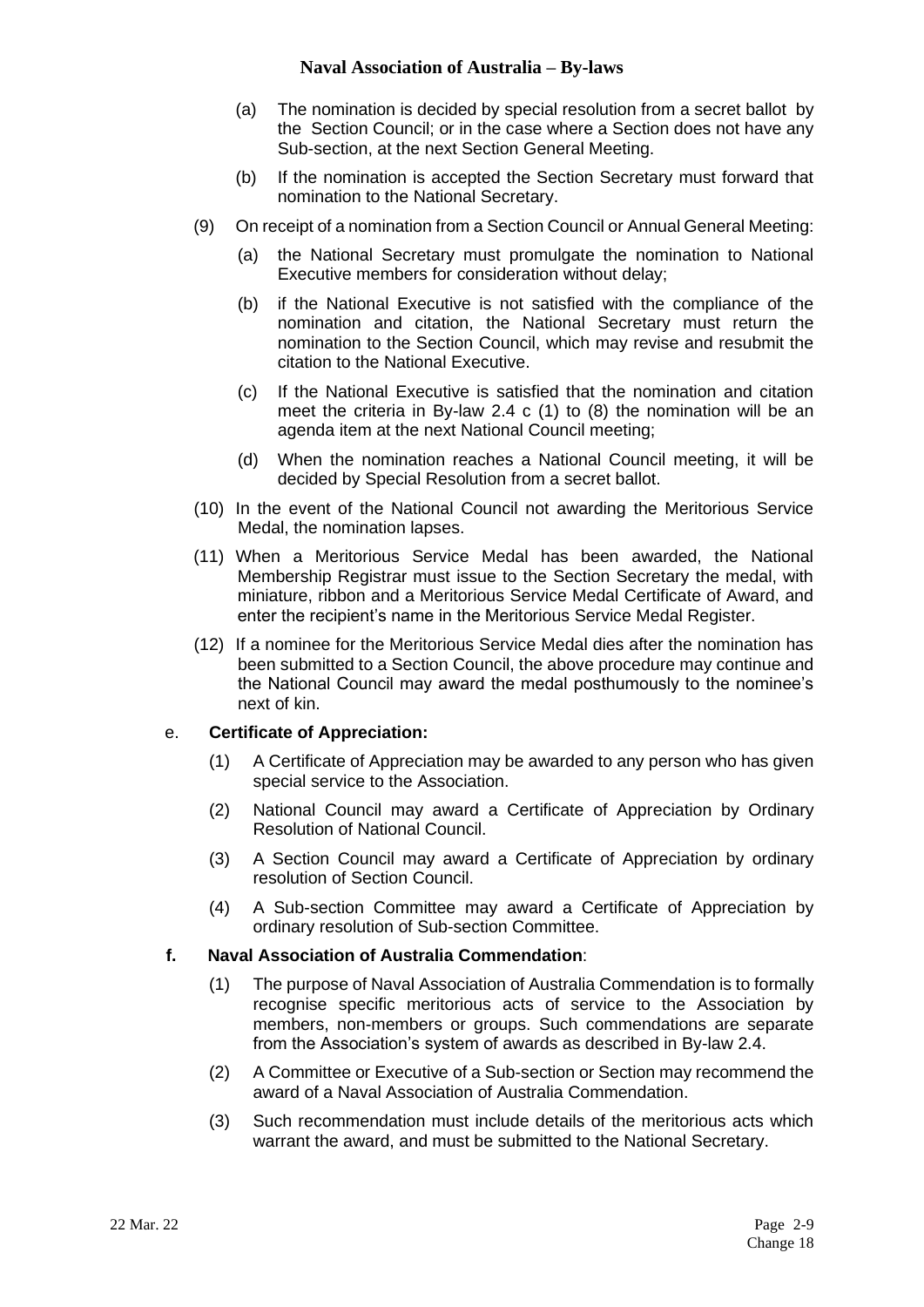- (4) If the National Council considers the recommendation to be worthy of a Naval Association of Australia Commendation, it must approve the award by ordinary resolution.
- (5) The National Secretary will prepare the Commendation Certificate and forward it to the relevant Sub-section or Section Secretary for presentation.

#### **g. Long Service Awards:**

Certificates for Long Service shall be signed by electronic means.

#### (1) **15 years Long Service Certificate**

- (a) A Naval Association Long Service Certificate may be awarded to a Full Member who has 15 years cumulative membership.
- (b) The relevant Sub Section or Section Secretary should advise the National Membership Registrar when a member meets the criteria.
- (c) On confirmation of the member's 15 years cumulative membership, the National Membership Registrar must then forward a Certificate signed by the Registrar and the National President recognising 15 years to the member's Sub Section or Section Secretary for presentation.

#### (2) **30 Year Long Service Certificate:**

- (a) An approved Naval Association Long Service Certificate may be awarded to a Full Member who has had 30 years cumulative membership.
- (b) The relevant Sub Section or Section Secretary should advise the National Membership Registrar when a member meets the criteria.
- (c) On confirmation of the member's 30 years cumulative membership, the National Membership Registrar must then forward a Certificate signed by the Registrar and the National President recognising 30 years to the member's Sub-section or Section Secretary for presentation.

#### (3) **45 Year Long Service Certificate**

- (a) An approved Naval Association Long Service Certificate may be awarded to a Full member who has had 45 years cumulative membership.
- (b) The relevant Sub-section or Section Secretary should advise the National Membership Registrar when a member meets the criteria.
- (c) On confirmation of the member's 45 years cumulative membership, the National Membership Registrar must then forward a Certificate signed by the Registrar and the National President recognising 45 years to the member's Sub-section or Section Secretary for presentation.

#### (4) **60 year Long Service Certificate**

- (a) An approved Naval Association Long Service Certificate may be awarded to a Full member who has had 60 years cumulative membership.
- (b) The relevant Sub-section or Section Secretary should advise the National Membership Registrar when a member meets the criteria.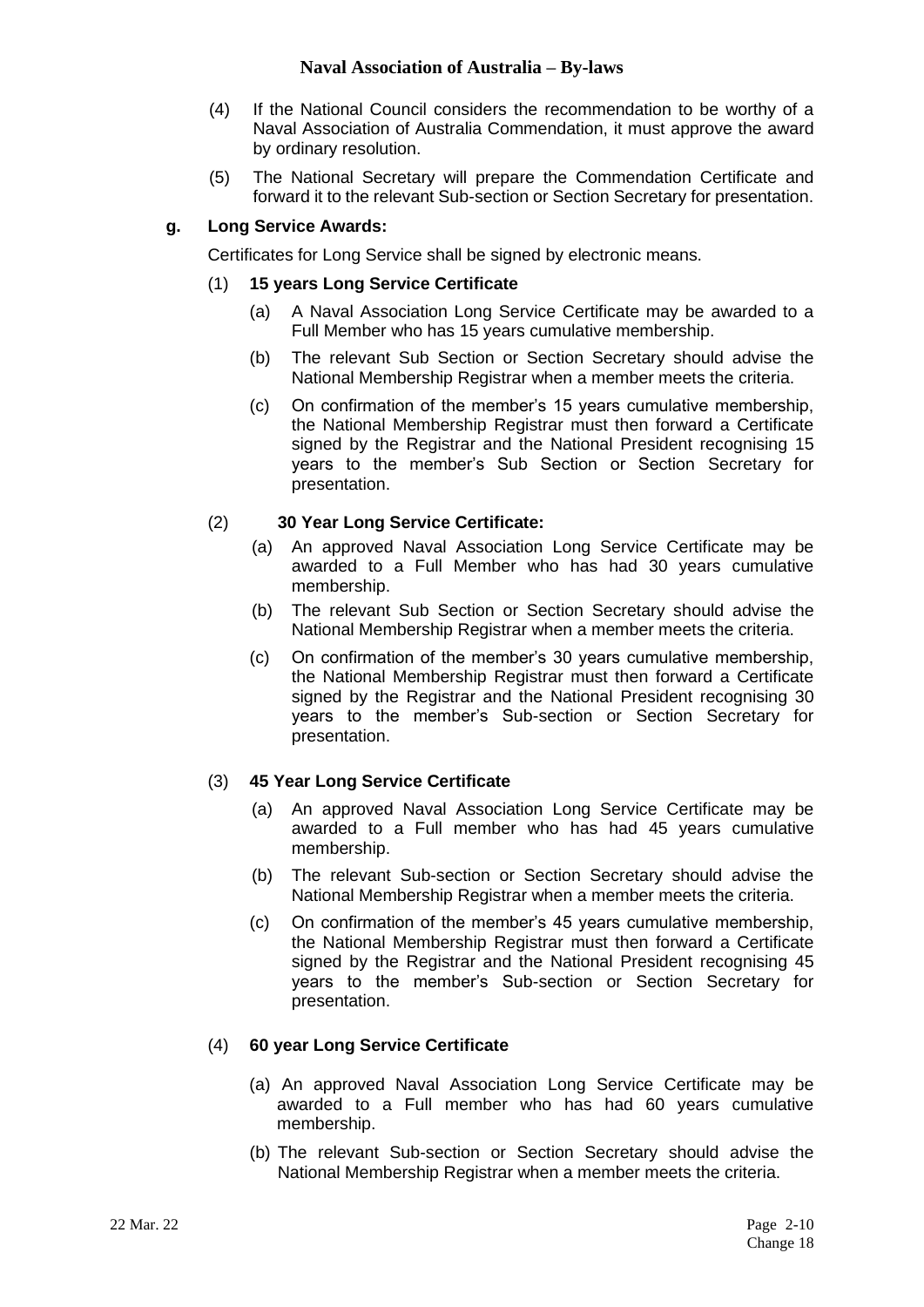- (c) On confirmation of the member's 60 years cumulative membership, the National Membership Registrar must then forward a Certificate signed by the Registrar and National President recognising 60 years to the member's Sub-section or Section Secretary for presentation.
- (5) Members Rejoining the Naval Association of Australia Entitlement

Members rejoining the Naval Association of Australia receive recognition of their previous service to the Naval Association only at the highest level to which the member is qualified on rejoining.

- **2.5 Disciplining of Members.** By-law not yet issued.
- **2.6 Right of Appeal by Disciplined members**. By-law not issued.
- **2.7 Disputes and Mediation.** By-law not yet issued.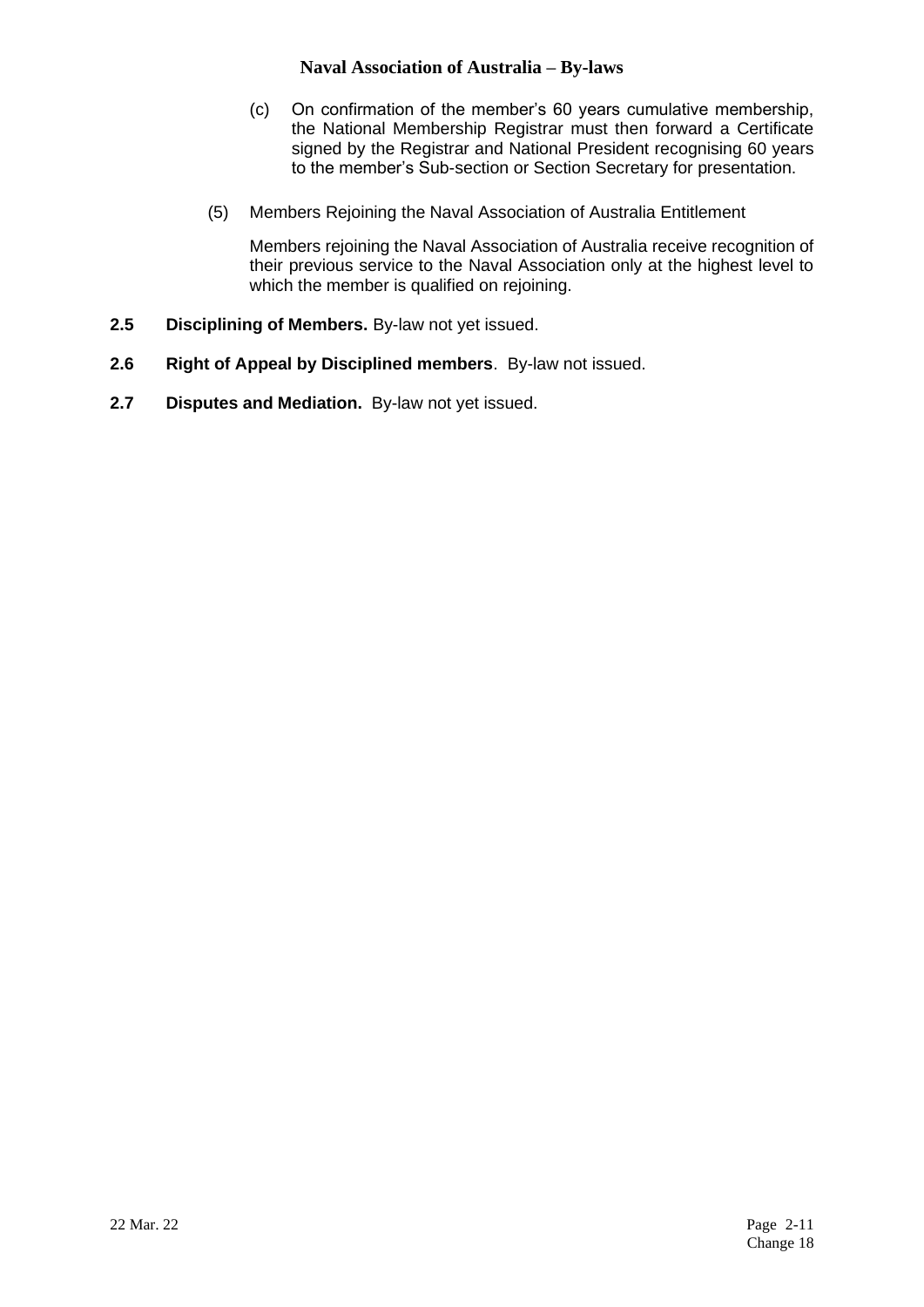#### **SECTION 3 – GOVERNANCE**

#### **3.1 National**

#### 3.1.1 **National** *Annual General Meeting***.**

#### a. **Organisation:**

- (1) The National President is responsible for convening a National *Annual General Meeting*.
- (2) The National President or, in his/her absence, a National Vice President must preside over the National *Annual General Meeting*,
- (3) The host Section is responsible for the overall organisation of the National *Annual General Meeting*, but must keep the National Executive informed during the planning stages. Some financial assistance may be provided by the National Council through the National *Annual General Meeting* Support Fund.
- *(4) Each Section and National Affiliate is responsible for meeting accommodation and travel costs of their delegates and observers. National Council may subsidise such costs. (National Affiliates and Kindred Affiliates see 4.1.2 f)*

#### b. **Agenda:**

- (1) The following may submit items for the National *Annual General Meeting* agenda and nominations for National Office Bearers:
	- 1. National Council,
	- 2. National Executive,and
	- 3. a Section Council.
- (2) *Amendments to the Constitution* 
	- *(a) Nine calendar months before start of the National Annual General Meeting, the National Secretary calls for proposed amendments to the Constitution from Sections.*
	- *(b) Proposed amendments must be received by the National Secretary at least six weeks prior to a a National Council meeting which is due to be held no less than four months prior to the National Annual General Meeting.*
- (3) *Other Agenda Items must be received by the National Secretary at least four months prior to the start of the National Annual General Meeting and those for the Supplementary Agenda at least two months before the start of the National Annual General Meeting. Items not on the initial or supplementary agendas will only be considered on agreement by Ordinary Resolution of the National Annual General Meeting*.
- (4) Attention is drawn to By-law 1.5.1 in reference to amending the Constitution. Proposals to amend the Constitution will not be accepted as supplementary agenda items or as items `from the floor' of the *Annual General Meeting*.
- (5) The business sessions of the National *Annual General Meeting* must include the following items:
	- (a) National Executive report (either collectively or individually by National Office Bearers).
	- (b) Items listed on the agenda and supplementary agenda.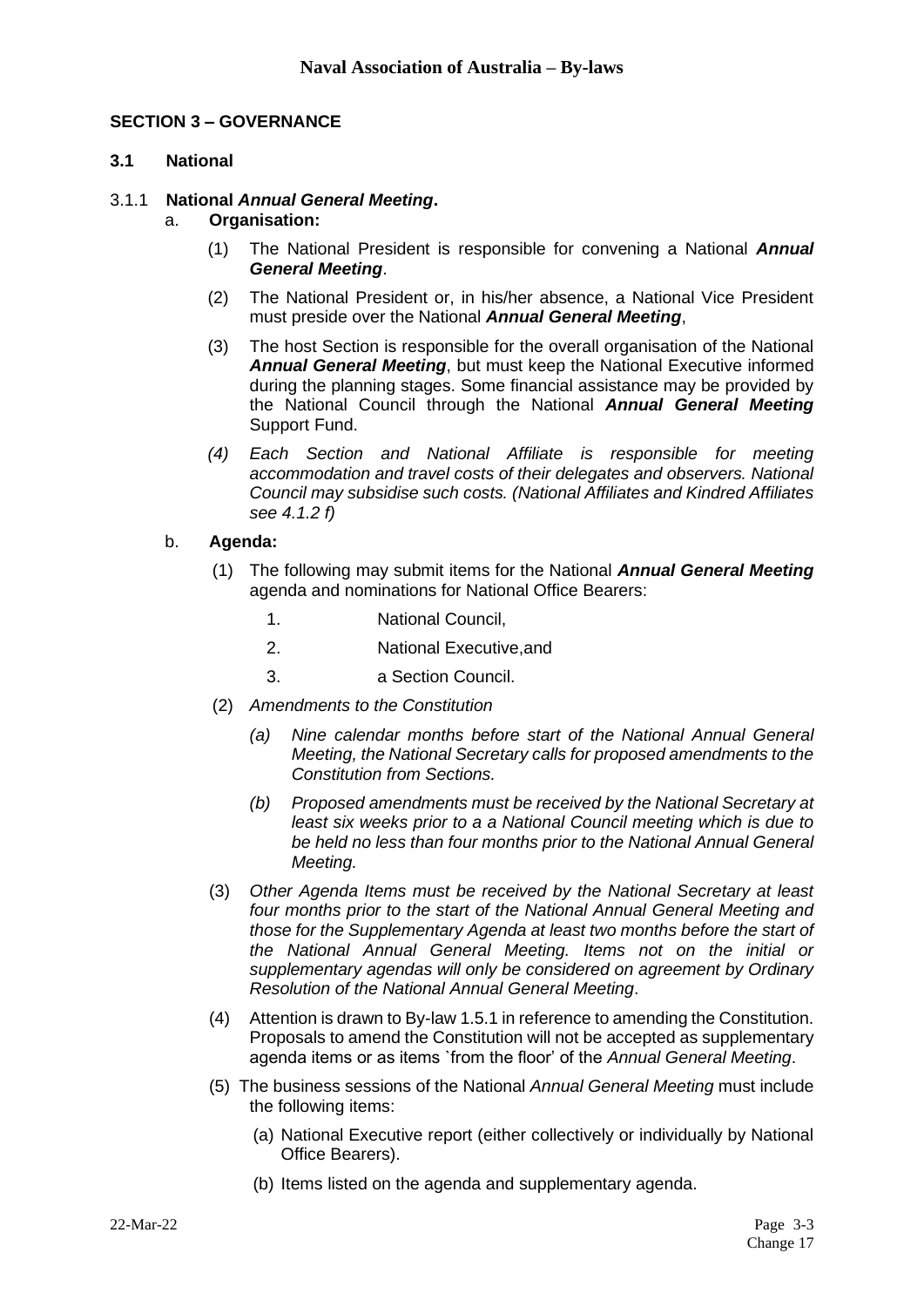- (c) Setting of membership fees for the next *year*
- (d) Election of National Office Bearers *when due* for the next three years.

#### 3.1.2 National Council

- *a. Organisation:*
	- *(1)* The National President or, in his/her absence a National Vice President must chair *National Council meetings.*
	- (2) Each Section and each Affiliate is responsible for meeting accommodation and travel costs of their delegates in attending National Council meetings. Such cost may be subsidised.
- *b. Duties and Authority: In administering the Association's affairs between the National Annual General Meetings,* the National Council*:*
	- *(1)* implements decisions of the National *Annual General Meeting;*
	- *(2)* exercises powers as delegated by the National *Annual General Meeting;*
	- *(3)* conducts plebiscites as required*;*
	- *(4)* manages the Association's finances, including the National *Annual General Meeting* Support Fund*;*
	- *(5)* may authorise use of the Association Badge*;*
	- (6) may appoint sub committees or persons for specific purposes; and
	- (7) may approach RAN ships and establishments for funds

#### c. **Meetings**:

- (1) Two calendar months before the date of a National Council meeting, the National Secretary must call for agenda items from Section Secretaries. Such items must reach the National Secretary no later than six weeks before the National Council meeting.
- (2) One calendar month before the date of a National Council meeting, the National Secretary must distribute the agenda to National Office Bearers, Section Secretaries, Secretaries of Affiliates and Kindred Affiliates.
- (3) Additional agenda items may be accepted during a National Council meeting, on approval of the Chairman.
- (4) Each delegate has one vote on each motion. The National Executive must nominate one of its number as the National Executive delegate.
- (5) In the event of a tied vote, the Chair does not have a casting vote and the motion will be resolved in the negative. Votes are `open' except for matters where the Rules prescribe a secret ballot.
- (6) Except where a Special Resolution is required by the Rules, a motion is passed by Ordinary Resolution.
- (7) An amendment to a motion may be moved if properly proposed and seconded.
- (8) Attention is drawn to the Constitution article 3.1.2h in relation to a quorum for National Council meetings.
- (9) Attention is drawn to the requirement for an Annual General Meeting of the Association as prescribed in the Constitution article 3.1.4.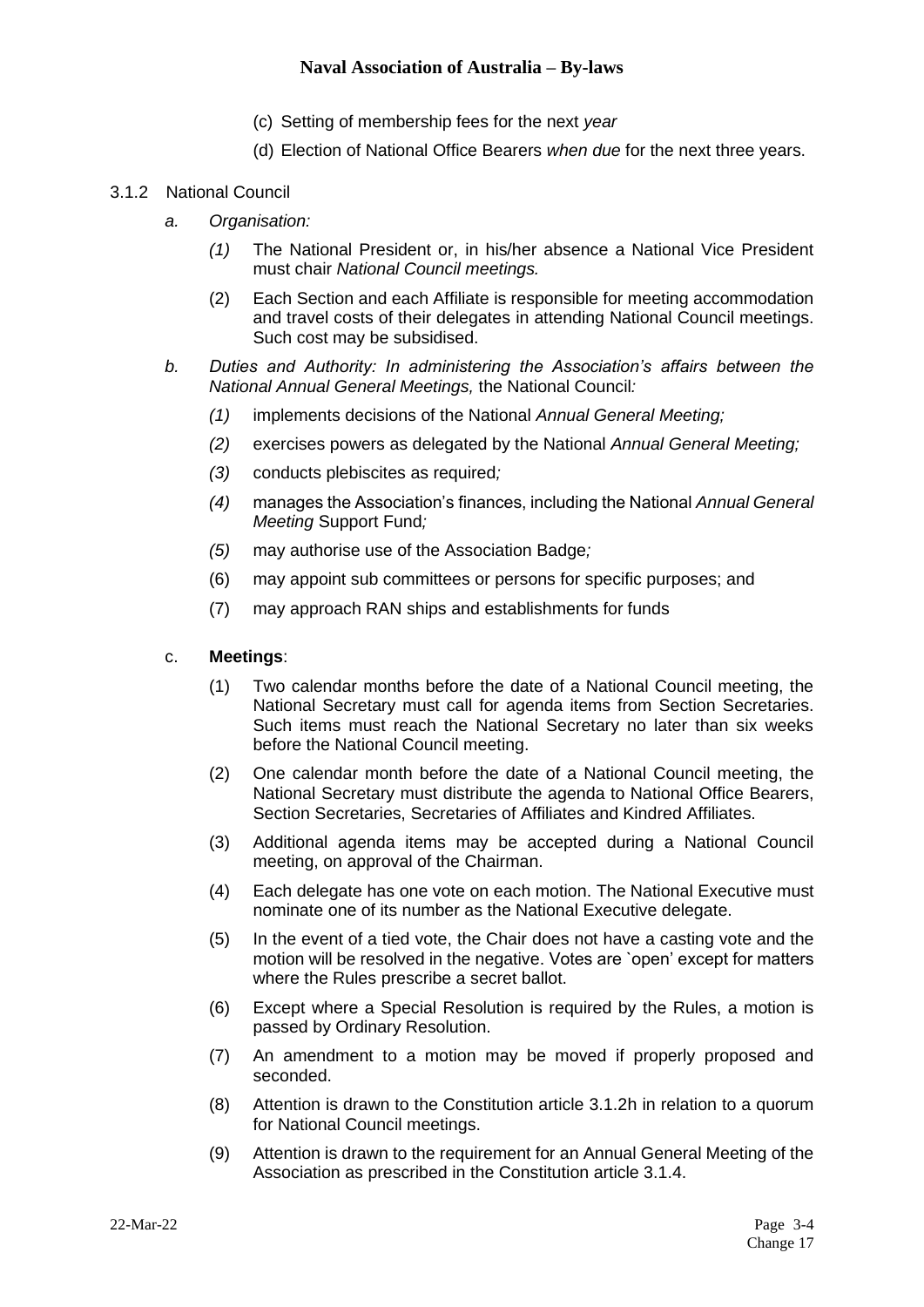#### d. **The Kindred Affiliates Secretary is responsible**;

- (1) directly to the National Council for the staffing of matters referred to it by the Kindred Affiliates and
- (2) to the National Secretary for the management of the Kindred Affiliates registered with the Naval Association of Australia; and
- *(3)* to act as the single National *Annual General Meeting,* National Council and National Executive delegate for all Kindred Affiliates*.*
- (4) Affiliate delegates shall be permitted to vote on any matter which promotes or implements the Objects of the Association but shall not be permitted to vote on any matter related to the funds and property of the Association or on any matter related to the general management of the Association or on any proposal to enact, amend, repeal or suspend any of the Rules.
- **e. Casual vacancy as a Result of a Resignation.** If a National Office Bearer resigns, the position must be declared vacant in accordance with Article 3.1.2 i. That National Office bearer may within a period of fourteen (14) days from the date of receipt by the National Secretary of the resignation, withdraw that resignation.

#### *3.1.3 Payment of Capitation*

*At the end of each month, a sub-section must:*

- *a. forward completed prescribed Forms F2A an F3 to the National Membership Registrar;*
- *b. enclose EITHER a cheque for the amount shown on prescribed Form F2A OR documentation verifying a bank deposit for the amount shown om F2A;*
- *c. forward completed prescribed Form F2B, cheque for the amount shown and completed prescribed Form 3 to Section Secretary; and*
- *d. enclose any new members applications or approved transfers with the forms being sent to National Membership Registrar and the Section Secretary.*
- e. Nil returns are not required.

#### *By-law moved to NAA Constitution*

#### **3.1.4 National Executive.**

a. Duties and Authority: In managing the day to day national affairs of the Association, the National Executive carries out tasks as delegated by National Council and as prescribed in the Rules. It is authorised to expend national funds to a level as delegated by the National Council from time to time.

#### **b. Meetings:**

- (1) The National President or, in his/her absence, a National Vice President must chair National Executive meetings.
- (2) Each member of the National Executive has one vote on any motion. In the case of a tied vote, the chairman does not have a casting vote and the motion will be resolved in the negative. Voting is `open' except where a secret ballot is prescribed in the Rules.
- (3) Except where a Special Resolution is required by the Rules, a motion is passed by Ordinary Resolution.
- (4) Attention is drawn to the Constitution Article 3.1.3c is relation to a quorum at National Executive meetings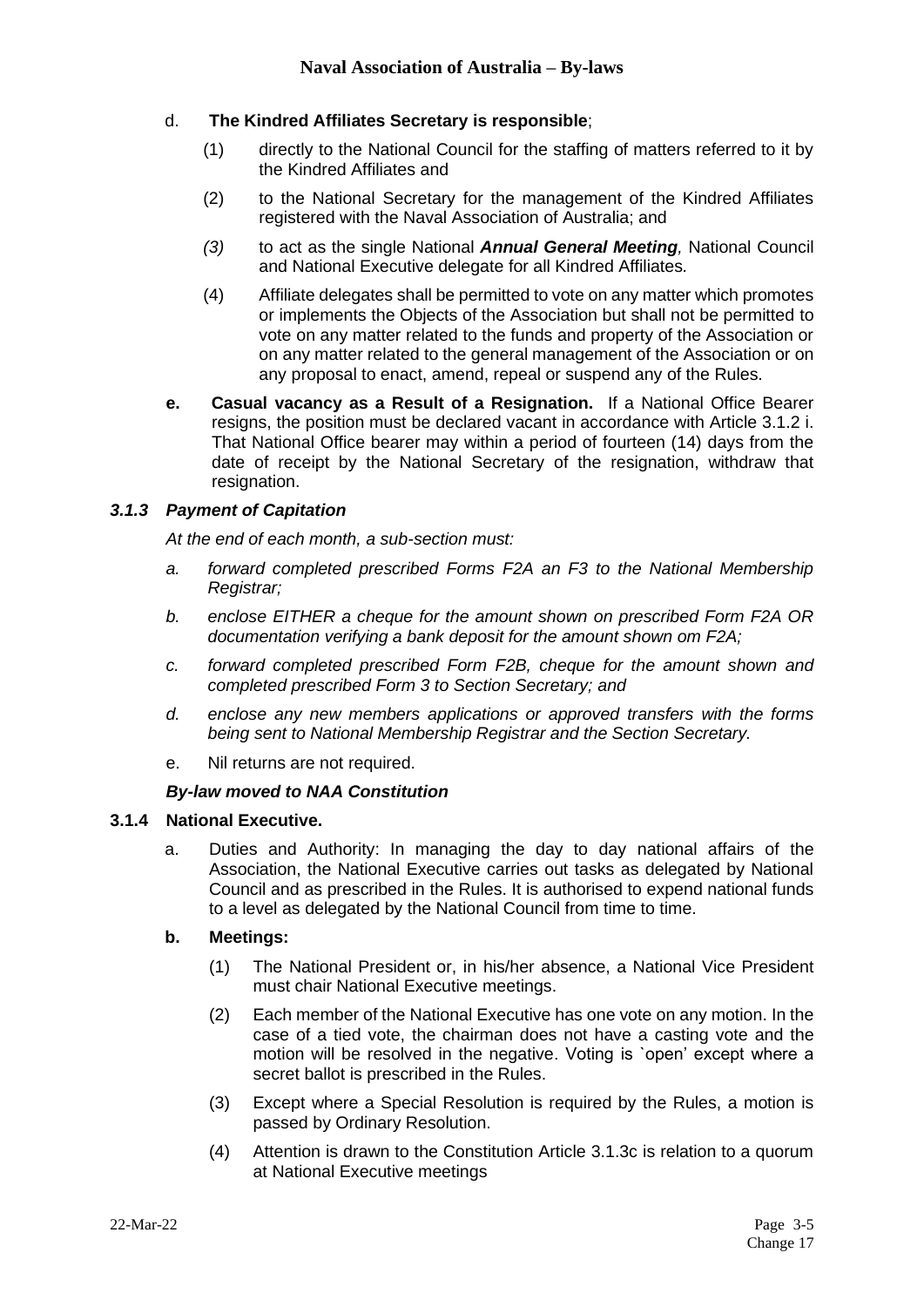#### c. **Responsibilities of National Office Bearers:**

#### **(1) National President.**

- (a) The National President is responsible to the National *Annual General Meeting* for presiding over all activities of the National Council and National Executive*.*
- (b) The National President is authorised to:
	- i. make public statements on behalf of the Association, and
	- ii. liaise with individuals (including Government Ministers) and organisations as required*.*

#### (2) **National Vice Presidents**.

- (a) In an absence of the National President, one of the National Vice Presidents will carry out the duties of the National President.
- (b) The National President will allocate portfolios to the National Vice Presidents in order that the following areas are covered:
	- (i) Veterans' Affairs and Military Compensation
	- (ii) Membership and Recruiting
	- (iii) Defence Liaison and Special Projects
	- (iv) Chairman of White Ensign Magazine.
- (c) Each National Vice President is responsible to the National Council, through the National Executive, for carrying out tasks related to portfolios or as directed by the National Executive.
- (d) National Vice Presidents are authorised to liaise direct with individuals (except Government Ministers) and organisations as required to carry out their duties.
- (3) **National Secretary**. The National Secretary is responsible to the National Council, through the National Executive, for:
	- (a) directing the Assistant National Secretary,
	- (b) liaising with other National Office Bearers, Section Secretaries, Subsection Secretaries and Secretaries of Affiliates as required;
	- (c) dealing with national correspondence; *except for;*
		- *(i) administrative correspondence relating to the collection of membership details and payment of capitation; and*
		- *(ii) matters within the administrative span of subcommittees of the National Council*
	- (d) maintaining proper records of National *Annual General Meetings*  and meetings of National Council and National Executive;
	- (e) promulgating notices, agenda and minutes of National *Annual General Meeting* and meetings of National Council and National Executive;
	- (f) maintaining the master copies of the Rules;
	- (g) the safekeeping of the common seal and maintaining the Register of Seals; and
	- (h) other tasks as directed by the National Executive.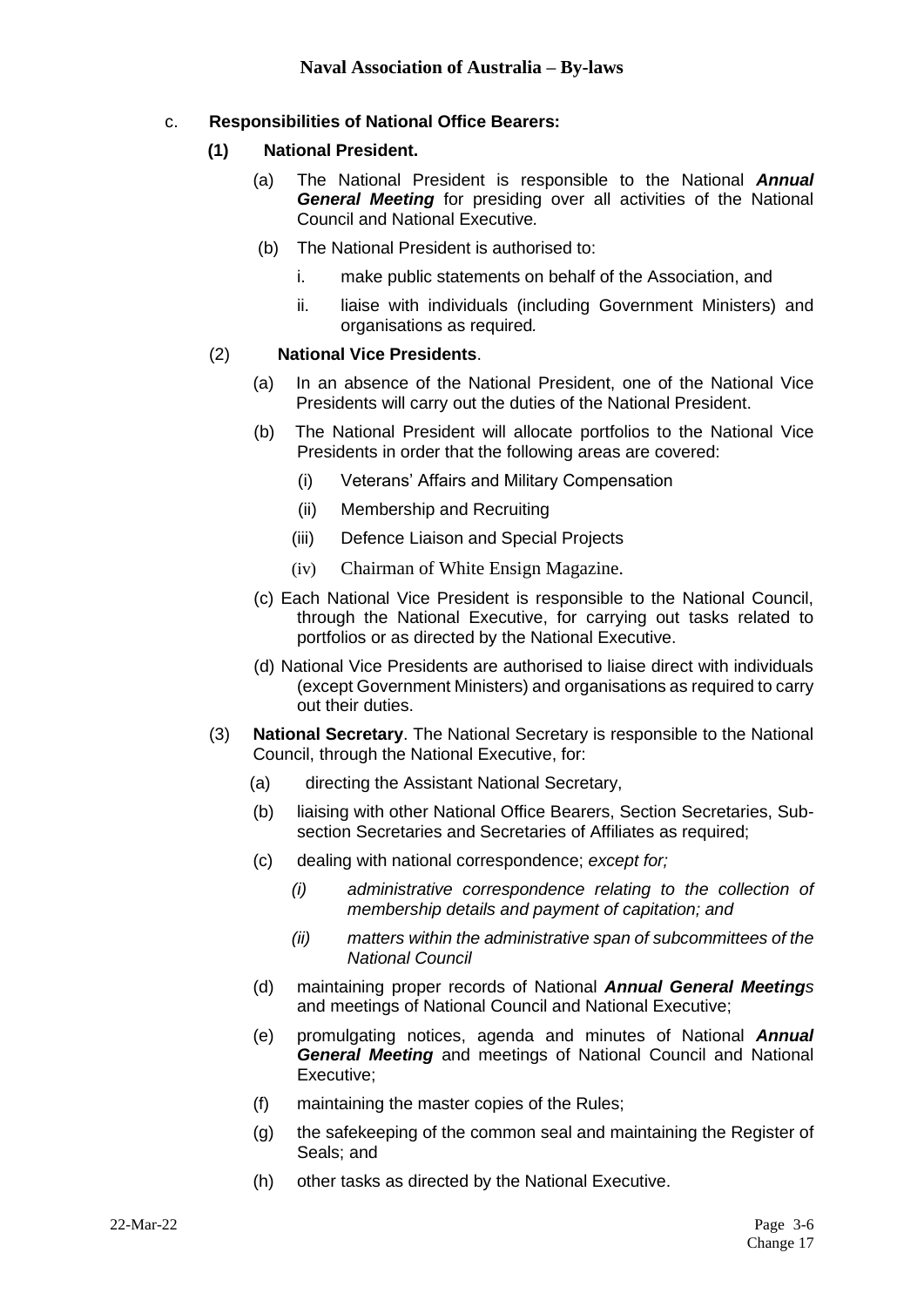- (4) **Assistant National Secretary.** The Assistant National Secretary is responsible to the National Council, through the National Executive, for:
	- (a) recording proceedings at the National *Annual General Meeting* and meetings of National Council and National Executive; and
	- (b) assisting the National Secretary as required.
- (5) **National Treasurer.** The National Treasurer is responsible to the National Council, through the National Executive, for:
	- (a) the *ultimate* receipt and banking of monies paid to National Council;
	- (b) maintaining books of account in accordance with By-law 4.1.2;
	- (c) maintaining the National Council Register of Assets;
	- (d) providing a financial report to each National Council and National Executive meeting;
	- (e) providing to the National Auditor such financial and other information as is required to comply with the relevant Commonwealth and State/Territory legislation relating to the preparation of the Association's returns and accounts;
	- (f) presenting the annual National Audited Financial Statements to the Annual General Meeting of the Association, through the National Executive;
	- (g) preparing the national annual budget;
	- (h) preparing and submitting annual Returns and Taxation Returns as required;
	- (i) carrying out other tasks as directed by the National Executive.
- (6) **National Membership Registrar**. The National Membership Registrar is responsible to the National Council, through the National Executive, for:
	- (a) *corresponding* with other National Office Bearers , Sections and Subsections on membership matters;
	- (b) providing to each *Section and* Sub-section and Section without Subsections an updated printout of the relevant part of the Membership Register on 15 November each year and at other times as required;
	- (c) maintaining stocks of and issuing *cerificates,* badges and medals to Sections*, advising the National Treasurer of each issue to enable invoices to be raised.*
	- (d) providing address lists for distributing the Association's magazine and for other purposes approved by the National Council; and
	- (a) carrying out other tasks as directed by the National Executive.
- (7) **Public Officer**. A Public Officer is required by ACT legislation for incorporated bodies, resident in the ACT and is to appointed by the National **Council**

#### *3.1.5 Standing Orders for Meetings.*

*Directions and procedures for meetings other than the National Annual General Meeting are laid down in Annex A of the Constitution. The conduct of meetings, at whatever level of Association government, shall be in accordance with the procedures in Annex A of the Constitution.*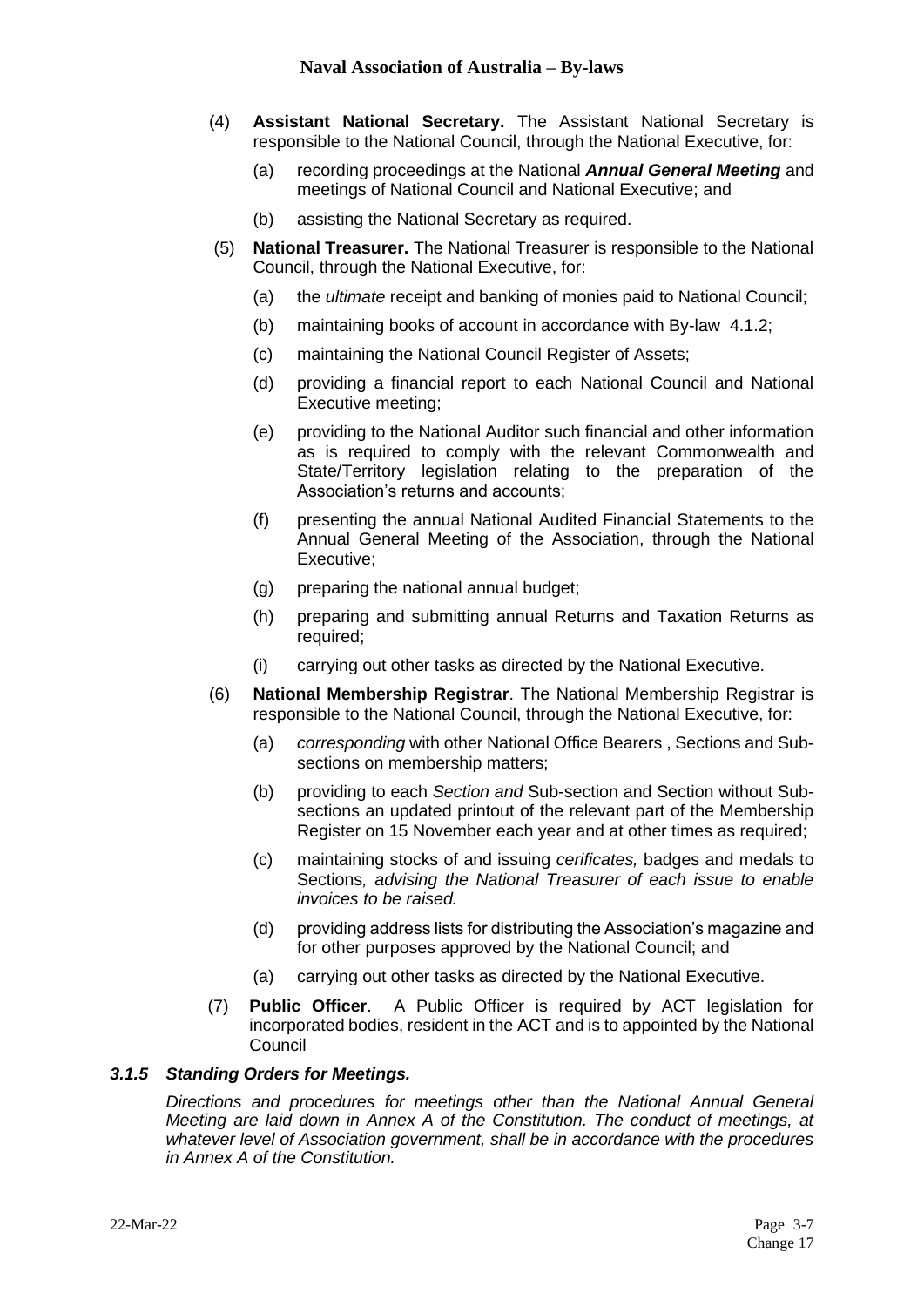#### *3.1.6 Email Meeting Procedure – National Executive.*

- a. The National President, in consultation with all members of the National Executive, will determine when a meeting by email may be held.
- b. All members of the National Executive will be advised of the proposal to hold a meeting by email. An agenda will be made available to all members and members are to respond to the proposal to hold a meeting by email ballot.
- c. Members must normally be given three working days to respond and be advised on what day and by what time a response is required.
- d. A meeting will be convened if at least one member wishes an item to be discussed.
- e. Members will be advised whether an email meeting has been approved. At least three working days must normally be given to members to respond to the recommendations of the agenda. Members must be advised on what day and by what time a response is required.
- f. The emails must be sent to all those on the usual agenda mailing list.
- g. The terms under which the motion will or will not be carried are to be as follows:
	- 1. *a* majority of National Executive members must support the recommendation,
	- 2. members may vote against the motion without stating their reasons,
	- 3. a meeting will be convened if at least one member wishes the matter to be discussed,
	- 4. a nil response will not be taken as either support for the motion or as a vote against the motion.
- h. Outcomes of Email Meetings are to be recorded in a separate register maintained by the National Secretary.
- i. If a majority of the members of the National Executive vote in favour of a resolution in terms set out in the email, a resolution in those terms shall be taken to have been passed at a meeting of the National Executive held on the day on which the emailed resolution is carried.
- j. The Register of Email Meetings is to be presented at each meeting of National Executive, sighted and signed by the National President following a motion to accept the contents of the register as a true and proper record of the proceeding of Email Meetings held since the previous meeting of National Executive.
- k. The Email Meetings resolutions passed are to be recorded in the Minutes of the relevant National Executive meeting in date order.

#### **3.2 Section**

- *a.* As there are within the Association, Sections which have two or more Sub-Sections, and other Sections which have no Sub-sections, it is necessary to have appropriate By-laws to meet the differing needs of each of these Sections. To achieve this the Sections will be subject to this By-law as follows;
	- (1) Sections which include two or more Sub-Sections will be subject to the provisions of By-law 3.2A; and
	- (2) a Section without Sub-Sections will be subject to the provisions of By-law 3.2B.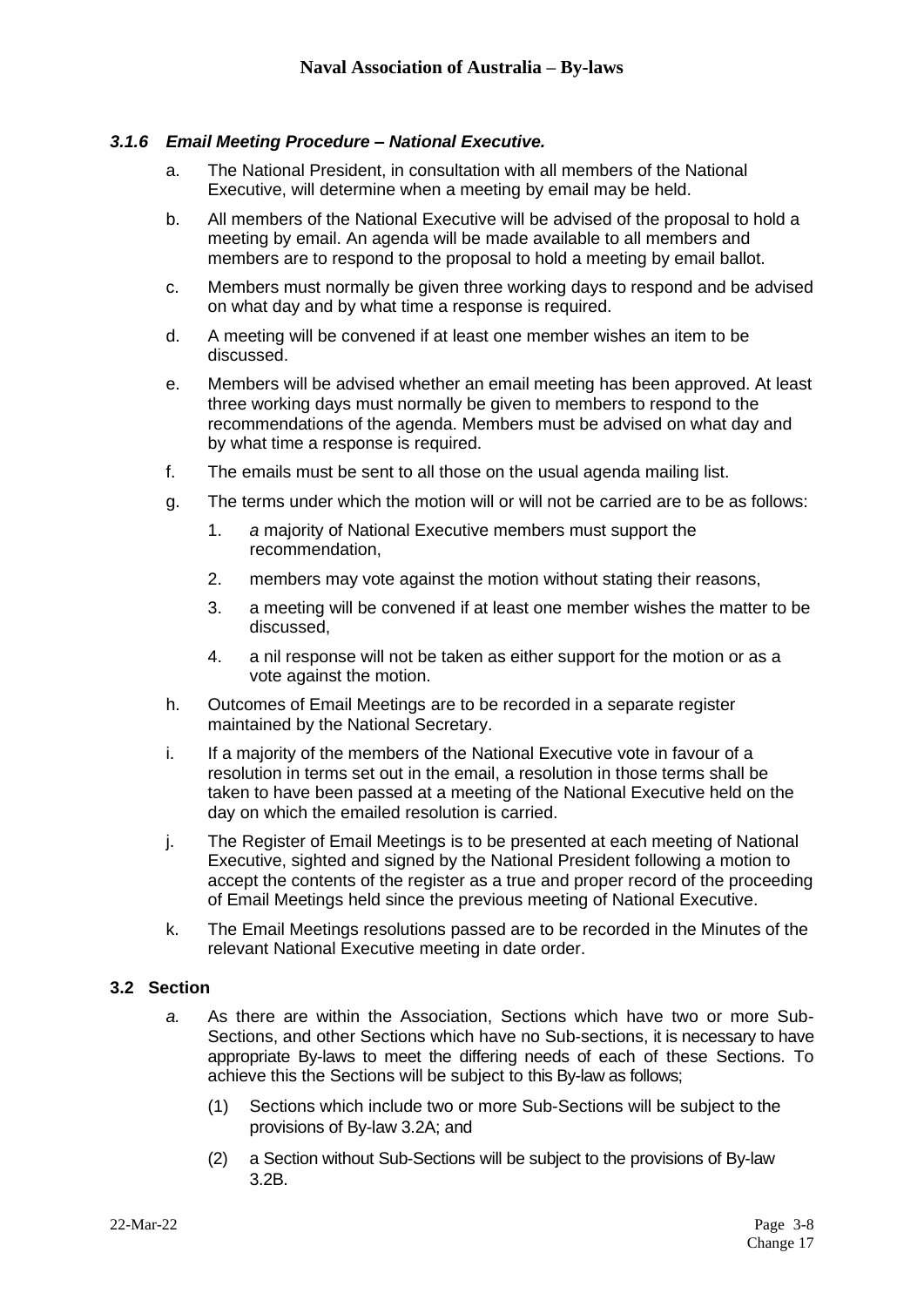#### *3.2A.1* **Section Annual General Meeting**

**a.** Delegates. Each Sub-section may appoint one delegate and no more than two deputy delegates. If a Sub-section declines or is unable to appoint one or more delegates from its own members it may appoint one or more members of another Sub-section, with the concurrence of the other Sub-section, to act as its delegate or delegates.

#### **b. Proposals for inclusion on the agenda of a Section Annual General Meeting.**

Proposals may be initiated by the

- (1) Section Council;
- (2) Section Executive;
- (3) Sub-section General Meeting; or
- (4) an affiliate.

#### c. **Agenda Items**

Agenda items include:

- (1) Proposed items pursuant to sub-paragraph b. above;
- (2) Annual Financial reports;
- (3) Election of Office Bearers;
- (4) Other business.
- d. **Election of Office Bearers**. Such proposals shall be submitted to the Section Secretary to be received no later than the date of the State Council meeting at least three months prior to the opening of Section Annual General Meeting. Nominations for Office Bearer *positions due to be declared vacant* shall close at a Section Council held not less than three months prior to the Section Annual General Meeting and be announced, following which the Section Council shall elect as Returning Officer, a member who is not a candidate for Section President or other executive office.
- e. **Verification of Nominations**. The Section Secretary shall:
	- (1) examine each nomination and ensure that each is signed by the nominee, the proposer and the seconder, that each is a financial member ;
	- (2) reject any nomination which does not comply in all respects with the requirements of (1) above;
	- (3) transmit all valid nominations to the Returning Officer;
	- (4) include in the minutes of the Section Council meeting at which nominations closed, a list of all nominations together with the names of the proposers and seconders, and advice of those rejected in accordance with this Bylaw; and
	- (5) forward the agenda for the Section Annual General Meeting so established to Sub-sections not later than two months prior to the scheduled opening of the Section Annual General meeting, together with a list of nominations for election of Office Bearers.

#### f. **Election Process.**

(1) The Section Returning Officer shall take the chair at the Section Annual General Meeting for the election of the Office Bearers due to be declared vacant.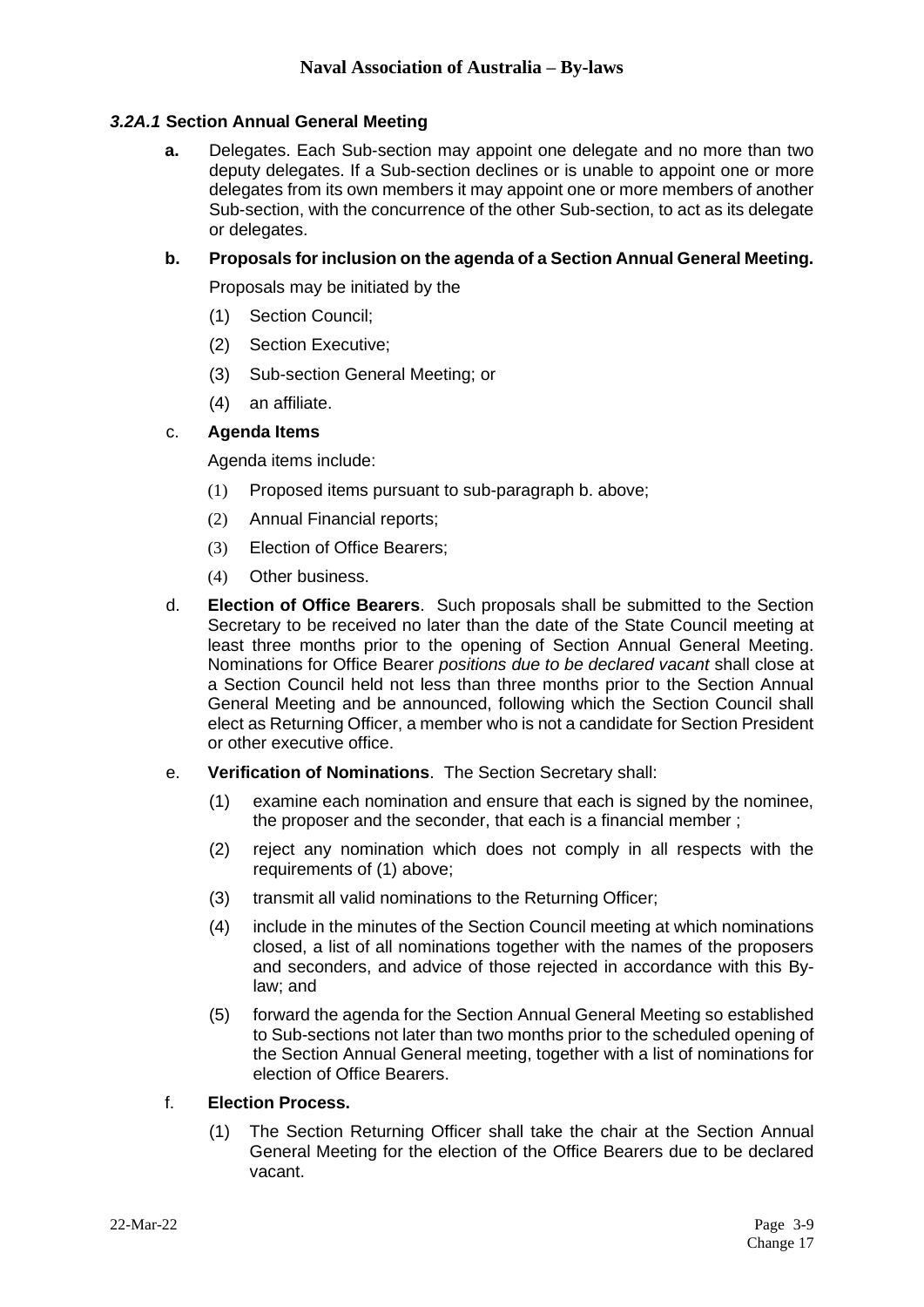- (2) Sub-sections that have appointed a delegate to the Annual General Meeting from another Sub-section, must make their vote via a sealed envelope given to the Section Returning Officer prior Section Council /nnual General Meeting.
- (3) Where there are more nominations than required for any position, the Returning Officer shall conduct a secret ballot. In the case of a tied vote the chairman shall determine by lot the candidate to be elected.

#### *3.2A.2* **Section Annual General Meeting**. By-law not yet issued.

- *3.2A.3* **Section Council.** Detailed procedures for the operation of a Section's Council must be laid down in that Section's Regulations. Those procedures must include the definition of a quorum for Section Council meetings.
- *3.2A.4* **Section Executive**. Detailed procedures for the operation of a Section's Executive must be laid down in that Section's Regulations. Those procedures must include the duties of Section Office Bearers.
- **3.2B Section** (with no Sub-sections).

#### **3.2B.1 Section Annual General Meeting**.

- a A Section with no Sub-sections this Section will conduct its business by holding General Meetings, Special General Meetings (when required), an Annual General Meeting and Section Committee Meetings.
- b. Full Members of the Section in General Meeting are the governing authority of the Section.
- c. Section General Meetings are to be held not less frequently than quarterly. Procedures for General Meetings and the frequency of such meetings, must be prescribed in the Section's Regulations.
- d. Section General Meetings comprise of;
	- (1) The Section Office Bearers; and
	- (2) a minimum number of Full Members of the Section, as laid down as a quorum in the Section's Regulations.
- e. Agenda for Section General Meetings;
	- (1) A member intending to bring business before a meeting may notify the Secretary in writing, or by electronic transmission, of that business which must be included as an item in the agenda accompanying the notice calling the next Section General Meeting.
	- (2) Proposals for inclusion in the agenda of a Section General Meeting must be received by the Section Secretary no later than twenty-one days, before the date the Section General Meeting is scheduled to be held; and
	- (3) the Agenda is to be prepared to include all items received by the Section Secretary.
- f. Notice of a Section General Meeting:
	- (1) Section members must be given at least 14 days notice of any Section General Meeting, or, if a Special General Meeting has been called, at least 7 days notice. The notice must include the place, date, time and agenda for the meeting.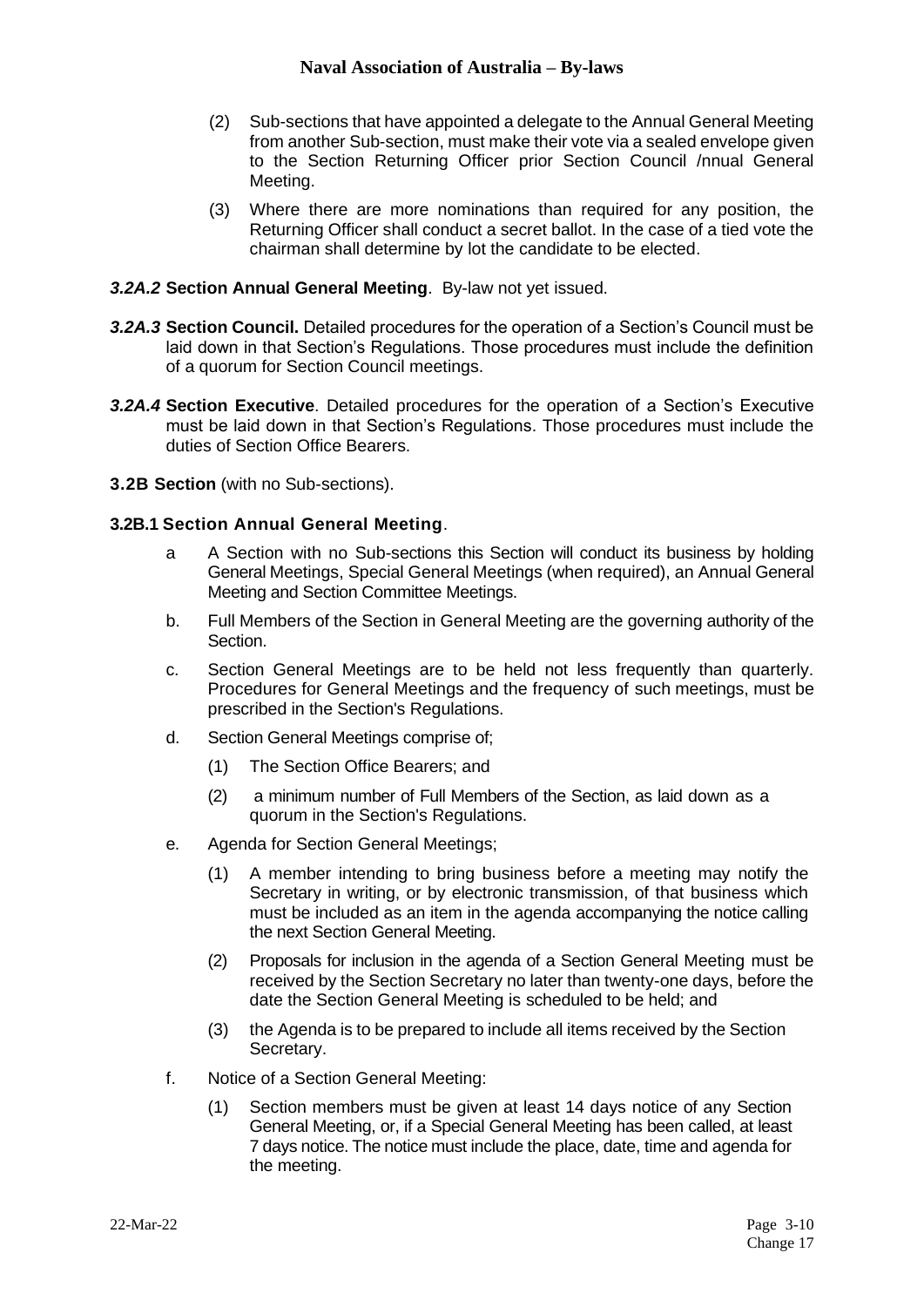- (2) The Notice may be sent;
	- a. by prepaid post to the address appearing in the register of members; or
	- b. if the member requests, facsimile or electronic transmission.
- (3) No business other than that set out in the notice convening the meeting may be conducted at the meeting.
- g. Voting at Section General Meetings:
	- (1) Upon any question arising at a Section General Meeting, a member has one vote only. See Article *2.3.6* of the Constitution for conditions of ineligibility to vote.
	- (2) All votes must be given personally *(See By-law 3.1.5),* and
	- (3) voting by proxy is not permitted.

#### h. **Special General Meeting**;

- (1) A Special General Meeting of the Section may be convened by the Section President, with the concurrence of the Section Committee, at any time. Such a meeting must be convened upon receipt of a requisition stating the proposed business in the form of a substantive motion signed by not less than twelve members or twenty-five percent of the membership of the Section, whichever is the less.
- (2) Section members shall be given not less than seven days notice, served personally or by post *or electronic means* of any Special General Meeting at which:
	- (a) only the business set out in the notice may be transacted,
	- (b) if called following a requisition submitted, to the Committee, the proposed business shall not be transacted unless 75% of the members who signed the requisition are present; and
	- (c) the business may be determined by secret ballot if the meeting so determines.
- i. Procedures and a quorum for Section General Meeting's and Special General Meetings are to be prescribed in the Section's Regulations.

#### **3.2B.2 Section Annual General Meeting**.

a. The Section Annual General Meeting must be held not later than 31 March each year. Business at the Annual General Meeting must include adoption of audited financial statements for the previous year, appointment of an auditor for the present year and election of Section Office Bearer positions due to be declared vacant.. The notice convening the Annual General Meeting must specify that it is an Annual General Meeting.

- b. The Annual General Meeting may conduct any special business of which notice has been given in accordance with these Rules.
- c. A Section Annual General Meeting comprises;
	- (1) the Section Office Bearers,
	- (2) a minimum number of Full Members of the Section, as laid down in the Section's Regulations, and
	- (3) such representation from Section Affiliates as laid down in the Section's Regulations.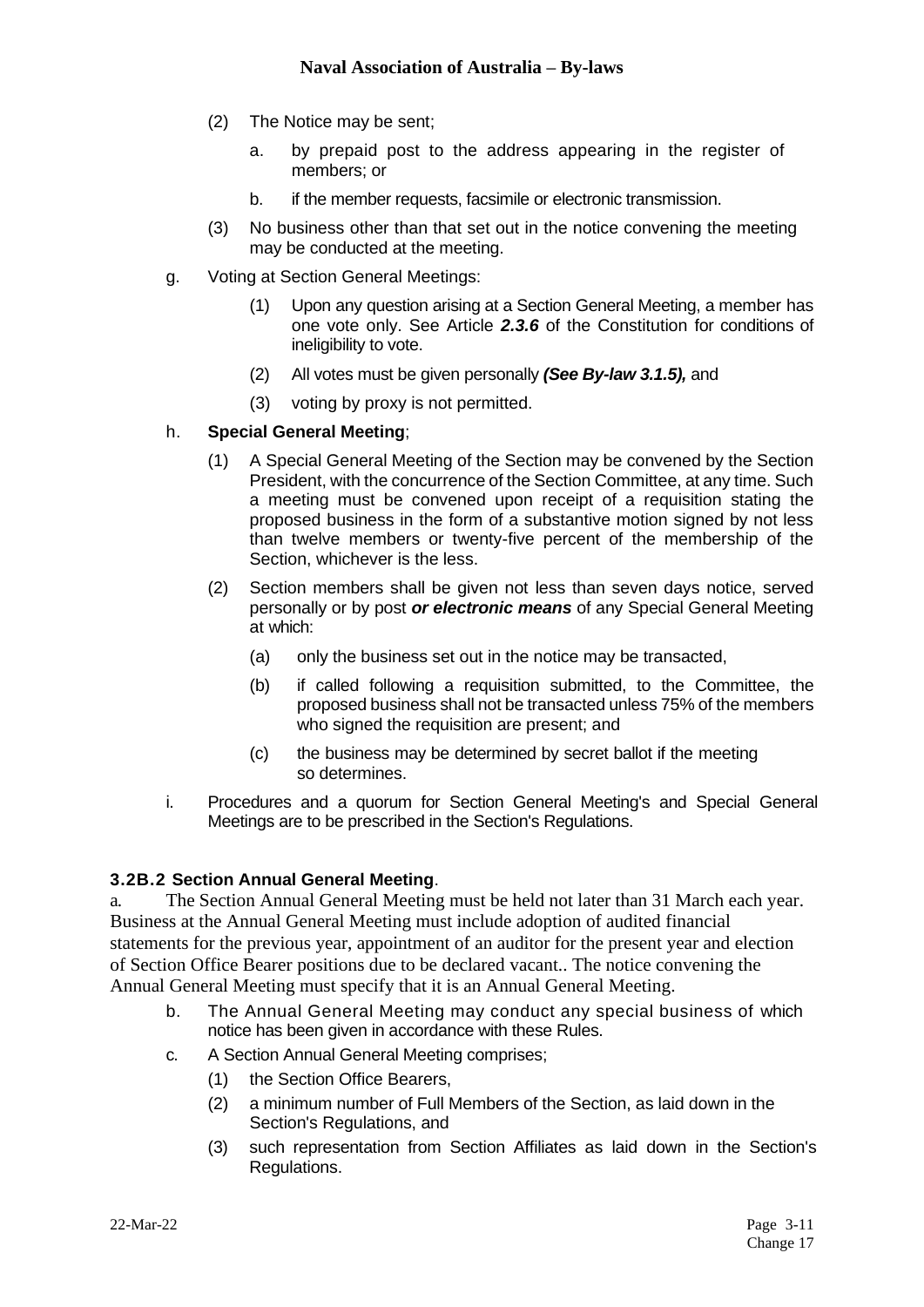#### d. **Agenda**;

- (1) Proposals for inclusion in the agenda of a Section Annual General Meeting must be received by the Section Secretary no later than one calendar month before the date the Section Annual General Meeting is scheduled to be held; and
- (2) the Agenda is to be prepared by the Section Secretary who is to include all items and the nominations received in accordance with By-law 3.2B.2 g. (1).

#### e. **Notice**

- (1) Section members must be given at least 14 days notice of the Section Annual General Meeting. The notice must include the place, date, time and agenda for the meeting.
- (2) The Notice may be sent;
	- a. by prepaid post to the address appearing in the register of members; or
	- b. if the member requests, facsimile or electronic transmission; and
- (3) no business other than that set out in the notice convening the meeting may be conducted at the meeting.

#### f **Voting**

- (1) Upon any question arising at a Section Annual General Meeting, a member has one vote only. See Article *2.3.6* for conditions of ineligibility to vote.
- (2) All votes must be given personally, and
- (3) voting by proxy is not permitted.

#### f. **Election of Office Bearers**

- (1) At a Section General Meeting at least three calendar months before the Section Annual General Meeting, the Section Secretary must call for nominations to fill Section Office Bearer positions. Nominations must reach the Section Secretary, one calendar month before the date the Section Annual General Meeting is scheduled to be held.
- (2) At a General Meeting prior to the Annual General Meeting, a member who is not a candidate for President or other Executive Office, is to be elected to be the Returning Officer.
- (3) **Verification of Nominations**. The Section Secretary shall;
	- a examine each nomination and ensure that it is signed by the nominee, the proposer and the seconder and that all three are Financial Members;
	- b. reject any nomination which does not comply in all respects with (3) a. above;
	- c. transmit all valid nominations to the Returning Officer; and
	- d. include in the agenda for the Annual General Meeting a list of the nominees together with the names of the proposers and seconders, and advise those rejected in accordance with this By-law; and

#### (4) **Election Process**.

a. The Returning Officer shall take the chair when Office Bearer positions are declared vacant at the Annual General Meeting and process the election of the new Office Bearers.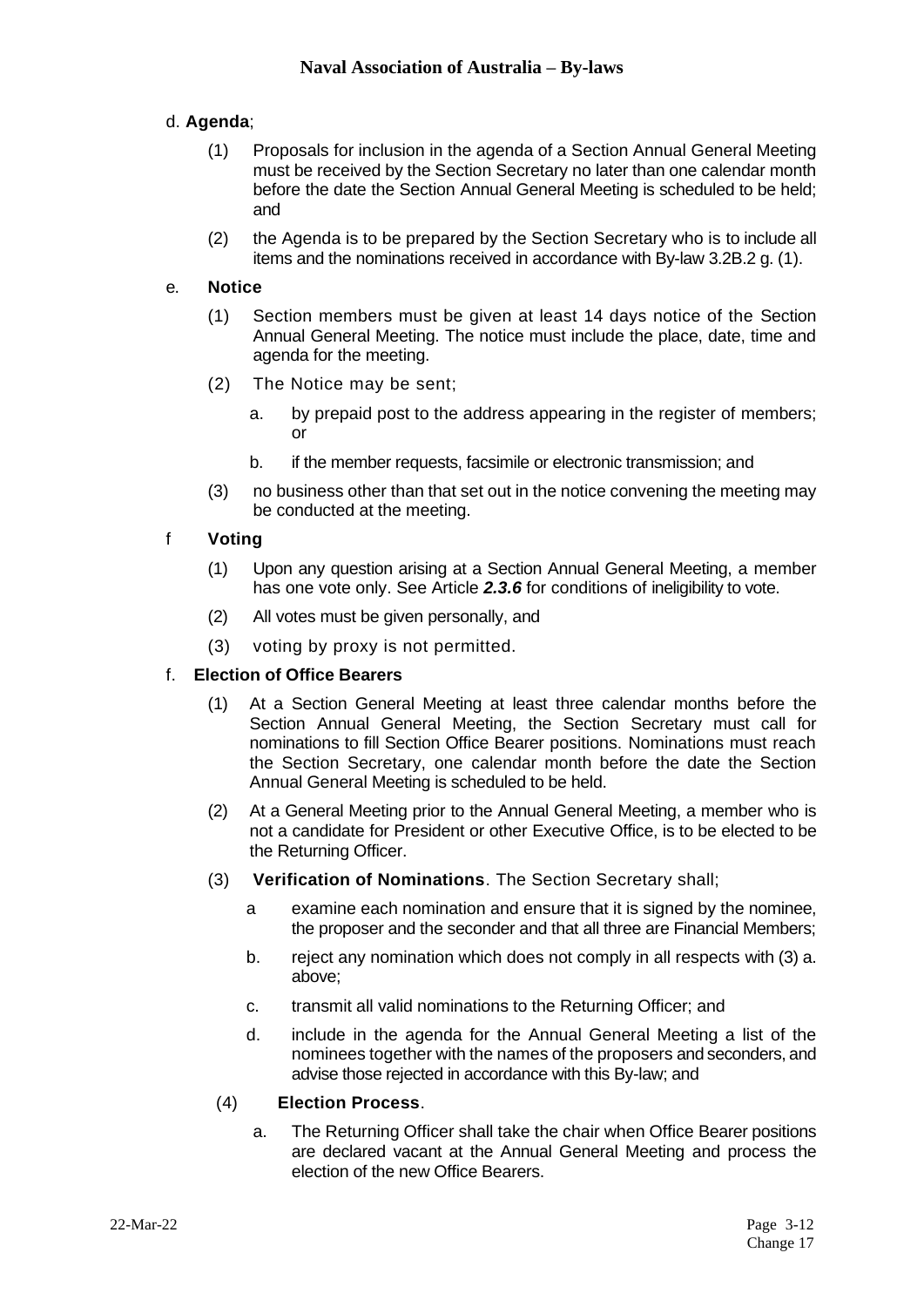- b. Where there is only one nomination for a position the Returning Officer will declare that nominee elected.
- c. Where there are more nominations than required for any position, the Returning Officer shall conduct a secret ballot. The Returning Officer will declare the nominee with the highest number of votes as being elected. In the case of a tied vote the Returning Officer shall determine, by lot, the candidate to be elected.
- d. The Returning Officer shall destroy all ballot papers on completion of the election.

#### **3.2B.3 Section Council/Section Committee**

- a. A Section Council is not appropriate in a Section which has no Sub-sections, instead a Section Committee, elected in accordance with these Rules, will administer the affairs of the Section between General Meetings.
- b. **Section Committee**. A Section Committee comprises the Section Office Bearers (the Section Executive), plus such number of other members who are elected to the Committee at the Annual General Meeting, as prescribed in that Section's Regulations.
- c. The Procedures for and Authority of the Section Committee and the duties of its Office Bearers must be detailed in the Section's Regulations.
- d. A quorum for Section Committee meetings is five members.
- e. The interval between meetings of the Section Committee and procedures for the meetings must be laid down in that Section's Regulations.
- f. If a Section Committee member is absent from three consecutive meetings (either Committee or General) without an acceptable explanation, the Section Committee must declare that person's position vacant.
- g. If a Section Committee position is declared vacant for any reason the Section Committee must appoint another person to fill that casual vacancy. At the next Section General Meeting;
	- (1) the appointment will be confirmed; or
	- (2) nominations will be called for and a ballot for the position conducted in accordance with the Section Regulations.

#### h. **Management of Funds**.

- (1) The funds of the Section shall be derived from entrance fees, annual subscriptions, donations and such other sources as the Section determines.
- (2) The Section Treasurer must;
	- (a) collect and receive all moneys due to the Section and make all payments authorised by the Section Committee; and
	- (b) keep correct accounts and books showing the financial affairs of the Section with full details of all receipts and expenditure connected with activities of the Section.
- (1) All cheques, drafts, bills of exchange, promissory notes and other negotiable instruments must be signed by two full members of the Section Executive, and
- (2) all accounts, books, securities and any other relevant documents of the Association must be available for inspection free of charge by any Full Member upon request. A Full Member may make a copy of any accounts, books, securities and any other relevant documents of the Section.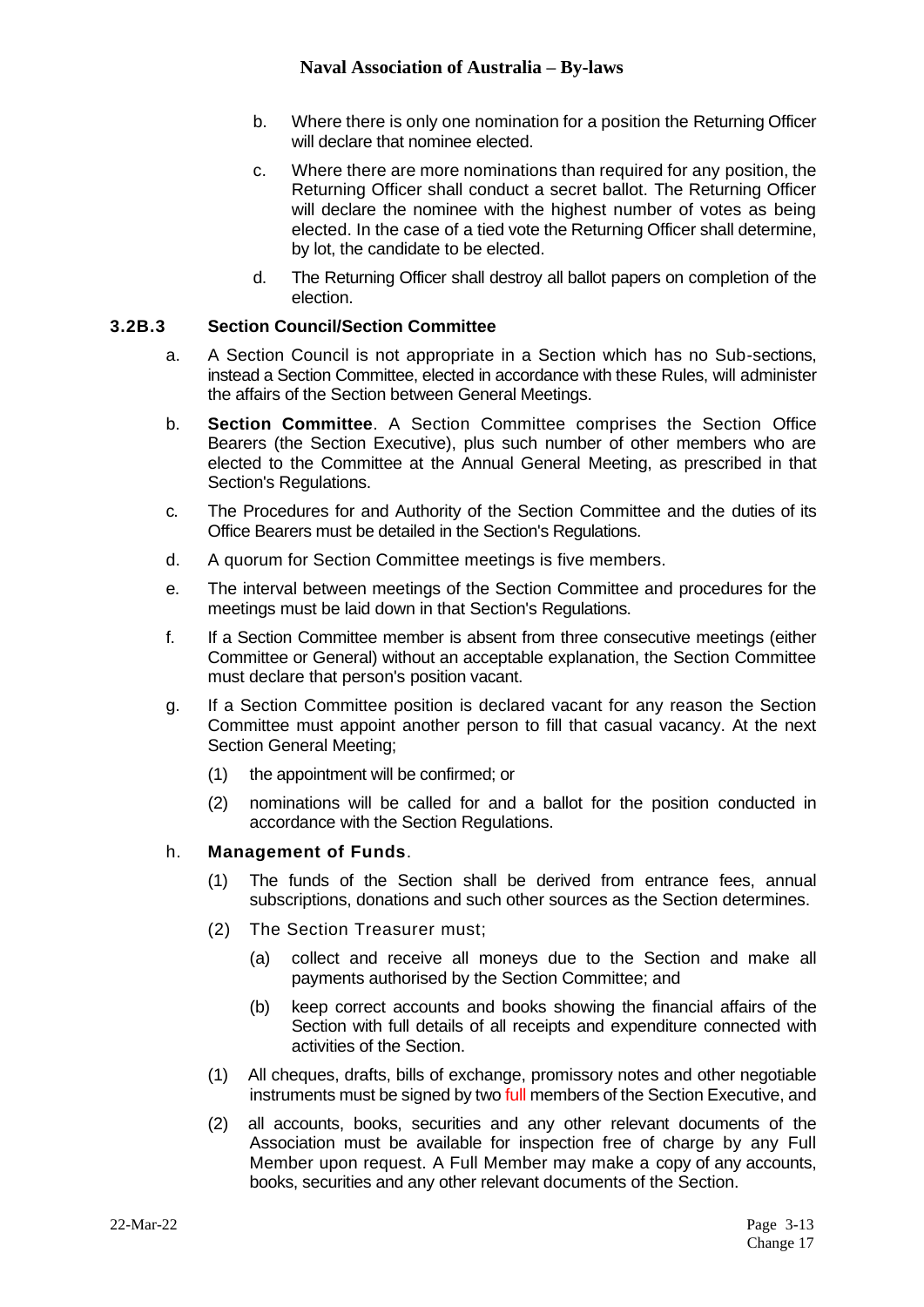#### i. **Section Executive**.

- (1) The Section Executive manages the day to day affairs of the Section in accordance with these Rules and all relevant delegations. Details of delegations given to the Executive must be recorded in a Register as prescribed in the Section's Regulations;
- (2) The Section Executive comprises of Section Officer Bearers.
- *(3)* Where Articles of the Constitution require, relevant Office Bearers of the Section (although not forming a Section Council), are still responsible for representing the Section at the National *Annual General Meetings* and Council Meetings and provide information or perform other tasks as are prescribed for a Section in these Rules; and
- (4) except as otherwise provided in these Rules, the Secretary must keep in his/her custody, or under his/her control, all books, documents and securities of the Section.

#### **3.3 Sub-section**

3.3.2 **Sub-section Annual General Meetings.** By-law not yet issued.

#### 3.3.3 **Sub-section General Meetings**.

A Section Council may include in that Section's Regulations certain instructions which must apply to all Sub-sections within that Section.

3.3.4 **Sub-section Committee**. Sub-section's Guidelines must include duties of Subsection Office Bearers.

#### **3.3.5 Sub-section Executive.**

#### **a. Election of Office Bearers**

- (1) At a Sub-section General Meeting at least three calendar months before the Section Annual General Meeting, the Sub-section Secretary must call for nominations to fill sub-section Office Bearer positions due to be declared vacant. Nominations must reach the Sub-section Secretary, seven days before the date the Sub-section Annual General Meeting is scheduled to be held.
	- (2) At a General Meeting prior to the Annual General Meeting, a member who is not a candidate for President or other Executive Office, is to be elected to be the Returning Officer.
	- (3) Verification of Nominations. The Sub-section Secretary shall;
		- a examine each nomination and ensure that it is signed by the nominee, the proposer and the seconder and that all three are Financial Members;
		- b. reject any nomination which does not comply in all respects with (3) a. above;
		- c. transmit all valid nominations to the Returning Officer; and
		- d. include in the agenda for the Annual General Meeting a list of the nominees together with the names of the proposers and seconders, and advise those rejected in accordance with this By-law; and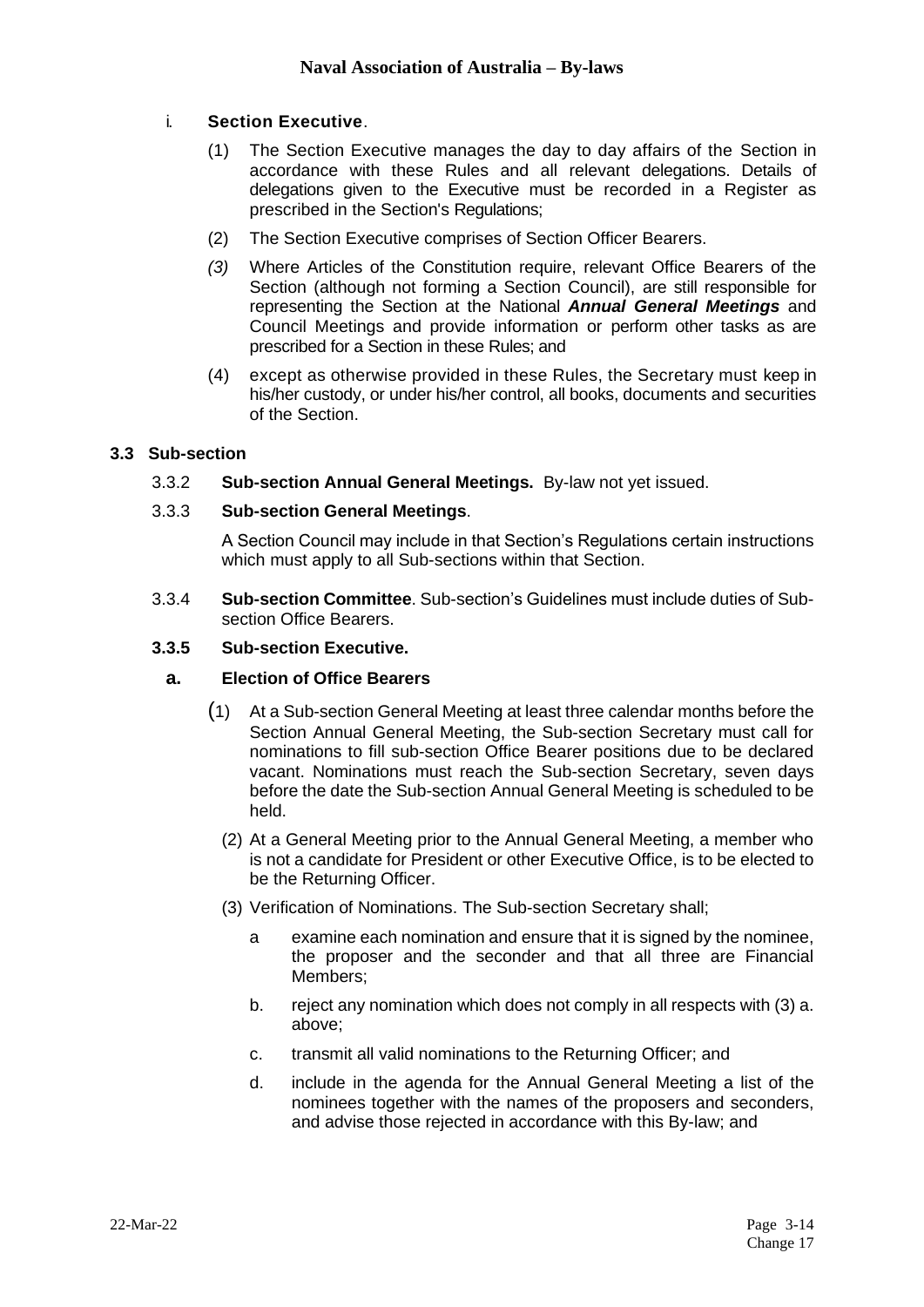- (4) Election Process.
	- a. The Sub-section Returning Officer shall take the chair at the Subsection Annual General Meeting for the election of the Office Bearer positions due to be declared vacant.
	- b. Where there is only one nomination for a position the Returning Officer will declare that nominee elected.
	- c. Where there are more nominations than required for any position, the Returning Officer shall conduct a secret ballot. The Returning Officer will declare the nominee with the highest number of votes as being elected. In the case of a tied vote the Returning Officer shall determine, by lot, the candidate to be elected.
	- d. The Returning Officer shall destroy all ballot papers on completion of the election.
- 3.4 **Validity of Decisions**. By-law not yet issued.
- **3.5 Procedures**. Procedures and conduct of meetings at all levels of the Association are detailed in the Article 3.5 and Annex A of the Constitution.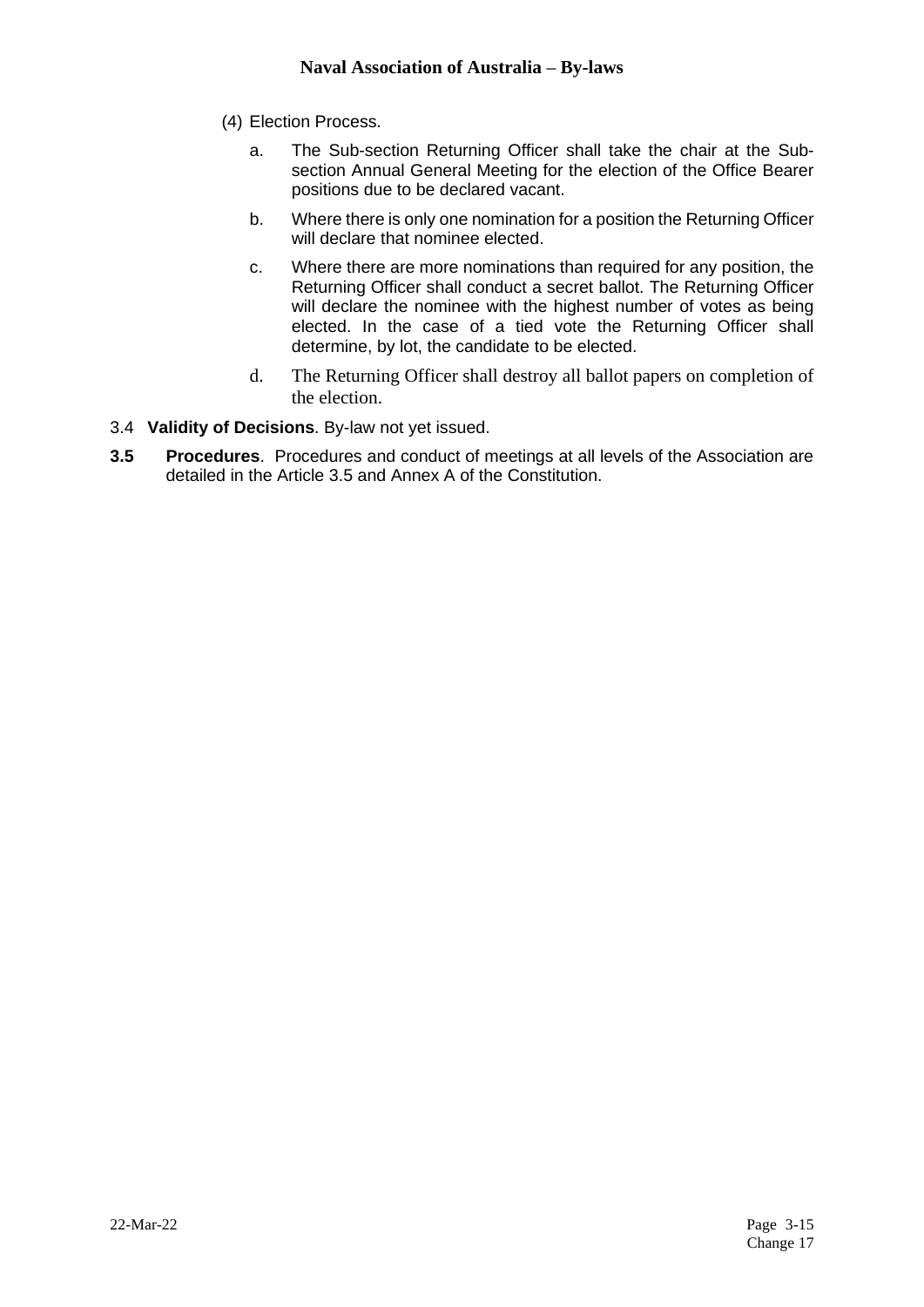#### **SECTION 4 – ADMINISTRATION**

#### **4.1 Finances**

#### **4.1.1 Responsibilities.**

- a. The National Executive is responsible for day to day management of the Association's funds at national level. The National Treasurer is responsible for administering those funds in accordance with By-law 4.1.2.
- b. Responsibilities for management of funds at Section and Sub-section levels must be detailed in Section Regulations and Sub-section Guidelines. Each Section and Sub-section must forward a copy of its audited financial statements to the National Secretary by 31 March each year.

#### **4.1.2 Management of Funds**

#### **a. National Level**

- (1) **Bank Accounts**:
	- (a) National Executive approval is required to open or close a bank account on behalf of the National Council.
	- (b) Any National Office Bearer may be a signatory to a National Council bank account. Each National Council bank account must require two signatories (one being the National Treasurer) to operate that account.
- (2) **Books of Account:** The National Treasurer must use proper bookkeeping practice in maintaining books of account for the National Council.
- (3) **Cash Floats**: The National Executive may approve for certain National Office Bearers to hold cash floats, the amounts of which will be determined by the National Executive from time to time.
- (4) **National Budget:** The National Treasurer is responsible for developing the national budget to meet the following timetable:
	- (a) December: first draft considered by National Council.
	- (b) February: second draft (with actual financial position as at previous 31 December) considered by National Executive.
	- (c) April: budget approved by National Council.
- (5) **Reports**. The National Treasurer is required to report the following at each National Executive and National Council meeting:
	- (a) progressive cash flow compared with yearly budget,
	- (b) bank reconciliation for previous month,
	- (c) payments for endorsement,
	- (d) reconciled balance of Travel Fund,
	- (e) balance of the National *Annual General Meeting* Support Fund; and
	- (f) comments as appropriate.
- (6) **Affiliates and Kindred Affiliates** shall not be eligible to participate in any fund established by the Association.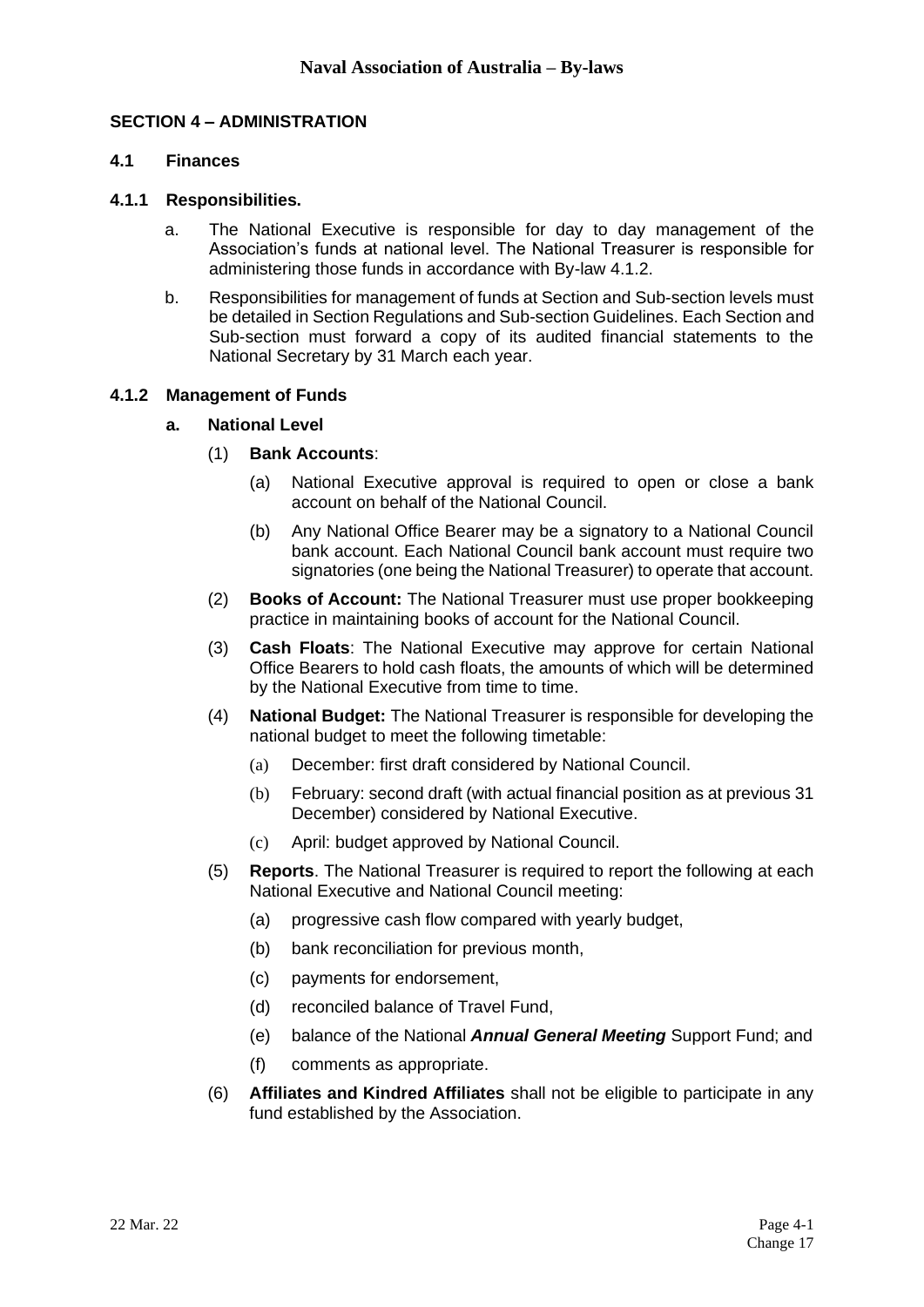#### b. **Section Level**

An unincorporated Section must elect three general trustees who are to be responsible for the whole of the property and funds of the state council shall be vested in those general trustees and administered by the state council in accordance with these rules provided that:

- (1) until such time as the section incorporates, the section council shall invest monies only as authorised by section annual general meeting and in such manner as may be approved by the general trustees; and
- (2) the general trustees must submit a report to section annual general meeting and quarterly to section council and shall, upon incorporation of the section body, effect the transfer of such property and funds invested into the name of the incorporated body.

#### c. **Sub-section level**

- (1) A sub-section may subject to the approval of section council establish an emergency fund with limited liability for the purpose of assisting by loan or gift a member or person entitled to be a member and such fund shall be administered by the sub-section executive subject to direction from the subsection committee.
- (2) A sub-section which establishes an emergency fund in accordance with 4.1.2 c (1) shall establish and maintain such fund from the subscriptions paid by members, income or donations and shall not seek public monies for that purpose.
- 4.1.3 **Availability of Accounts**. By-law not yet issued.

#### **4.2 Assets.**

The National Treasurer and each Section and Sub-section Secretary shall establish and maintain a property and asset register to include records identifying each item of real and other property, including memorabilia and specifying:

- a. if purchased, the date of purchase, purchase cost and valuation updated annually; and
- b. if donated, the name of the donor, the date of the donation, details of any conditions imposed by the donor and agreed to by the recipient and valuation updated annually.
- c. All property must be subject to stocktake at least once each year.
- d. No property may be purchased or disposed of without authority of the relevant Council or General Meeting. A Council or General Meeting may authorise an Executive to purchase items of property up to a certain value.
- 4.3 **Records.** By-law not yet issued.
- **4.4. Common Seal**. By-law not yet issued.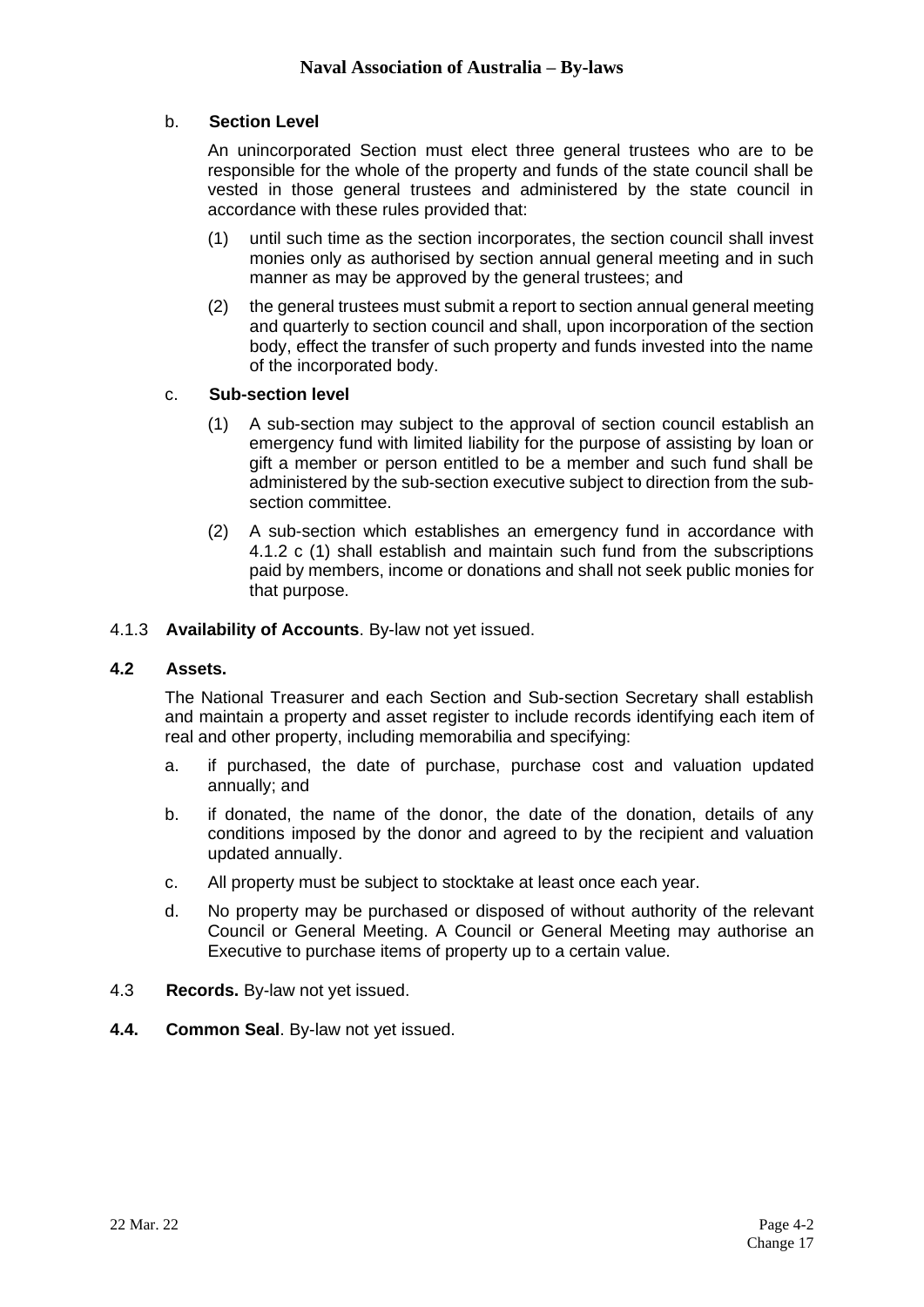#### **4.5 Indemnity**

- *4.5.1* The insurance policies required in Constitution Article 4.5.1, may be extended to cover Sections, sub-sections and affiliates. Approval for such an extension must be determined by special resolution by either the National *Annual General Meeting* or National Council.
- *4.5.2* The National Council will assess the proportion of costs of maintaining a policy on the basis of the number of financial members (Full, Restricted and Affiliated) in a Section as at the 31 May in the year in which the notice of premium is received plus a 10% increase to allow for late receipt of Capitation Reports for the current year.
- *4.5.3* An NAA Section may pass the cost of such coverage on a pro rata basis to the subsections for which it is responsible.
- *4.5.4* The National Council will asses the proportion of costs of maintaining a policy on the basis of the number of financial members in a Section as at the 31 December in the year prior to the year which the notice of premium is received.
- *4.5.5* Accounts will be sent to the Sections by the National Council at least one month before the premium is due to be paid. Sections must pay the account received from the National Council within 30 days.
- 4.6 NAA Logo and Motto Use
	- (a) The Naval Association of Australia Logo (below) and Motto (below) have been registered with IP Australia and are therefore trademarked in the name of the NAA National Council



Trademark Number 1926184 Your reference : Naval Association Applicant : NAA Federal Council

#### **ONCE NAVY ALWAYS NAVY**

Trademark Number 1926185 Your reference : Naval Association phrase Applicant : NAA

In order to protect the integrity of the Logo and Motto of the NAA, the Policy regarding the use of and the intended purpose of use are described in Annex L of these By-Laws.

(b) All recipients of the NAA Charter and the respective Section Executives are indicated at Annex L as the primary users of the Logo and Motto.

(c) All current and potential users of the Logo and Motto must comply with the policy described in Annex L. This is required to maximise the impact of the Logo and Motto throughout the Naval community in a uniform manner which portrays the strength and integrity of the NAA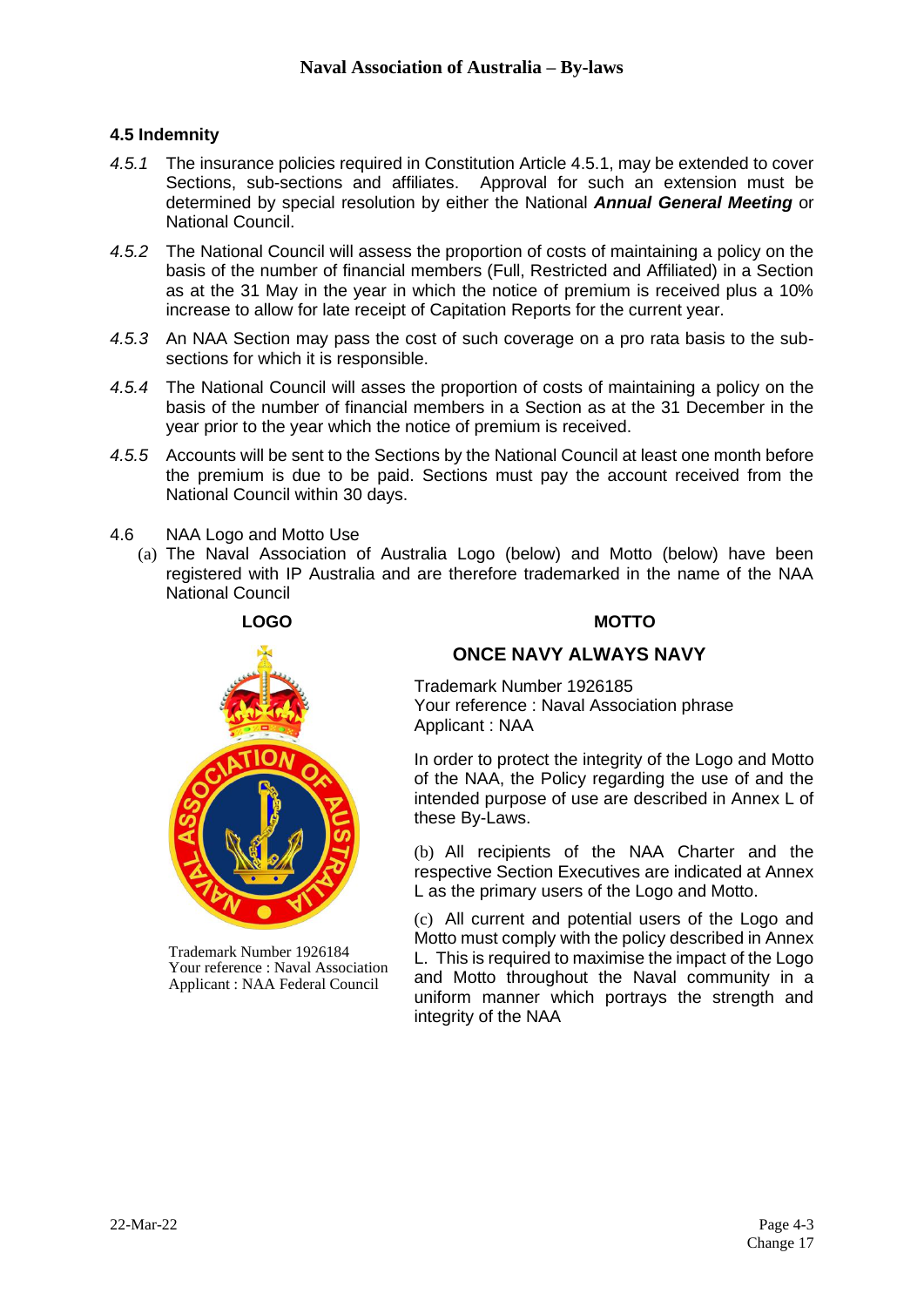**Annex A Membership Badges and Medals**



(1) Life Members Badge



(2) Members Badge



(4) Hon Members Badge Associate Members Badge



(5) Honorary Member for Life Badge



(6) Club Members Badge With 'Club Member' in the enclosing border.

#### **Meritorious Service Medal**

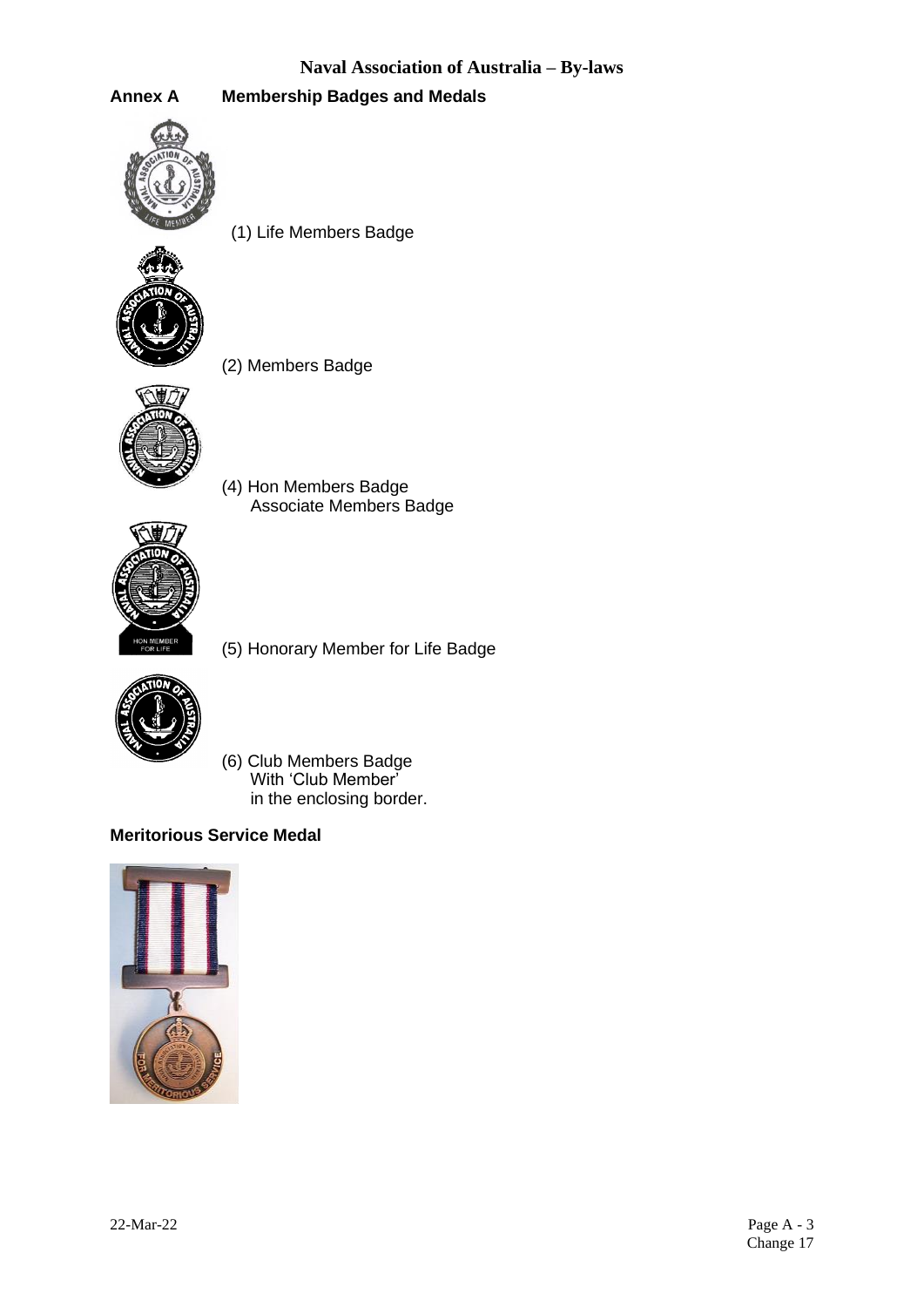**Naval Association of Australia – By-laws**

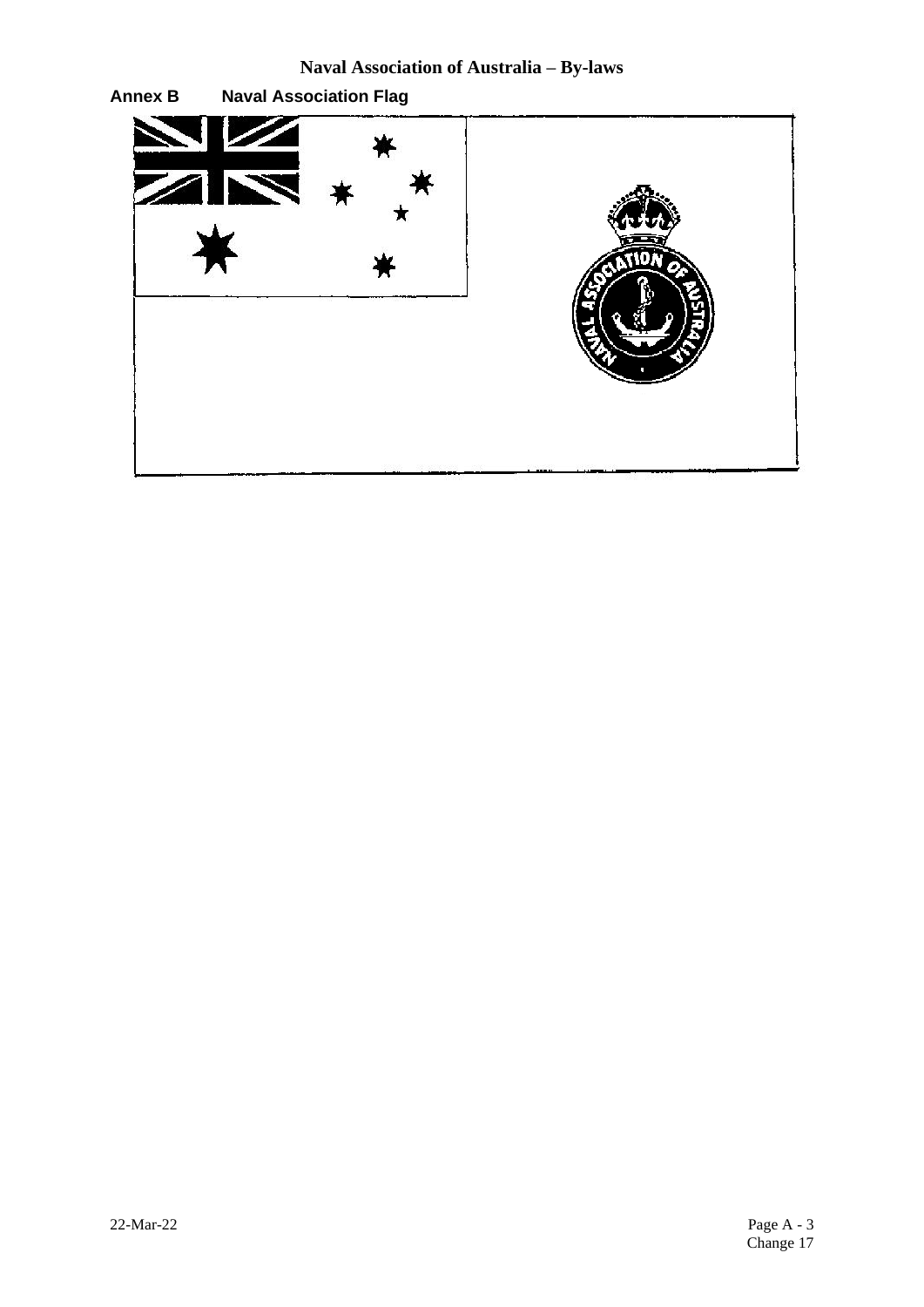#### **Annex C White Ensign Management Committee Terms of Reference**

- 1 The Association's official national magazine is `The White Ensign'.
- 2. Responsibilities.
	- a. A White Ensign Magazine Committee (WEMC) is responsible to the National Council for managing, promoting, producing and circulating `The White Ensign'. WEMC members are authorised to liaise direct with individuals and organisations in relation to their responsibilities.
	- b. The WEMC must provide a detailed written report to the National Secretary, 14 days prior, to each National Council meeting.

The Report will consist of the following;

- a. Profit and Loss statement for the previous financial quarter.
- b. Copy of most recent bank statement
- c. List of advertisers
- d. List of accounts for payment for last issue
- e. List of Invoices issued for advertisement in WEM
- f. Number of issued printed and distributed by post to members
- g. Number of members receiving WEM via electronic means

It must refer any matters which bear on Association policy or administration to the National Secretary immediately in writing.

- 3. Appointment. The WEMC will be appointed at the Annual General Meeting of the National Council and will comprise:
	- a. Chairman (National Vice President, Public relations and communications)
	- b. Secretary
	- c. Treasurer
	- d. Two Circulation Coordinators
	- e. Advertising Manager
	- f. Editor, and
	- g. Other members who may be invited by the Chairman to assist.
- 4. Meetings. A quorum for WEMC meetings is four committee members.
- 5. Finances.
	- a. Members who elect to receive WEM by electronic means will have the distribution portion of their fees allocated to the funding of the NAA website by the National Treasurer.
	- b. A `White Ensign Management Committee' bank account must be maintained and operated by any two of the Chairman, Secretary or Treasurer as well as the National Treasurer.
	- c. The Chairman of the WEMC will ensure that the `White Ensign Management Committee' bank account holds no more than \$30,000.00 in it at any one time. Any Funds held above this amount will be transferred back to the National Treasurer.
	- d. An annual audit must be conducted as at 31 December in accordance with the Corporations Act 2001 (Corporations Act), and a copy of the audited financial statements along with a yearly Profit and Loss statement and copies of the relevant bank statements must be forwarded to the National Secretary before the Association's Annual General Meeting.
	- e. The Treasurer of the WEMC will provide National Council a financial budget for the upcoming calendar year each December, for ratification by National Council.
	- f. The National Council can pass a motion that a portion of the funds held for the WEM can be transferred to the General Revenue Account of the NAA.
	- g. If the WEMC is dissolved, all funds must be transferred to the National Council's general account immediately
- 6. Chairman. The Chairman is responsible to the National Council for: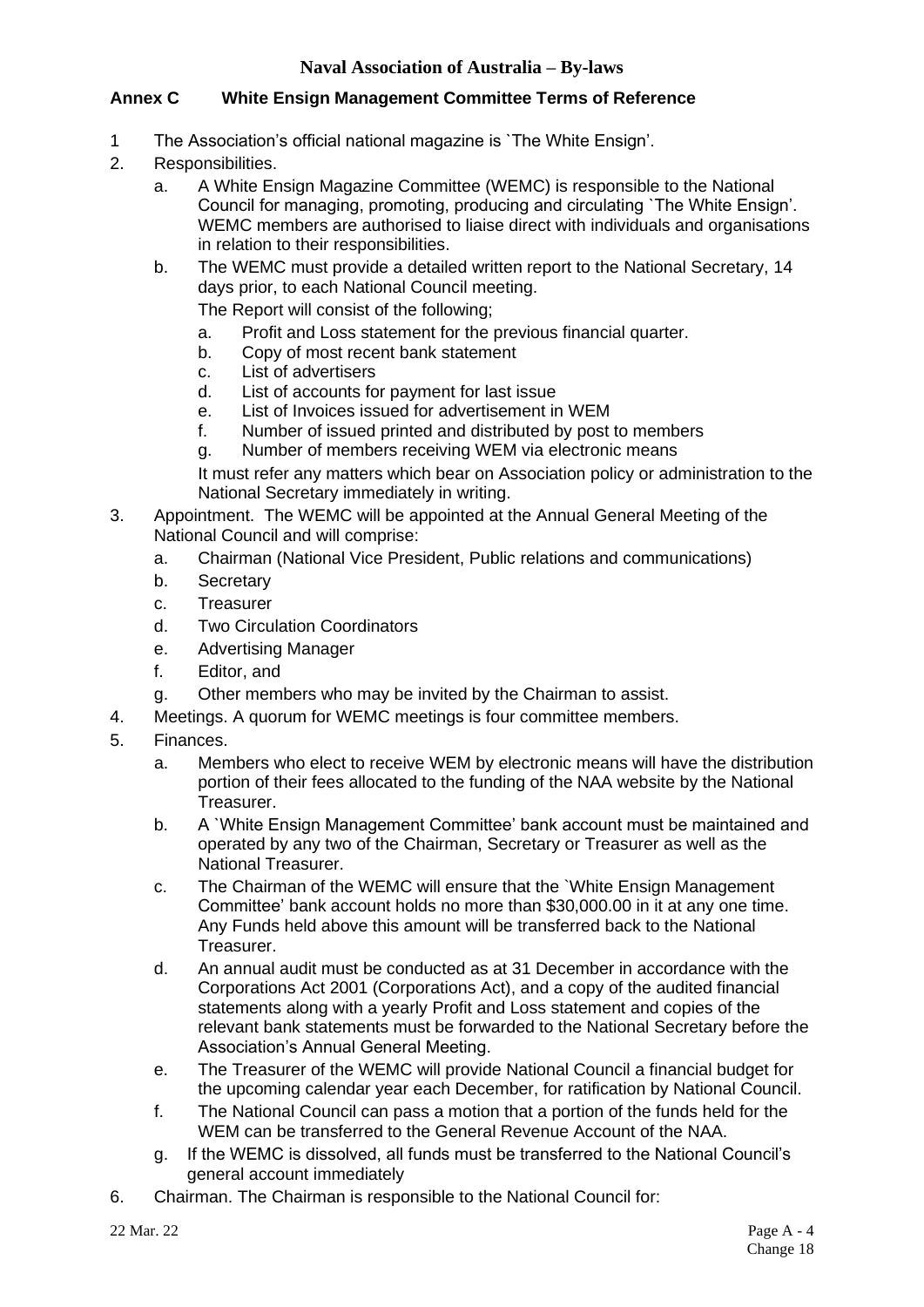- a. Ensuring the committee functions in a smooth and efficient manner
- b. Ensuring all committee members fulfil their obligations and meet identified deadlines,
- c. submitting to National Executive in December of each year a schedule of rates for advertising charges for the following year for approval.
- d. ensuring all advertising appearing in the WEM is charged for at the current rates.
- 7. Secretary. The Secretary is responsible to the WEMC for:
	- a. maintaining records of each committee meeting, and
	- b. dealing with correspondence as required.
	- . Treasurer. The Treasurer is responsible to the WEMC for:
	- a. the receipt and payment of monies,
	- b. maintaining proper books of account, and
	- c. providing financial reports to the National Council.
- 8. Editor.
	- a. The Editor is responsible to the WEMC for:
		- (1) implementing editorial policy as laid down by National Council;
		- (2) selecting the theme and submitting a production plan for each edition;
		- (3) gathering information and checking its accuracy;
		- (4) preparing and editing material as required;
		- (5) style and layout of the magazine;
		- (6) submitting a draft master copy of each edition for approval by the WEMC; and
		- (7) delivering to and accepting from the printer.
		- (8) Securing advertising for the WEM
	- b. The Editor will be reimbursed for reasonable out-of-pocket expenses from WEM funds, as approved by the National Executive in accordance with the Financial Delegation of Authority.
	- c. The Editor may terminate his or her service by giving three months notice in writing to the National Secretary, through the WEMC Chairman.
	- d. The National Council may terminate appointment of any member of the WEMC by giving three months notice in writing, in consultation with the WEMC Chair.
	- e. The period of notice for terminating the appointment of an Editor may be reduced as determined between the National Council and Editor.
	- f. National Council may terminate an Editor's appointment immediately if the Editor is guilty of any misconduct that would preclude membership of the Association in accordance with the Rules of the Association.
- 10. WE Magazine Mailing Flyers The return address for White Ensign flyers is to be that of NAA National Membership Registrar,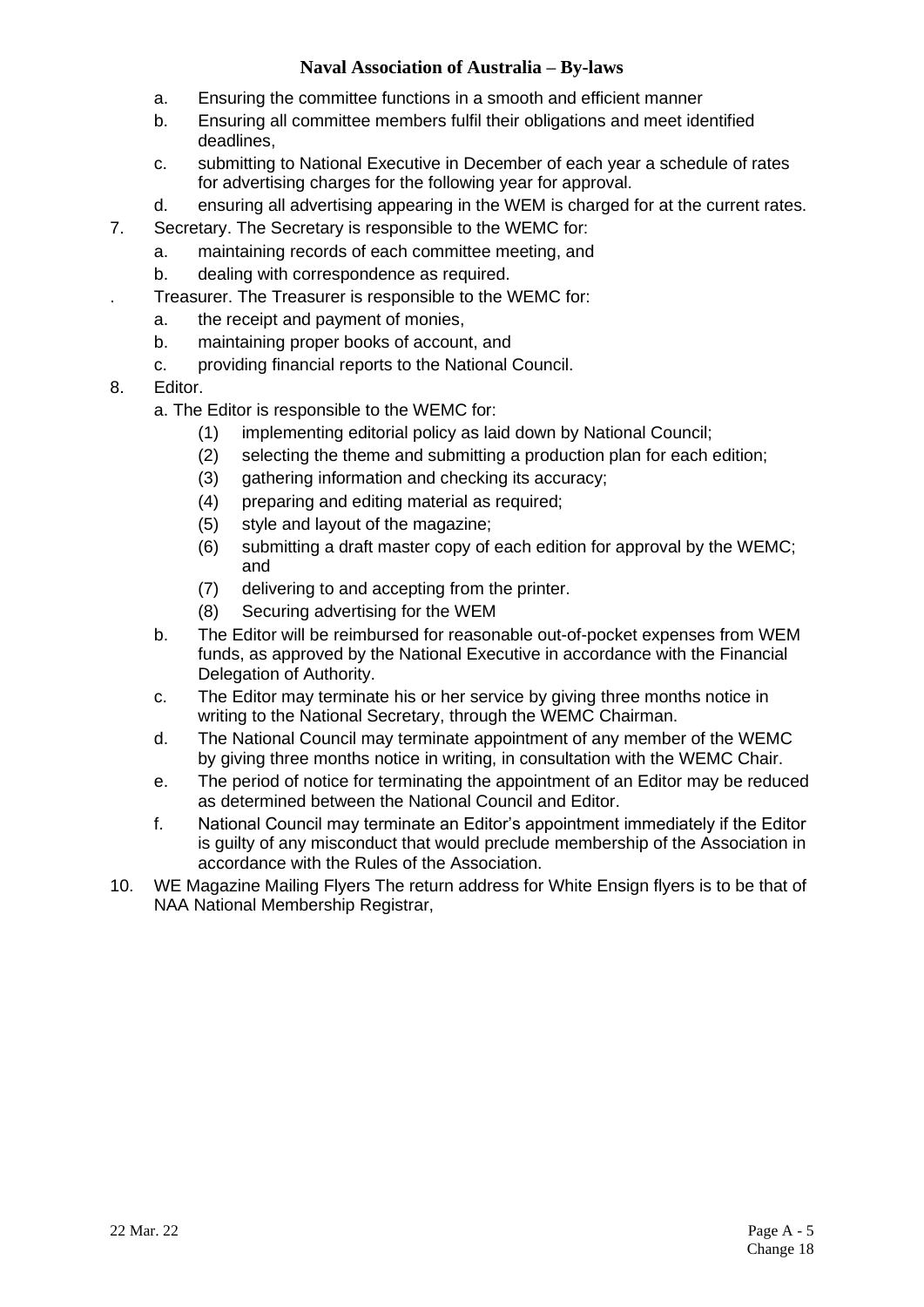

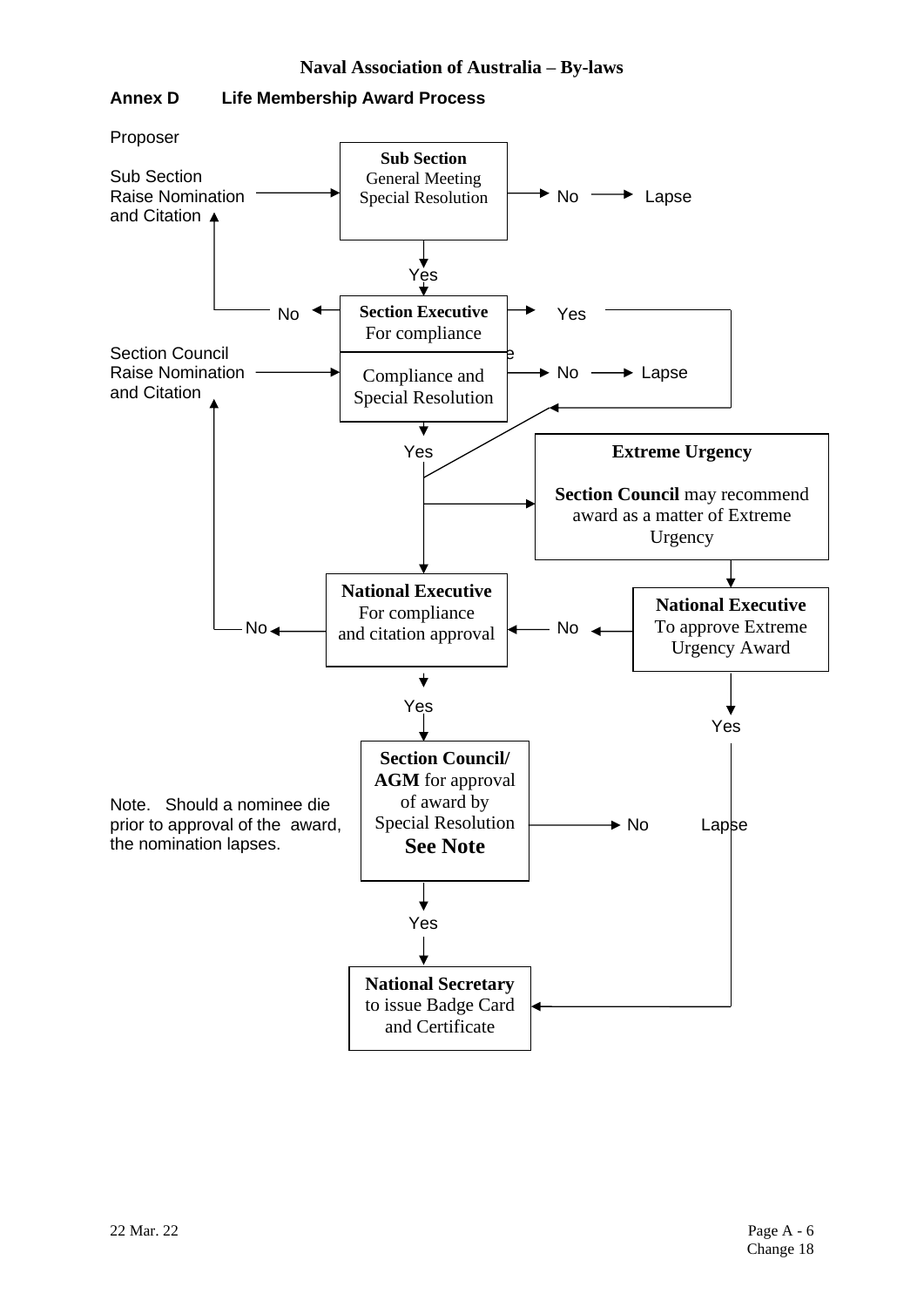#### **Annex E Meritorious Service Medal Award Process**

Proposer

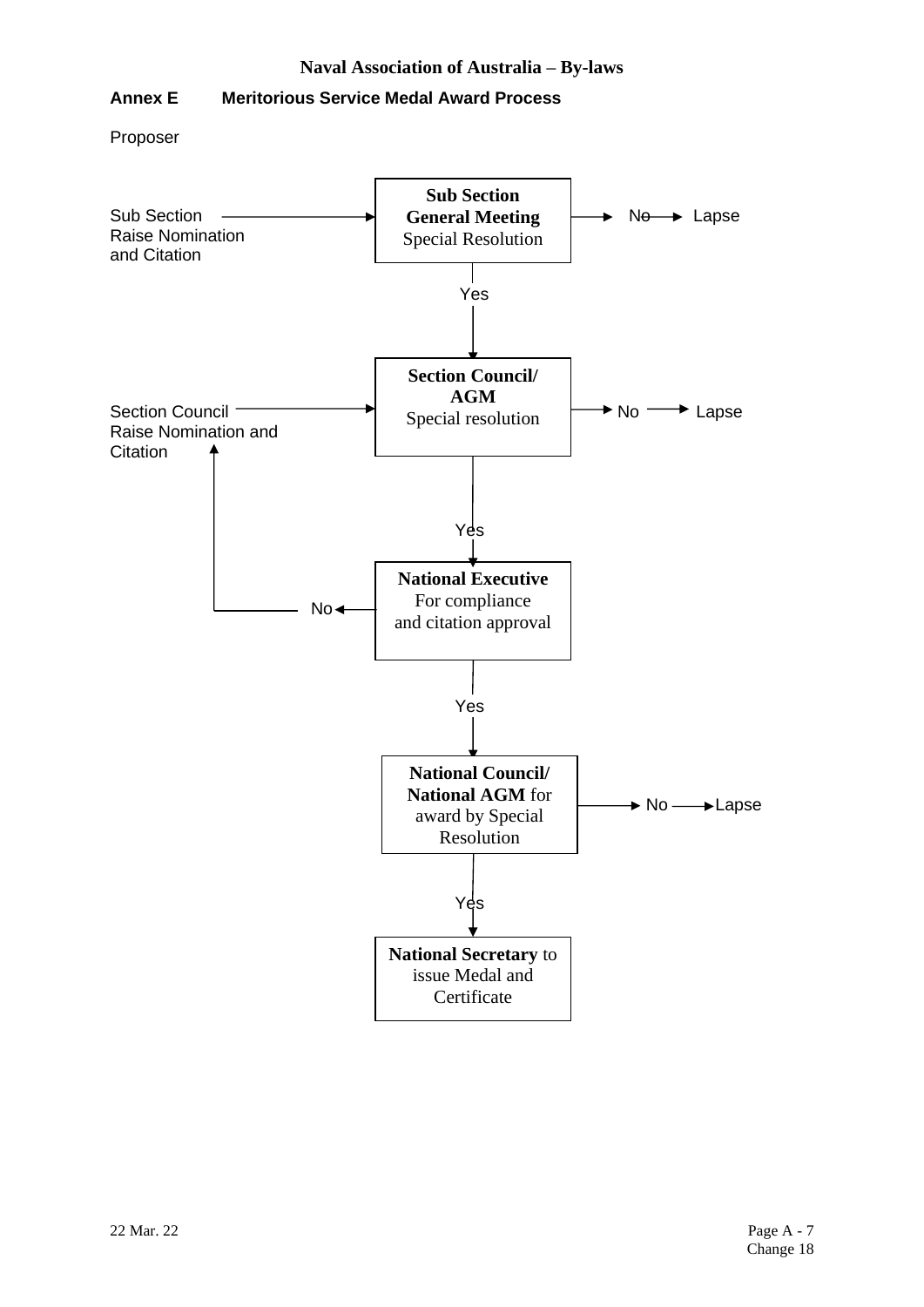#### **Annex F Reimbursement of Travel and Accommodation expenses.**

#### **Policy of the Naval Association of Australia Reimbursement of travel, accommodation and related operational expense reimbursement**

#### Operational Coverage

This policy covers travel to and from National Annual General Meeting (AGM), National Council Meetings (NCM) and National Executive Meetings (NEM) and other authorised travel. It provides guidance related to accommodation and operational expenses incurred in attending these gatherings, including taxi fares from airports, car parking fees and related fuel costs.

#### 1.1 Definitions

The following meanings apply throughout this By-Law

#### Accommodation

- a. Where service accommodation is provided, Defence Instructions will apply. Present Government policy is that Naval Association of Australia (NAA) personnel are regarded as civilians with no military connection and as such will pay all accommodation and means at civilian rates. If the Defence establishment is within a metropolitan area, the allowance will be provided for bed and breakfast. This amount will be set by the National Executive.
- b. Where service Accommodation is provided at a Defence Establishment and appropriate civilian amenities are not available nearby, meals will be subsidised as follows :
	- National Executive 100% coverage by National Council funds
	- National Councillors 50% coverage by National Council and 50% by State Section.

#### Operational Costs

- a. Transport to and from airport to meeting venues should preferably be arranged by local participant support by private motor vehicle. Where no local private transport is available, taxi transport should then be employed.
- b. Fuel costs are limited to those associated with attending a National Meeting, where motor transport mode has been approved and/or use of a private motor vehicle to transport other delegates to and from the airport to the meeting venue.

Association – The Naval Association of Australia (NAA)

Bookings – Travel and accommodation where it is civilian should be booked by the approved Delegate of the National Executive.

Airfares – All air fares are to be booked at the lowest price Economy Class available at the time of booking

Delegate to the Annual General Meeting (AGM) - each Section will be limited to two Section Delegates. Approved travel at National Council Expense is limited to one Section Delegate. A Section Delegate is a representative who has the authority to vote on behalf of the Section which that delegate represents.

Ground travel – travel to and from airports is, wherever possible, to be supported by local member private motor vehicle. Wherever this is impractical, first choice should be rail, if available, and finally airport shuttle or taxi.

National Council – For the purpose of this by-law, will mean those members of the National Council who are approved to travel at the Association's expense – National Executive, National Councillors or Deputy National Councillors, Section Delegates, and the White Ensign Management Committee Delegate to National Council.

Official Approved Association Business – for the purposes of this by-law, it means travel by

- The White Ensign Management Committee Delegate to National Council and National Annual General Meeting
- One Section Delegate to the National Annual General Meeting
- Section National Councillors to National Council Meetings.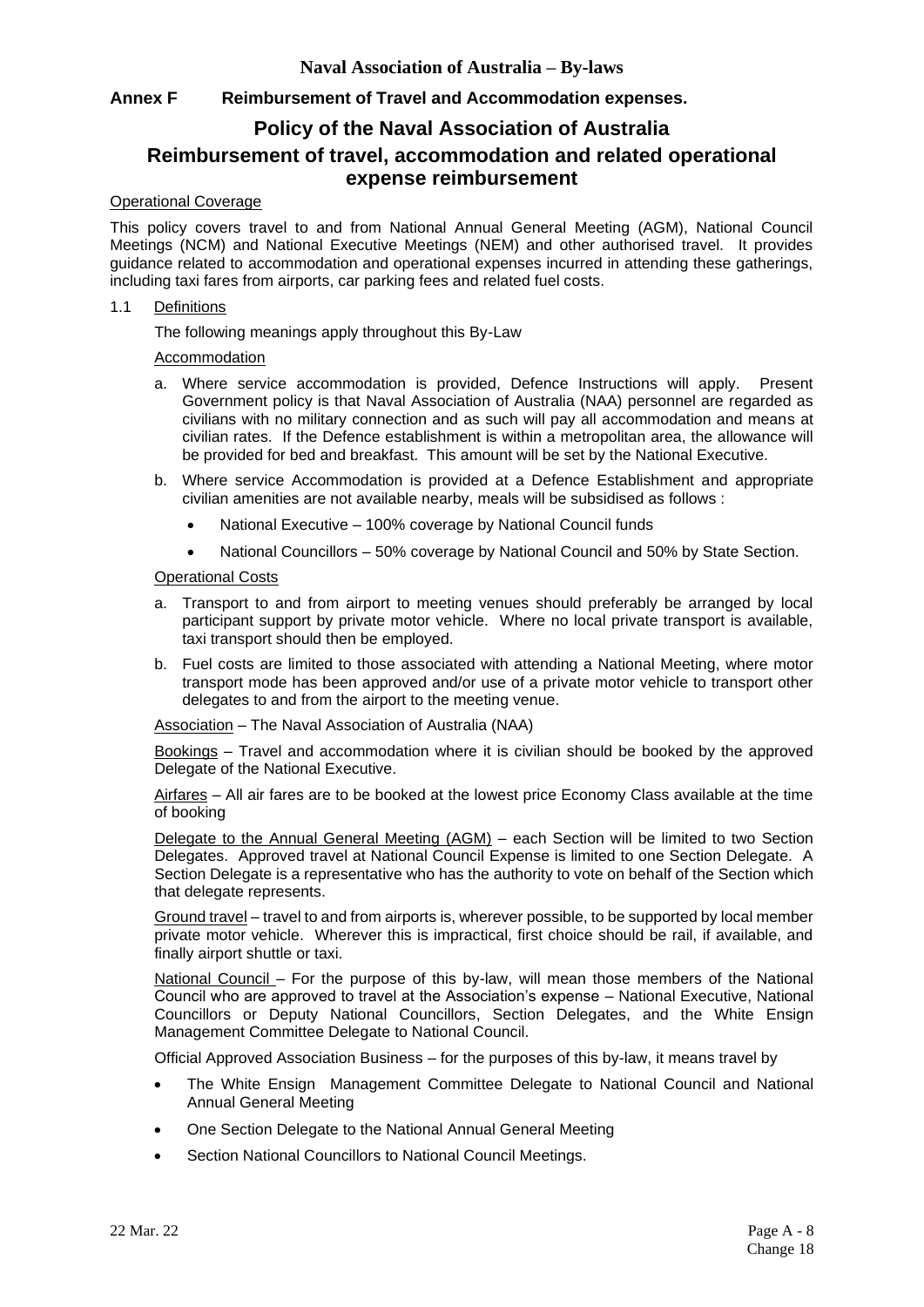- National Executive members to the National Annual General Meeting, National Council, National Executive Meetings and as directed by the National President in consultation with the National Executive.
- National President or representative and partner in consultation with the National Executive.
- Partner spouse, de facto or same sex domestic partner of the member whose travel is authorised.
- Travel Air is to be the normal means of transport interstate, where it is the most cost effective. Alternative means of transport (pmv, bus, train) may be considered when there is a demonstrated cost saving, personal inconvenience to the traveller is minimised and there is no detriment to the NAA.

#### 1.2 Overview

The National Council travel policy is designed to inform and guide members in the purchase of travel and accommodation, and/or the payment or reimbursement of travel and accommodation expenses when on Official Approved Association Business.

The policies outline the procedure used to pay for or reimburse the National Executive, National Councillors, or Deputy National Councillors (who are members of a sub-section within the Section represented), Section Delegates and the White ensign Management Committee Delegate for the cost of travel and accommodation incurred on Official Approved Association Business.

The Policy guidelines are written to support the fundamental principles –

- 1. National Council Members are not out of pocket as a result of officially representing the Association, neither should they receive nor recover more than is reasonable or incurred.
- 2. Consideration is to be given to the cost versus benefit to the Association and its goals when considering travel/accommodation at the time of travel request.
- 3. National Council Members are to be provided with appropriate levels of safety, convenience and comfort when undertaking travel/accommodation on behalf of the Association, at the minimum practicable cost to the NAA.
- 4. The policy is simple to understand, easy to administer, maintains transaction transparency and facilitates good governance of NAA funds.

#### 1.2.1 Reference

NAA By-Laws Section 4

#### 1.3 Primary Responsibilities and Accountabilities

- All National council Members who travel on official NAA approved business and incur travel expenses (fares, accommodation, operational costs) are responsible to comply with this policy at all times.
- The National Treasurer is responsible for the implementation and application of this policy on behalf o the National Executive and is responsible for ensuring that any expenses paid or reimbursements provided are to comply with this policy.
- All Association travel and associated expenditure is subject to audit.
- 1.4 General Policy

This policy governs the booking and purchasing of travel services and the payment/reimbursement of travel expense.

Wherever practical and appropriate the National Treasurer, should pay for travel. Where accommodation is provided at commercial establishments, the National Treasurer will pay the account. When Service accommodation is used, the account is to be finalised by cheque.

#### 1.4.1 Travel Approval/Planning

All travel must be approved before departure. The Approving Authority for all travel and accommodation for National related matters is the National Executive. At the time of seeking approval, documentation must be submitted to the National Treasurer outlining:

- The purpose of the travel and its relationship to Association duties.
- Whether the travel is to be fully or partially funded by National Council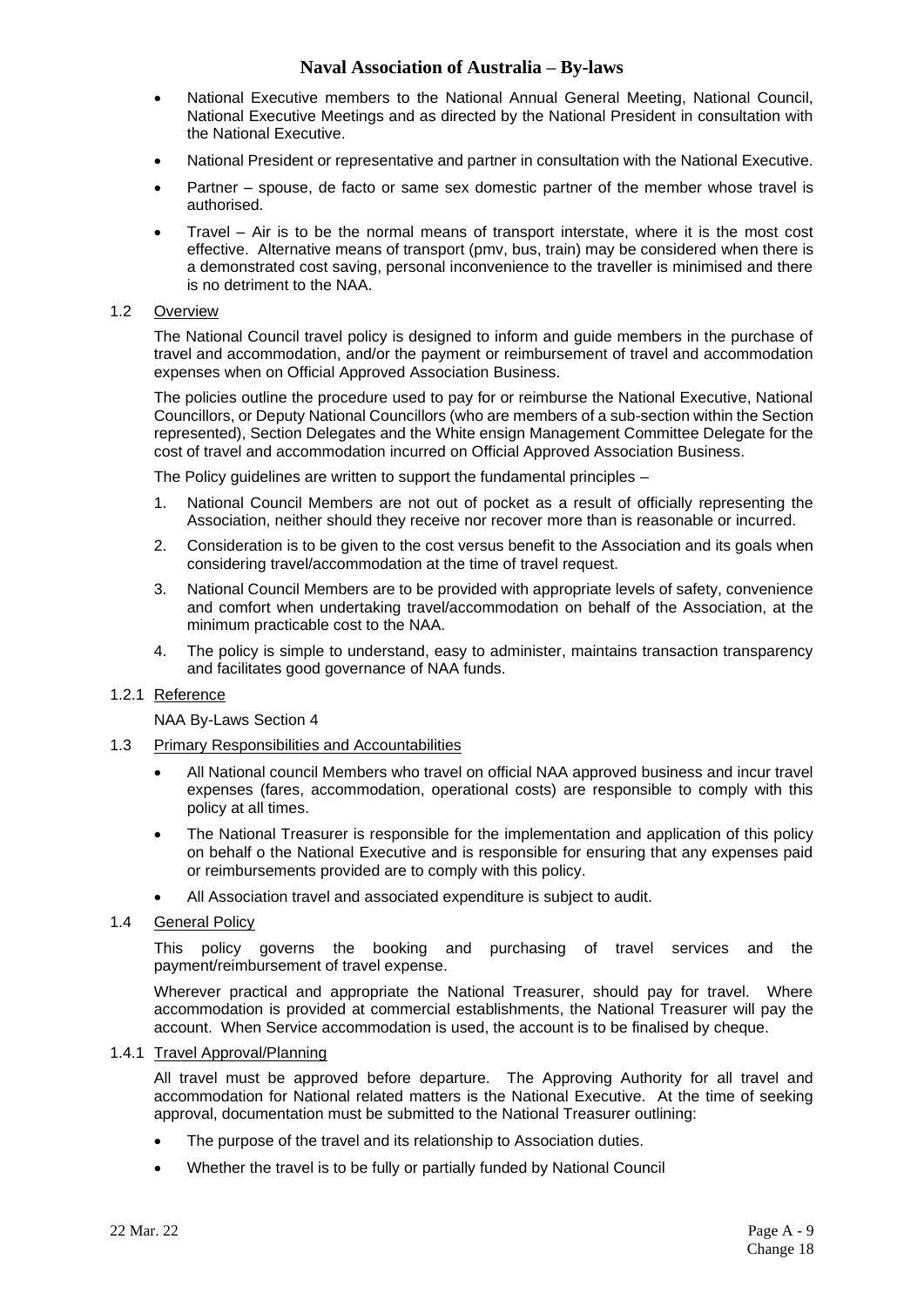#### 1.4.2 Travel Insurance

Where a member books well in advance and there is the possibility that a medical condition of the member or the member's family may preclude the member from undertaking the travel at short notice, the travel insurance option is to be taken within the fare package.

#### 1.4.3 Travel arrangements

When travelling on Association business, the purchase of travel services should be based on the criteria:

- Value for money
- Use of a booking agency or airline determined by the National Executive to maximise the benefit to the NAA
- Traveller convenience e.g. flight times, stopovers, length of flight.

#### 1.4.4 Non-NAA Sourced funding for Travel

Where funding for travel for National Council or National Executive members has been provided by non-NAA sources, e.g. DVA or to the NAA generally through government grants, the rules of the funding agency (e.g. class of travel, allowances) may apply.

#### 1.4.5 Fares

Fares paid by the Association:

- Air fares economy class is the standard for all interstate travel
- Train first class return, including sleeper for interstate travel

Fares will be booked and paid for by the National Treasurer or delegate from the National Executive

#### 1.4.6 Use of Private Motor Vehicles (PMV)

Where approval is given for the use of a private motor vehicle on Association business the following rules apply.

- a. The Association will not accept any liability of any consequence which may arise from the use of the PMV on Association business.
- b. The rate of reimbursement for intrastate and interstate travel will be based on PMV allowance as outlined in DVA Factsheet HSV02 where a kilometre allowance will be paid, Tolls, meals and accommodation will be paid on the basis of provision of receipts.
- c. Where a member uses a PMV for interstate travel and the cost at the DVA Rate exceeds a return economy air fare, and associated costs (e.g.: airport car parking), the lesser amount will be paid.
- d. Where two or more authorised members travel interstate in a PMV and the cost of travel at the DVA Rates and reimbursement receipts exceeds the cost of the sum of the airfares and associated costs (e.g.: airport car parking) of the authorised members travelling in the vehicle, the lesser sum will be paid to the PMV custodian.

#### *1.4.7 Use of Rental Vehicles*

*The National Executive may authorise use of a self drive vehicle where either:*

- *Other suitable transport services are not available*
- *Where it is more economical for the NAA to do so.*

#### *1.4.8 Personal Loss/Damage*

*The Association will not accept liability for damage, injury, loss or theft involving damage, injury, loss or theft that is not covered by the Association's insurance policies*

*1.4.9 Lease*

*The Association does not permit leasing arrangements for the purposes of transport.*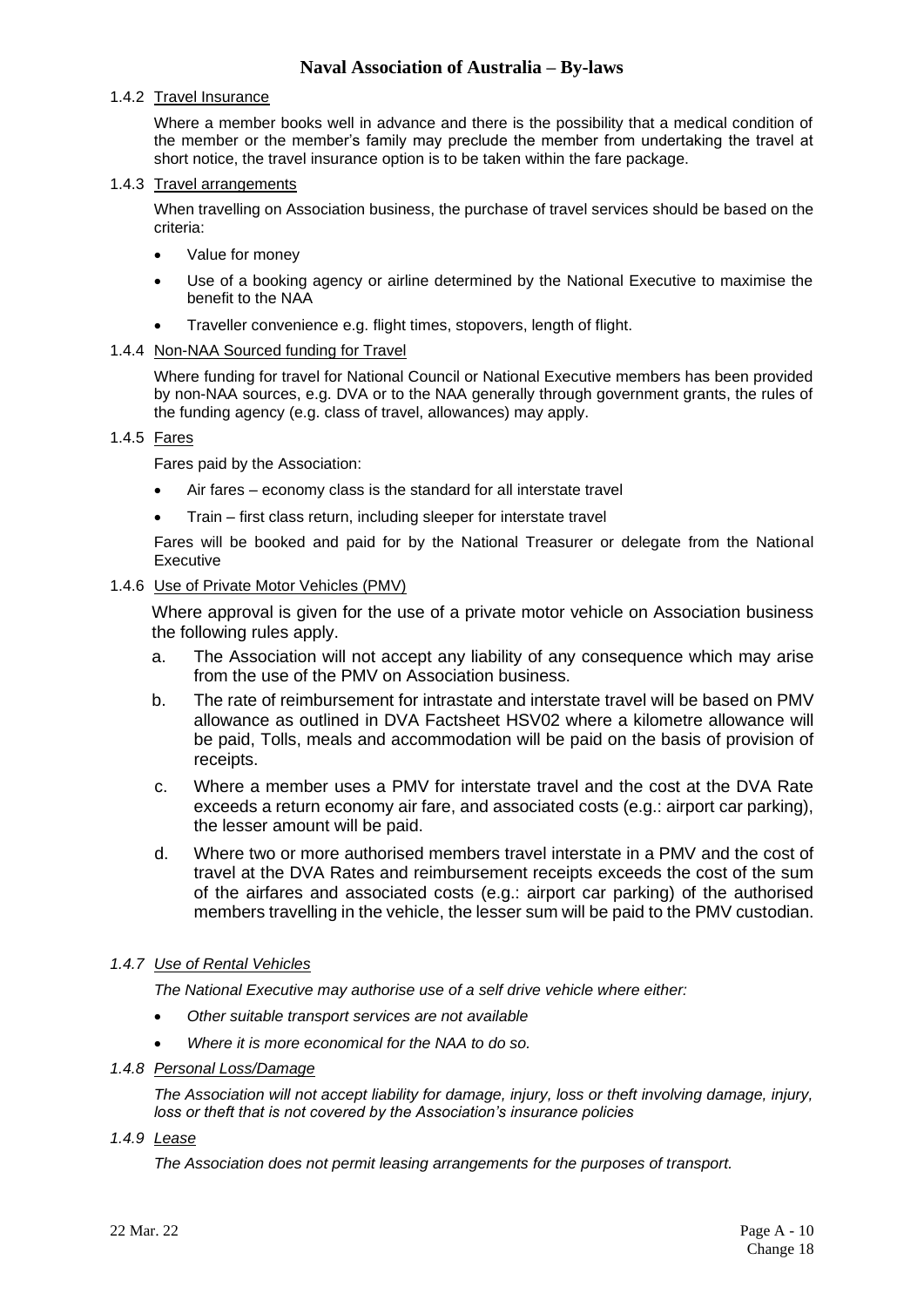#### *1.5 Accommodation*

*Wherever possible, service accommodation is to be used. However with the introduction of civilian management of military messes, the fee schedule has become significant for meals and accommodation. Wherever civilian equivalent is available nearby, relative costs should be compared by the National Executive before proceeding with final arrangements.*

*Where the decision is taken not to use service accommodation, the daily rate of reimbursement shall cover the cost of bed and breakfast accommodation and is limited to an amount set by the National Executive on an occurrence basis.*

*Accommodation expenses which are not paid in advance by the use of the Association corporate credit card are to be reimbursed to the member on their return unless a firm quote is provided in advance.*

#### *1.6 Meals*

*The ATO standard rates for meals are to be used as a guide for breakfast where a Bed and Breakfast rate is not available.* 

*Members who travel for less than a full day (e.g. fly out at 0800 and return to home by 1800 on the same day) will not normally be reimbursed for breakfast*

*Where National meetings are held at a military establishment and it is relatively isolated to the civilian community, meal subsidies will apply as follows:*

- *Meals for National Executive Members will be paid by the National Executive budget*
- *Meals for National Council members will be subsidised 50% by National Executive and 50% by the relevant State Section which the Councillor is representing.*
- *Representatives from Affiliated Associations are required to meet their own meal and accommodation costs. Where appropriate, these payments should be made to the National Treasurer, who will acquit all costs and charges to the Service facility.*

#### *1.7 Entertainment*

*Any funds controlled by the Association shall not be used for the reimbursement of costs of personal social functions, tours, entertainment or other optional expenses*

#### *1.8 Reimbursement*

*All claims for reimbursement must be supported by receipts and/or documentation.*

*Reimbursement of travel and accommodation expenses for National Council members are to be authorised by National Executive*

#### *1.9 Travel and Accommodation by the National President*

*Travel and accommodation by the National President in the performance of official duties shall be at the expense of the National Council under the following rules:*

- *Prior to booking the travel, the National President is to inform the National Executive of the travel and*
- *Seek the counsel of the National Treasurer as to whether the Association is in a financial position to afford the travel*

#### *1.10 Attendance at Section Annual General Meetings*

*Where the National President or Executive Delegate and partner are invited to attend a Section Annual General Meeting, the cost of both the National President or Delegate and partner's travel and accommodation shall be borne by the association in accordance with the following rules :*

*Prior to booking the travel the National President or Delegate is to:*

- *inform the National Executive of the travel*
- *seek the counsel of the National Treasurer as to whether the Association is in a financial position to afford the travel*

*Advice is to be received from the inviting Section as to their agreement to pay half of the travel for both the National President or Delegate and partner*

*Once advice is received from the inviting Section that the Section will cover the cost of half the travel, the travel is to be booked via the Association's central booking agent or through the National Treasurer.*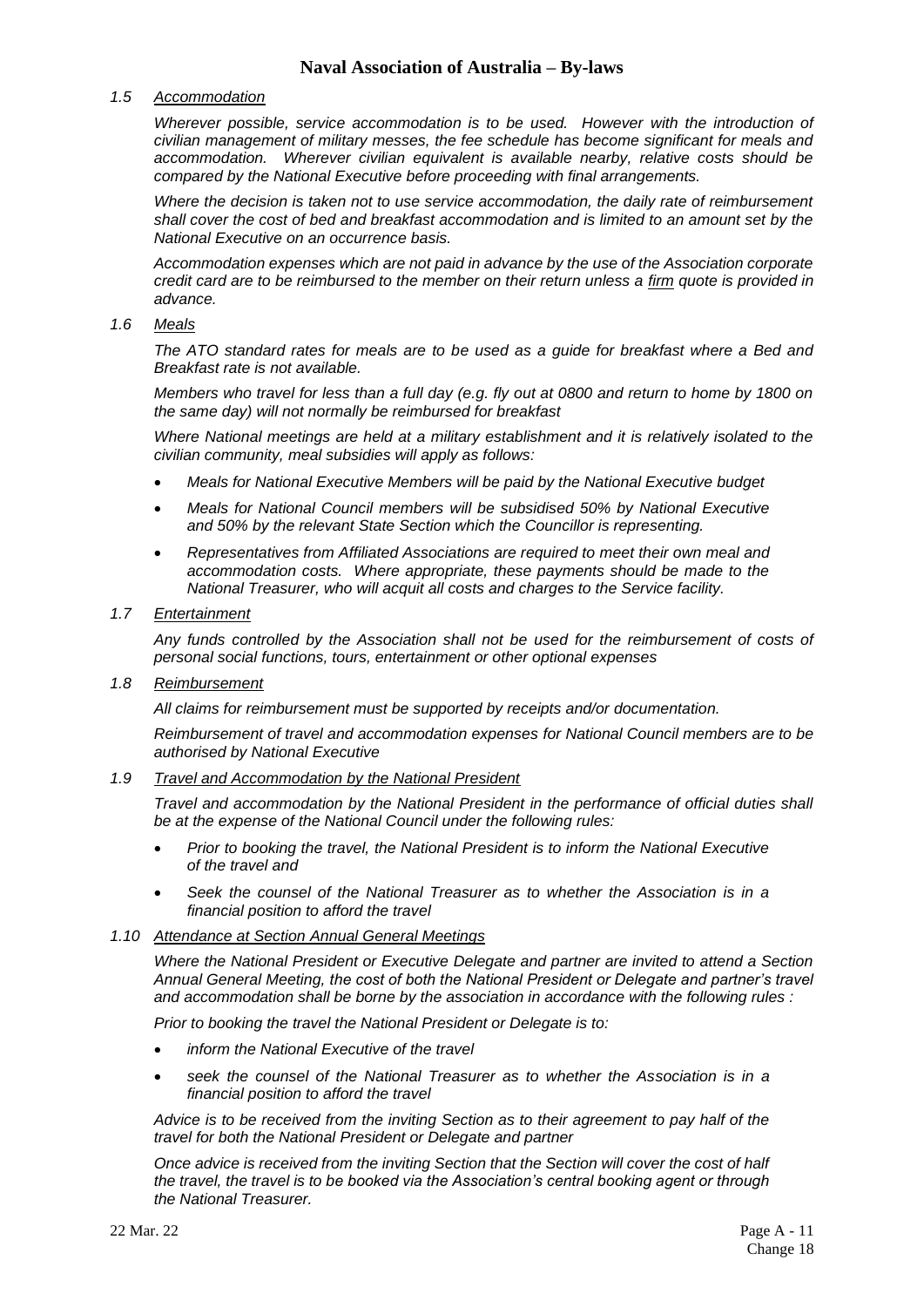*If a Section is not willing to pay half the cost of both the National President or Delegate and partner, the cost of the National President's or Delegate's partners travel is not to be borne by the Association.*

*After all costs have been received in regards to travel, the National Executive will submit an invoice to the inviting section for half the travel*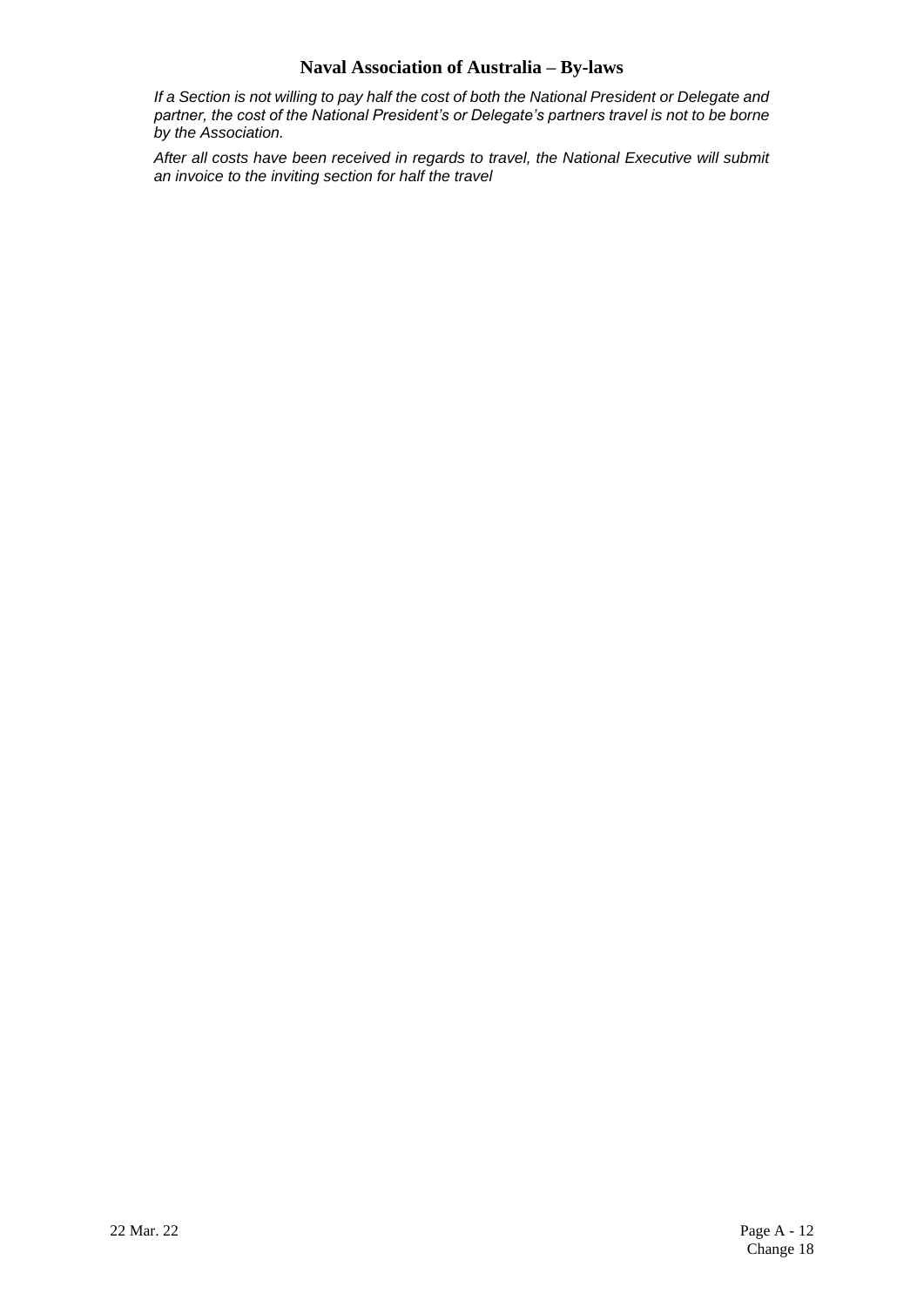#### **Annex G Mechanism for Reviewing Membership Fees**

- **1.** Motions for the amendment of the Schedule of fees are to be lodged with the National Secretary *ten* months prior to the National *Annual General Meeting.*
- **2.** The proposals are to be examined by the National Executive at the first National Executive meeting after the closing date with reference to financial assessments prepared by the National Treasurer.
- **3.** The result of the National Executive examination is to be referred to the Section Councils for consideration.
- **4.** At the following National Council meeting, the National Executive Report is to be considered and a motion developed for inclusion on the next *National Annual General Meeting* agenda either amending or maintaining the Schedule.
- **5.** The National Annual General Meeting votes on the National Council's proposed amendment. No amending motions from the floor are permitted at the *National Annual General Meeting* on the fee schedule motion.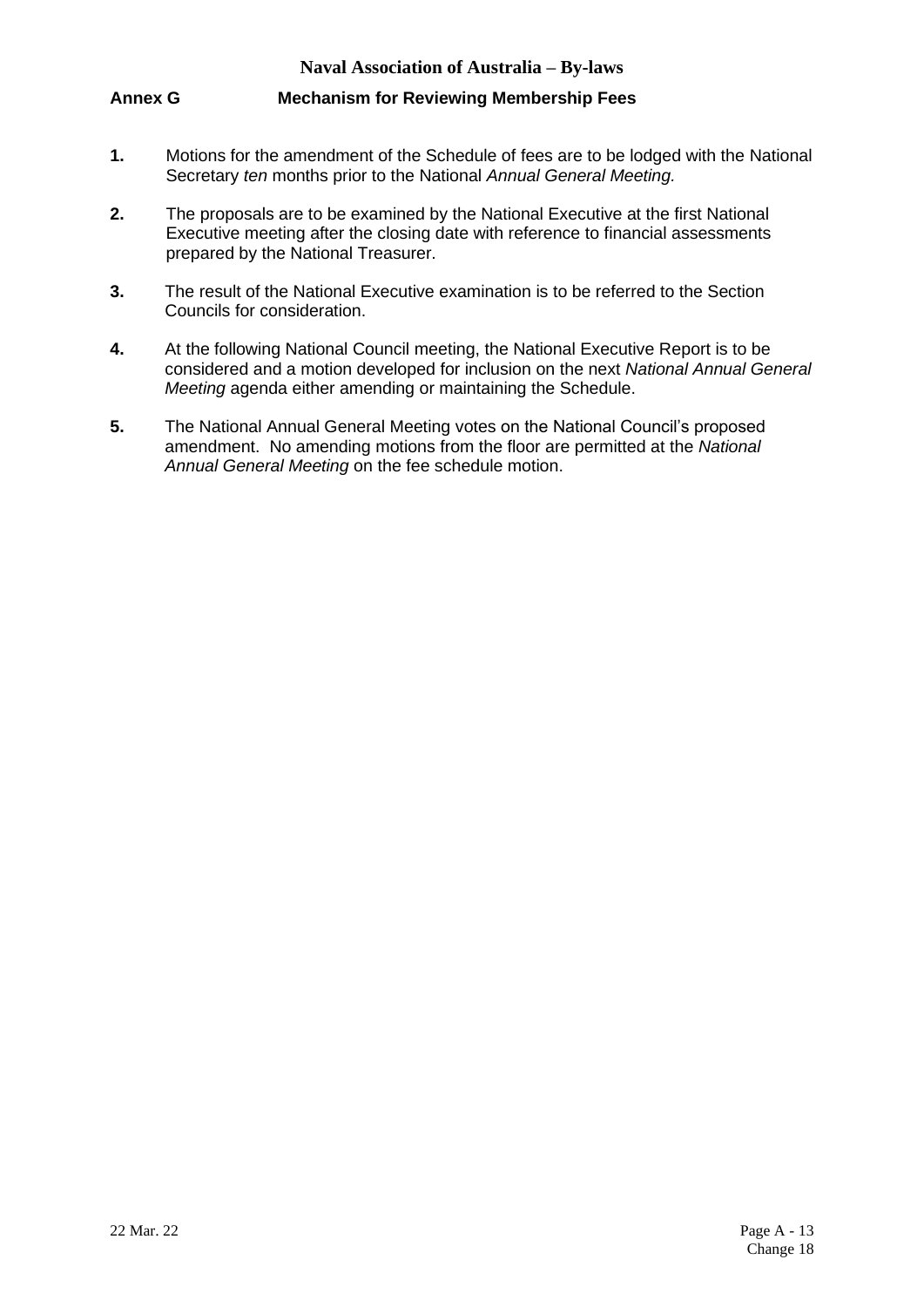## **Annex H SUBSCRIPTION AND FEES** *EFFECTIVE FROM 1ST JANUARY 2020*

| 01. |              | Joining Fee<br>(Paid to Section Council for issue of Membership badge) |         | Couple<br>\$10.00 |  |  |  |
|-----|--------------|------------------------------------------------------------------------|---------|-------------------|--|--|--|
| 02. |              | <b>Annual Subscription</b>                                             | \$38.00 | \$55.00           |  |  |  |
| (a) |              | <b>Annual Capitation Fees</b>                                          |         |                   |  |  |  |
|     |              | <b>To National Council</b>                                             | \$17.00 | \$25.00           |  |  |  |
| (b) |              | <b>Section Council Fees</b>                                            |         | \$15.00           |  |  |  |
| (c) | Sub-section  |                                                                        | \$11.00 | \$15.50           |  |  |  |
|     | <b>Total</b> |                                                                        | \$38.00 | \$55.00           |  |  |  |
| 03  |              | Members who join between 1 July and 31 October                         |         |                   |  |  |  |
|     | (a)          | <b>To National Council</b>                                             | \$8.50  | \$12.50           |  |  |  |
|     | (b)          | <b>To State Council Fees</b>                                           | \$5.00  | \$7.50            |  |  |  |
|     | (c)          | To Sub-section Fees                                                    | \$5.50  | \$7.50            |  |  |  |
|     | <b>Total</b> |                                                                        | \$19.00 | \$27.5            |  |  |  |
| 04  |              | Life Members (See Note 1)                                              |         |                   |  |  |  |
|     | (a)          | To National Council (all Life Members)                                 | \$17.00 |                   |  |  |  |
|     | (b)          | To Section Council (if nominated by a Sub-section)                     | \$10.00 |                   |  |  |  |
| 05  |              | <b>Affiliates</b>                                                      |         |                   |  |  |  |
|     | (a)          | <b>At National Level</b>                                               | \$25.00 |                   |  |  |  |
|     | (b)          | <b>WEM to National /Kindred Affiliate Members</b>                      | \$17.00 |                   |  |  |  |
|     | (c)          | <b>At State Level</b>                                                  | \$25.00 |                   |  |  |  |

#### Note 1

Capitation Fees to be paid by nominating body or approving section where the nominating body no longer exist**s.** By-law 2.4.1 c (13) refers.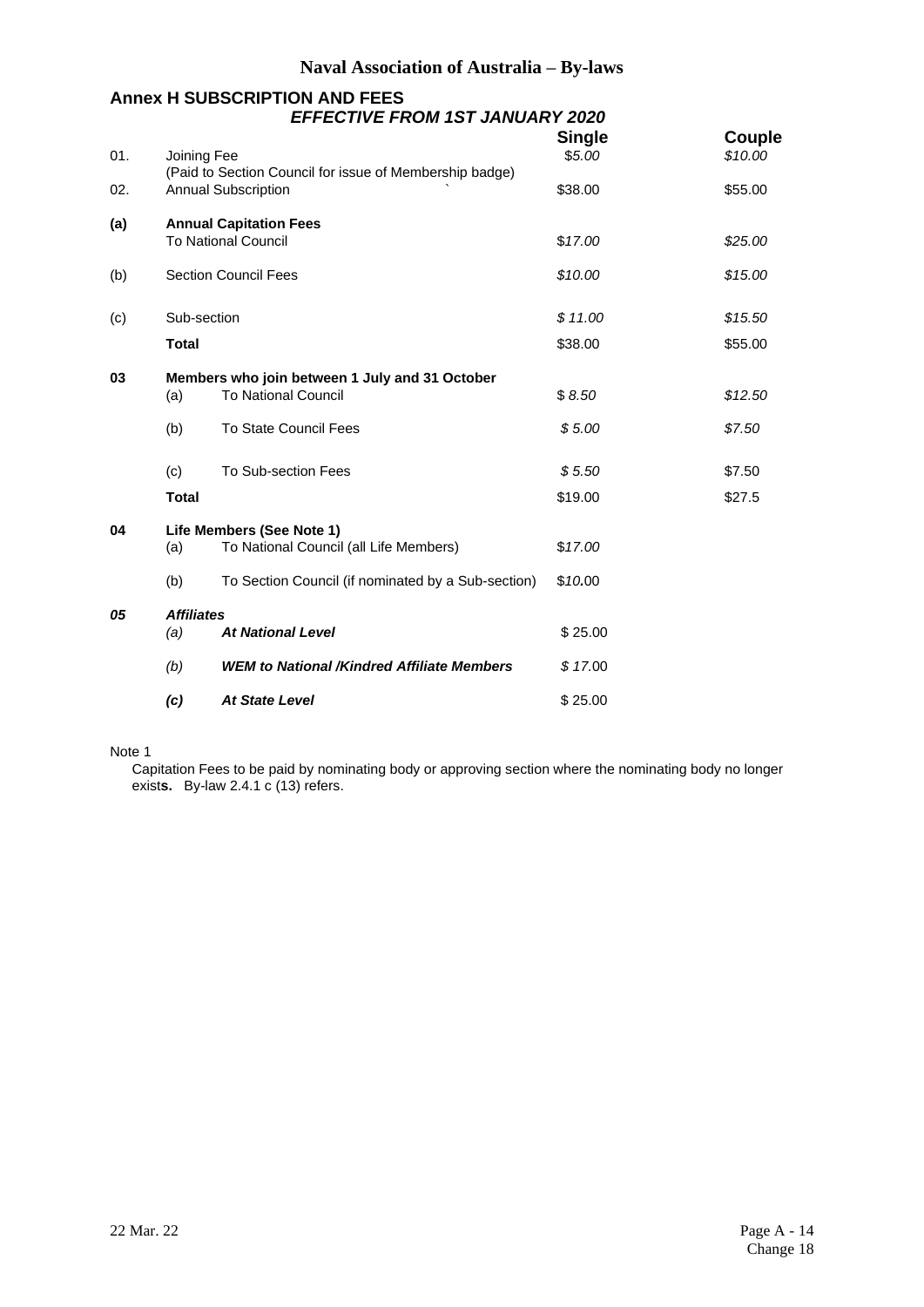#### **Annex I Scale for Awards in the NAA system (By-law 2.4.1).**

- . 1. The number of Full members a Sub–section or a Section without sub-sections may nominate for Honours in a calendar year is based on the following premise;
	- a. **Certificate of Merit:** two per 50 Full Members and part thereof if the part is greater than 25.
	- b. **Life membership: -** one per 50 Full Members and part thereof if the part is greater than 25
	- c. **Meritorious Service Medal**: one per 100 Full Members and part thereof if the part is greater than 50.

#### **Calculation of the number of Full Members on which the scale is based.**

2. The number of Full Members in a sub-section in a calendar year to be used in the calculation is determined by the number of **financial Full Members** (both Members and Life members; By-law 2.1.1 refers) recorded in the National Membership Register at the **15 November the previous year.** This number is reported to Sections and Sub-sections by the National Membership Registrar annually as required by *By-law 3.1.3 c (6) (b).*

#### **Calculation of the number of nominations that may be made in a calendar year.**

#### **3. Sub-sections**

| Number of<br>Nominations per<br>calendar year | <b>Certificate of Merit</b> | Life Membership   | <b>Meritorious Service</b><br>Medal |
|-----------------------------------------------|-----------------------------|-------------------|-------------------------------------|
|                                               | Number of members           | Number of members | Number of members                   |
|                                               | per nomination              | per nomination    | per nomination                      |
| 1                                             |                             | $5 - 75$          | $5 - 150$                           |
| $\mathbf{2}$                                  | $5 - 75$                    | 76-125            | 151-250                             |
| 3                                             |                             | 126-175           | 251-350                             |
| 4                                             | 76-125                      | 176-225           | 351-450                             |
| 5                                             |                             | 226-275           |                                     |
| 6                                             | 126-175                     | 276-325           |                                     |
| 7                                             |                             | 326-375           |                                     |
| 8                                             | 176-225                     |                   |                                     |
| 9                                             |                             |                   |                                     |
| 10                                            | 226-275                     |                   |                                     |
| 11                                            |                             |                   |                                     |
| 12                                            | 276-325                     |                   |                                     |
| 13                                            |                             |                   |                                     |
| 14                                            | 326-375                     |                   |                                     |

#### **4. Sections**

A Section Council may nominate:

- **a. Two** Members for a **Certificate of Merit** per calendar year;
- **b. one** Member for **Life Membership** per calendar year.; and
- **c. one** Life Member for award of the **Meritorious Service Medal** per calendar year.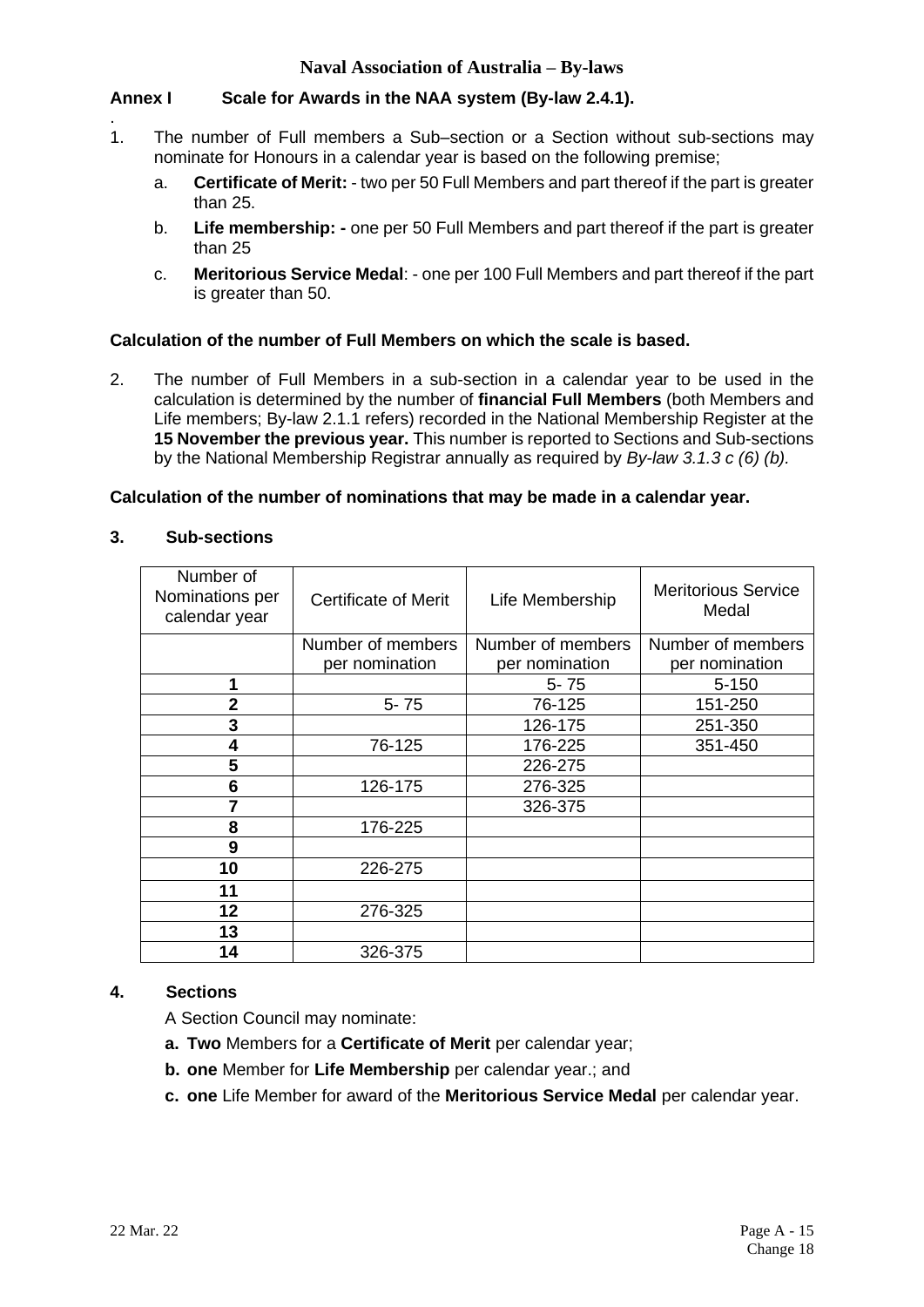#### **Annex J Military Compensation & Welfare Support Services- Privacy Policy**

#### **1.0 Introduction**

The Naval Association of Australia, as an Incorporated Body responsible for the management of the personal information provided by members and related financial matters, must maintain the highest level of governance and probity in the management and use of such members information.

It will usually be necessary for Naval Association of Australia's volunteer compensation & welfare officers and advocates to collect and store personal information about clients.

The Naval Association of Australia (the Association) has a responsibility to ensure that the collection, storage, disclosure, access to and disposal of clients' personal information complies with appropriate standards. To meet this obligation, the Association has adopted the Australian Privacy Principles as the basis for its practices and procedures.

#### **1.0.1 Practice & procedure:**

#### **1. Collection of information**

- a. The collection of personal information will be limited to that which is reasonably necessary for, or related to, the functions of the Association.
- b. Personal information must only be collected by open, fair and legal means.
- c. If required, the Association will explain to a client (a) why it is necessary to collect personal information, or (b) the purpose to which that information will be applied.
- d. Clients have the right not to disclose personal information and can, if they choose, conceal their identity or use a pseudonym. In such cases, the Association must disclose the possible negative consequences such an election might have.
- e. Where the Association receives and keeps personal information about a client from another source, it shall, where appropriate inform the client that such information has been received and kept.

#### **2. Keeping of information**

- a. The Association shall not keep private information about a client unless it is directly concerned with the client's case.
- b. Where requested by a client, the Association will disclose to that client (i) the personal information which has been collected by the Association, or (ii) any unsolicited personal information the Association has received from another source (e.g. DVA). This requirement shall not apply in circumstances where the Association holds a reasonable concern that such disclosure could adversely affect the client's welfare.
- c. The Association shall take all reasonably practicable steps to ensure that the personal information which it keeps on a client is correct and up-to-date.
- d. The Association will implement reasonable safeguards to ensure that the personal information that it holds is stored securely to protect it against loss or unauthorised access, use, modification, disclosure or other misuse.

#### **3. Disclosure and use**

- a. The Association shall only disclose a client's personal information where:
	- It is reasonably necessary to do so in managing the client's case (e.g. to DVA);
	- The client agrees to that disclosure;
	- The Association is required by law to make that disclosure;
	- The Association has, if appropriate, taken steps to ensure that the entity to which the information is disclosed will respect the confidentiality of that information; and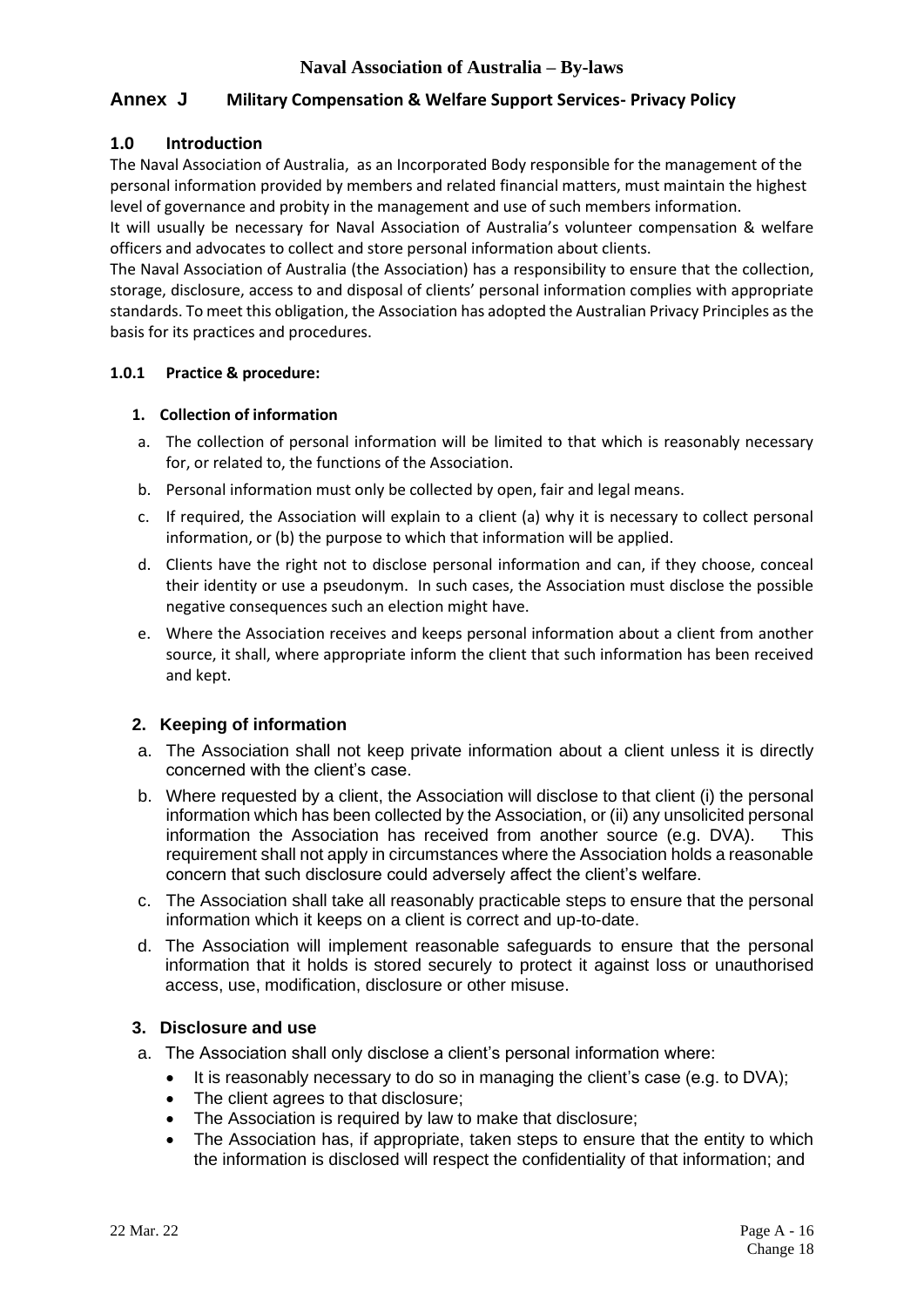- If the client has not consented, such disclosure is necessary to the welfare of the client.
- b. The Association shall not use a client's personal information unless it has taken reasonable steps to ensure that such information is correct.
- c. The Association shall not use the client's personal information except for the purposes for which it was collected.
- d. The Association may disclose to a relevant government agency, the personal information of a client, where the Association has reasonable grounds to believe that the client has purposely used the Association's services in the commission of fraud or other unlawful activity.

#### **4. Access**

- a. The Association shall, upon a client's request, grant reasonable access to the personal information kept about that client unless the Association holds a reasonable concern that such access could adversely affect the client's welfare.
- b. The Association shall, upon request, ensure that the client has the opportunity to correct any personal information held.

#### **5. Retention & disposal**

- a. The Association shall not continue to hold a client's personal information, record or file once the purpose for which it was collected or held has been achieved.
- b. The disposal of a client's paper file will be by either:
	- Physical destruction (e.g. shredding); or
	- Giving it into the control of the client. Where in the view of the Association it is not appropriate to return the entire file to the client, which is not returned shall be physically destroyed. Where part of a file is destroyed, the client shall be informed of the type of documents withheld and destroyed.
- c. A practitioner shall maintain a case journal in either electronic or paper form. The purpose of this file shall be to provide an auditable trail of the conduct of the case. It shall be maintained separate to the file containing the primary case documents. This file shall be retained by the practitioner for a period of 7 years.
- d. The Association may retain such information about a client's case (not including personal information or case identifier) which is directly relevant to the compilation of administrative and statistical reports required by the Association or an external agency.

#### **1.0.2 Review**

This policy shall, unless circumstances dictate otherwise, be reviewed every two years with the first review due in 2016.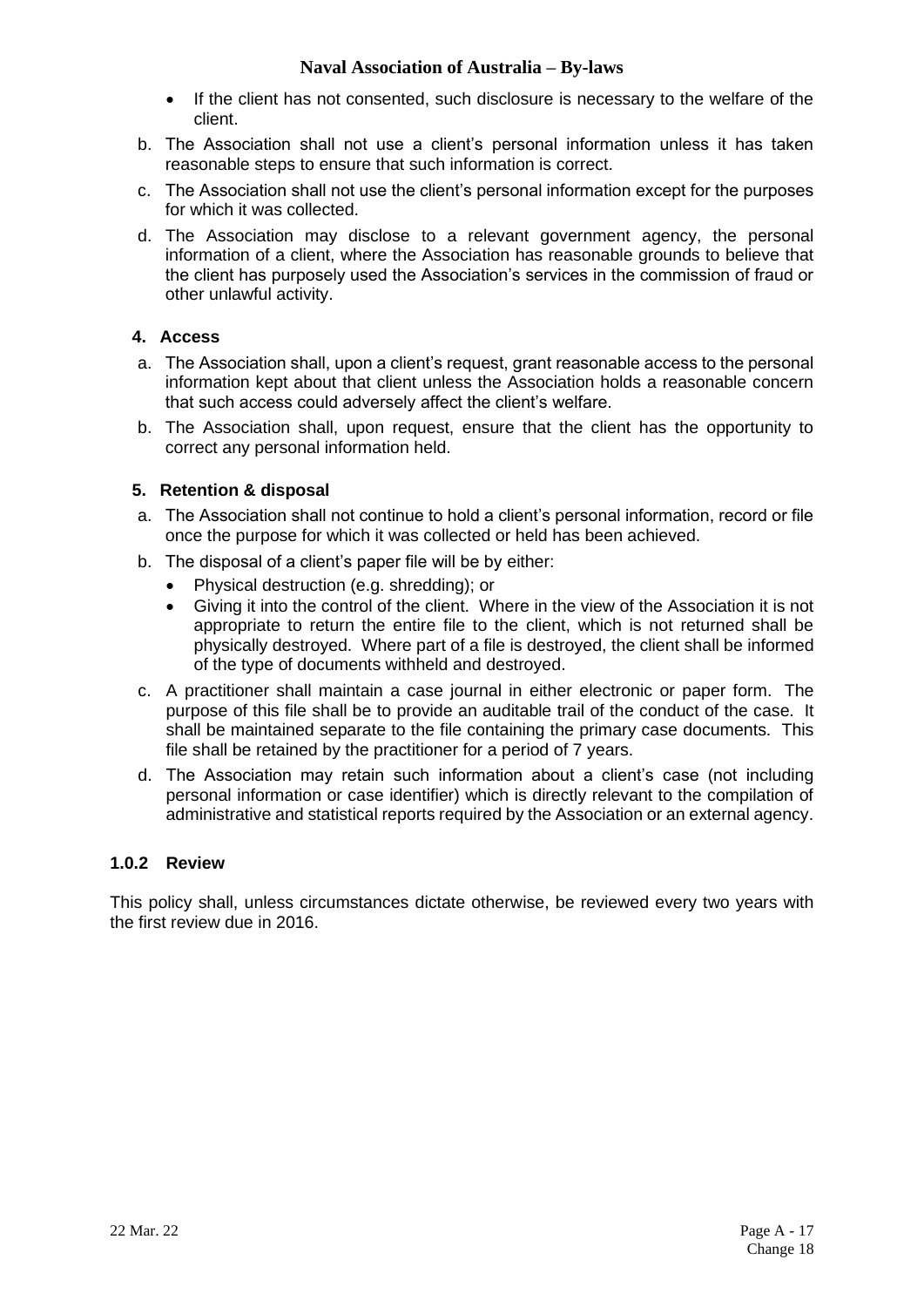#### **ANNEX K Policy for the Authorisation of Pension/Welfare Officers and Advocates**

#### **1. Introduction**

The Naval Association of Australia (NAA) has a welfare service supported principally by volunteers. It is not possible to advertise capability and declare oneself a Welfare/Pension Officer, offering a service on behalf of the Naval Association. There is a process of training and development that must be followed, prior to being deemed effective in the role the interested party has volunteered to service.

These volunteers are professionally indemnified via an Insurance scheme known as V.I.T.A. The scheme has criteria that must be met in order for a volunteer to be legally protected. VITA requires the volunteer to have attended an appropriate TIP Course, undergone a period of mentoring, and be considered effective in a chosen role. When the volunteer has achieved the desired standard, a letter of authorisation is to be raised by the Section Executive of the NAA. This VITA criterion requires that the NAA create a Policy statement in relation to training and authorisation of NAA accredited Pension/Welfare/Advocate volunteers.

#### **2. Authorisation Procedure**

- A Sub-section after identifying and recruiting a potential Welfare/Pension Officer, shall pass the relevant detail to the Section Welfare Co-ordinator, who shall place a bid with TIP for an appropriate course (At times the training may take place inter-state).
- On completion of a course, it is the responsibility of the trainee's Section to provide an appropriate mentor.
- After a suitable period of mentoring, and when considered to have achieved the necessary standard of efficiency, to effectively counsel on needs and entitlements, the State Executive raises a letter of "Authorisation" for the Pension/Welfare Officer.
- The Letter of Authorisation is passed to the volunteer, and a copy is passed to the National Executive for inclusion within the National Register of Welfare, Pension Officers and Advocates.
- The State Section Council shall at each subsequent AGM formally minute those who are qualified and authorised. A copy of the minute is to be passed to the National Executive, to update the National Register.
- The National Executive will ensure the NAA Register remains current and up to date in order to comply with the requirements of the VITA Insurance Scheme.
- The National Register shall record the following data:
	- 1. Volunteer NAA badge number.
	- 2. Full name of the incumbent.
	- 3. Title of Course(s) completed and Date(s) completed.
	- 4. Date of Authorisation to work as a practitioner.
- 5. Other relevant professional qualification(s).

#### **3. Additional Notes**

The TIP trainer system is staffed by volunteers who perform their task to impart information regarding welfare and disability legislation. They are not an examining authority, however at times they pass comment back to the Co-ordinator that can be quite informative. The fact remains however, TIP has no role in the authorisation of an ESO representative, i.e. The NAA representative as that role remains with the NAA.

The policy here does not restrict those who wish to offer a service, but it does protect those who are actually giving service on behalf of the NAA.